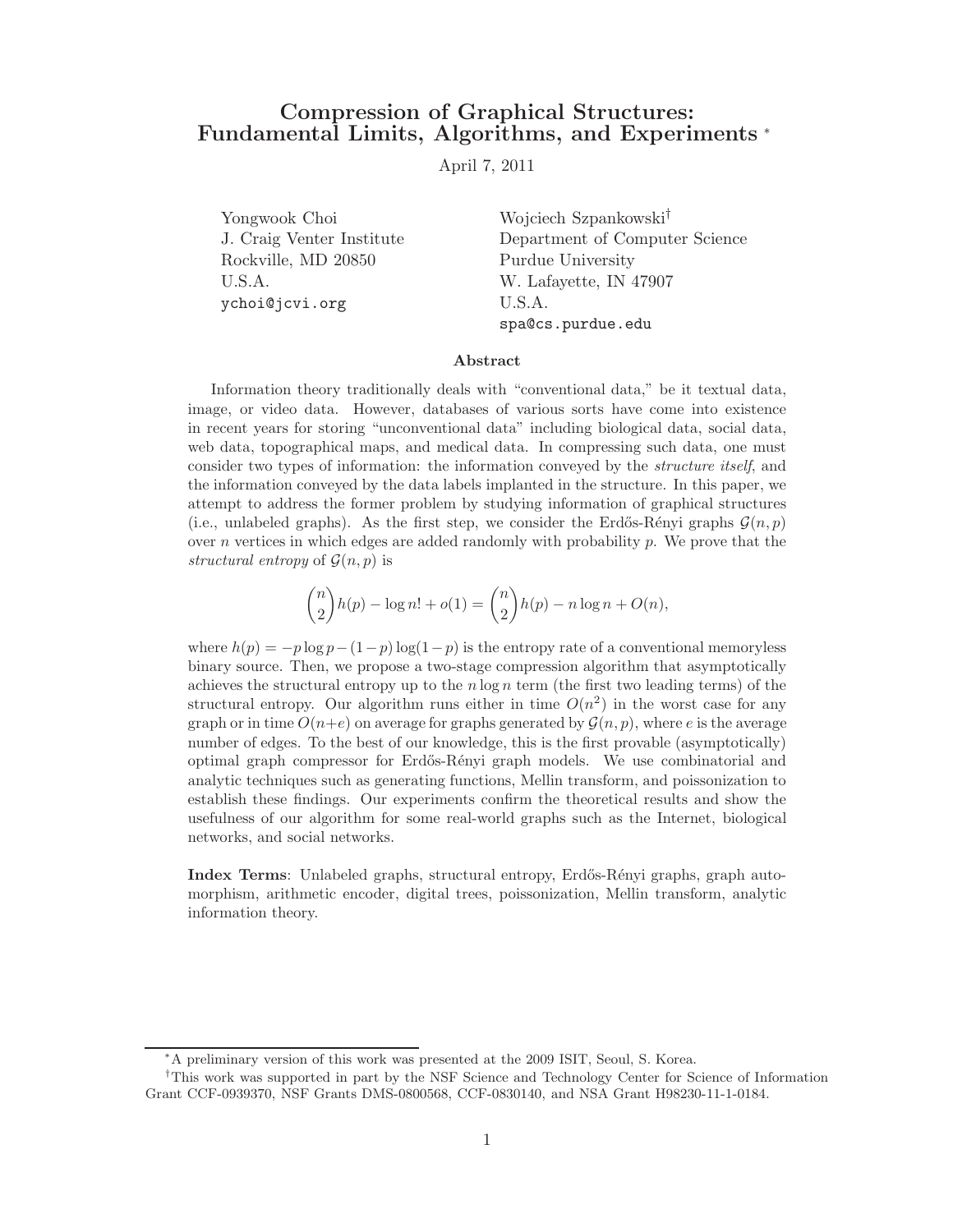## 1 Introduction

Shannon introduced in 1948 a metric for information launching the field of information theory. However, as observed by Brooks [5] and others [25, 34], there is no theory that gives us a useful metric for information embodied in structure. Shannon himself in his 1953 less known paper [30] argued for an extension of information theory to "non-conventional data" (i.e., lattices). Indeed, data is increasingly available in various forms (e.g., sequences, expressions, interactions, structures) and in exponentially increasing amounts. For example, in biology large amounts of data are now in public domain on gene regulation, protein interactions, and metabolic pathways. Most of such data is multidimensional and context dependent. Therefore, it necessitates novel theory and efficient algorithms for extracting meaningful information from non-conventional data structures. Typically, a data file of this new type (e.g., biological data, topographical maps, medical data, volumetric data) is a "data structure" conveying a "shape" and consisting of labels implanted in the structure. In understanding such data structures, one must take into account two types of information: the information conveyed by the structure itself and the data labels implanted in the structure.<sup>1</sup> In this paper, we address the former problem in order to understand how much structural information these data structures possess (measured in terms of the entropy induced by a probabilistic graph model discussed below). A larger goal is to quantify the amount of information in networks such as the Internet, social networks, biological networks, and economic networks.

Unconventional data often contains more sophisticated structural relations. For example, a graph can be represented by a binary matrix that further can be viewed as a binary sequence. However, such a string does not exhibit internal symmetries that are conveyed by the so-called graph automorphism (making certain sequences/matrices "indistinguishable"). The main challenge in dealing with such structural data is to identify and describe these structural relations. In fact, these "regular properties" constitute "useful (extractable) information" understood in the spirit of Rissanen "learnable information" [26] (cf. also [21, 22]).

As the first step in understanding structural information, we restrict our attention to structures on graphs. More specifically, we study unlabeled graphs (or structures) generated by a memoryless source known as the Erdős-Rényi model [3] in which edges are added randomly with probability p. This model induces a probability distribution on structures so that one can compute the Shannon entropy giving us a fundamental limit on lossless unlabeled graph compression. We prove that this *structural entropy*  $H_S$  is

$$
\binom{n}{2}h(p) - \log n! + o(1) = \binom{n}{2}h(p) - n\log n + O(n),
$$

where *n* is the number of vertices and  $h(p) = -p \log p - (1 - p) \log(1 - p)$  is the entropy rate of a conventional memoryless binary source.<sup>2</sup> In addition, we prove that, for almost every structure S from this model, the probability of S is close to  $2^{-H_s}$  for large n, which is a manifestation of AEP (asymptotic equipartition property) for the Erdős-Rényi graphs.

In the next step, we design and analyze a graphical (structure) compression algorithm,

<sup>&</sup>lt;sup>1</sup>Given the well known expression for the entropy:  $H(S, X) = H(S) + H(X|S)$ , where S is the structure and X labels, our approach is first to describe (compress) structure and then, if needed, use more conventional methods to describe labels.

<sup>&</sup>lt;sup>2</sup>All logarithms are to the base 2 throughout this paper.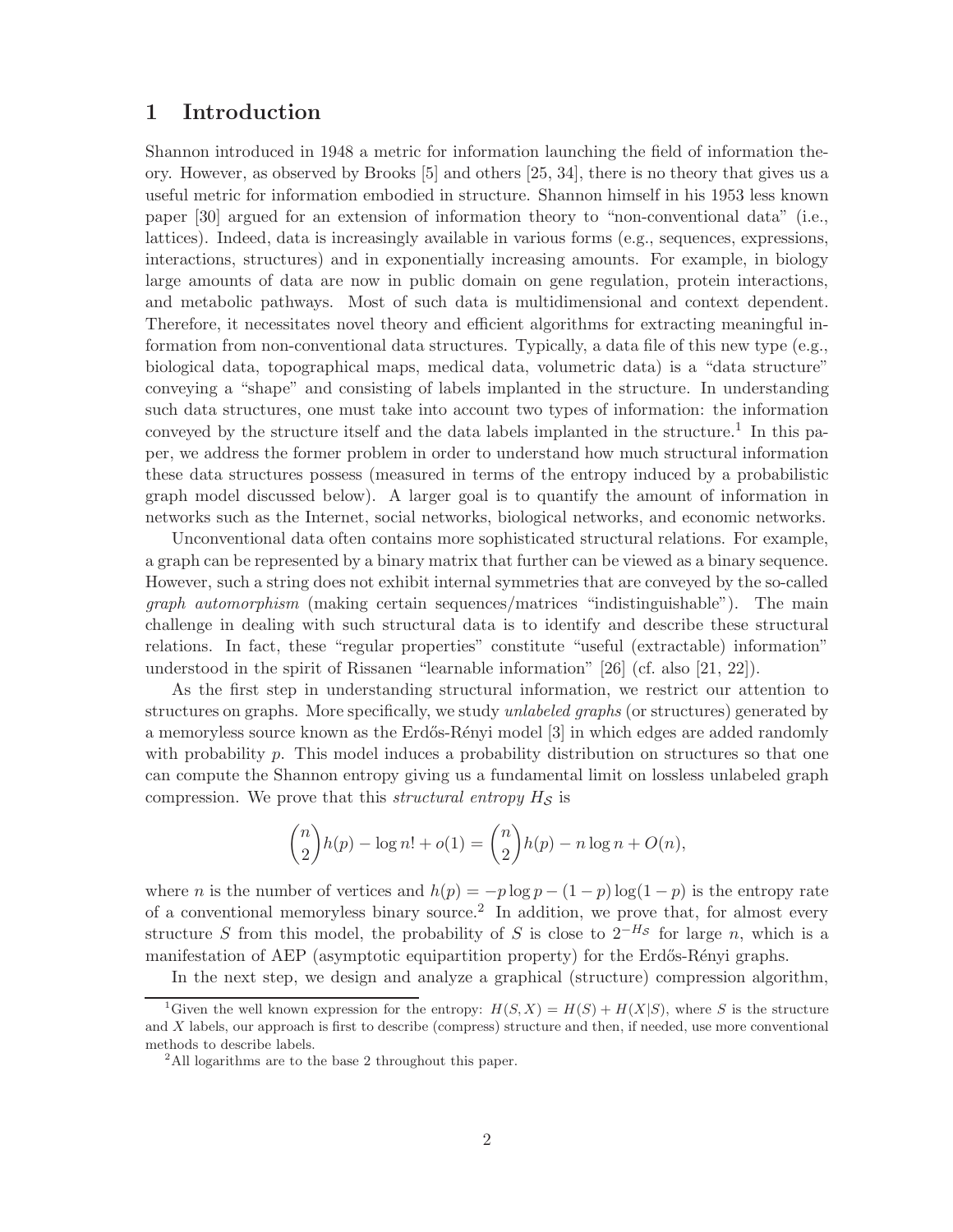called Szip, that asymptotically achieves the compression rate on Erdős-Rényi graph models,

$$
\binom{n}{2}h(p) - n\log n + O(n),
$$

matching the lower bound up to the first two leading terms of the structural entropy with high probability. Our algorithm consists of two stages. It first encodes a structure into two binary strings that are then compressed using an arithmetic encoder. We provide two different implementation of our algorithm. One runs in time  $O(n^2)$  in the worst case for any graph. The other runs in time  $O(n + e)$  on average when the graph is generated by  $\mathcal{G}(n, p)$ , where e is the average number of edges. This is faster than  $O(n^2)$ -time algorithm, also discussed in [23], theoretically as well as in practice since most real-world graphs are very sparse. Experimental results on both real-world networks and the Erdős-Rényi graphs confirm the efficiency and utility of our algorithm.

There are other possible metrics of information content of a graph. For example, "topological entropy" discussed in [25, 34] attempts to characterize the distinctiveness of vertex degrees by partitioning all vertices into subsets of the same long term connectivity (i.e., neighborhoods). As a by-product of our analysis, we prove that such topological entropy is equal to  $\log n + o(1)$  for the Erdős-Rényi random graph model. Furthermore, the most popular "graph entropy" due to Körner generalizes standard Shannon entropy to "undistinguished symbols" [31]. Körner graph entropy is a function of the graph and a probability distribution on the vertices. Roughly speaking, graph entropy reflects the number of bits you need to transmit to describe the vertex when one distinguishes only between vertices that are connected (connected vertices represent "distinguishable symbols"). For example, if the graph is complete, then one must distinguish between any two vertices. In this case, the Körner entropy achieves the highest value that coincides with the Shannon entropy. But a complete graph has the simplest structure to describe, thus it should be clear that our structural entropy is quite different than the Körner graph entropy.

Literature on graphical structure compression is scarce. In 1984, Turan [35] raised the question of finding efficient coding method for general unlabeled graphs on  $n$  vertices, suggesting a lower bound of  $\binom{n}{2}$  $\binom{n}{2} - n \log n + O(n)$  bits. In 1990, Naor [23] proposed such a representation that is optimal up to the first two leading terms when all unlabeled graphs are equally likely. Naor's result is asymptotically a special case of ours when  $p = 1/2$ . Finally, in a recent paper Kieffer et al. [19] presented a structural complexity of a binary tree, in a spirit similar to ours. There also have been some heuristic methods for real-world graphs compression including Adler and Mitzenmacher [1] (see also [6]), who proposed an encoding technique for web graphs, and a similar idea has been used in [32] for compressing sparse graphs. Recently, attention has been paid to grammar compression for some data structures: Peshkin [24] proposed an algorithm for a graphical extension of the one-dimensional SEQUITUR compression method. However, SEQUITUR is known not to be asymptotically optimal [28]. Therefore, the Peshkin method already lacks asymptotic optimality in the 1D case. To the best of our knowledge our algorithm is the first provable asymptotically optimal compression scheme for graphical structures generated according to Erdős-Rényi model.

The paper is organized as follows. The structural entropy of a graph is defined in Section 2 and compared to the conventional graph entropy. Our algorithm is described in Section 3, where we derive the structural entropy for  $\mathcal{G}(n, p)$ . We also present there our experimental results. Our main results are proved in Sections 4 and 5, where we introduce random bi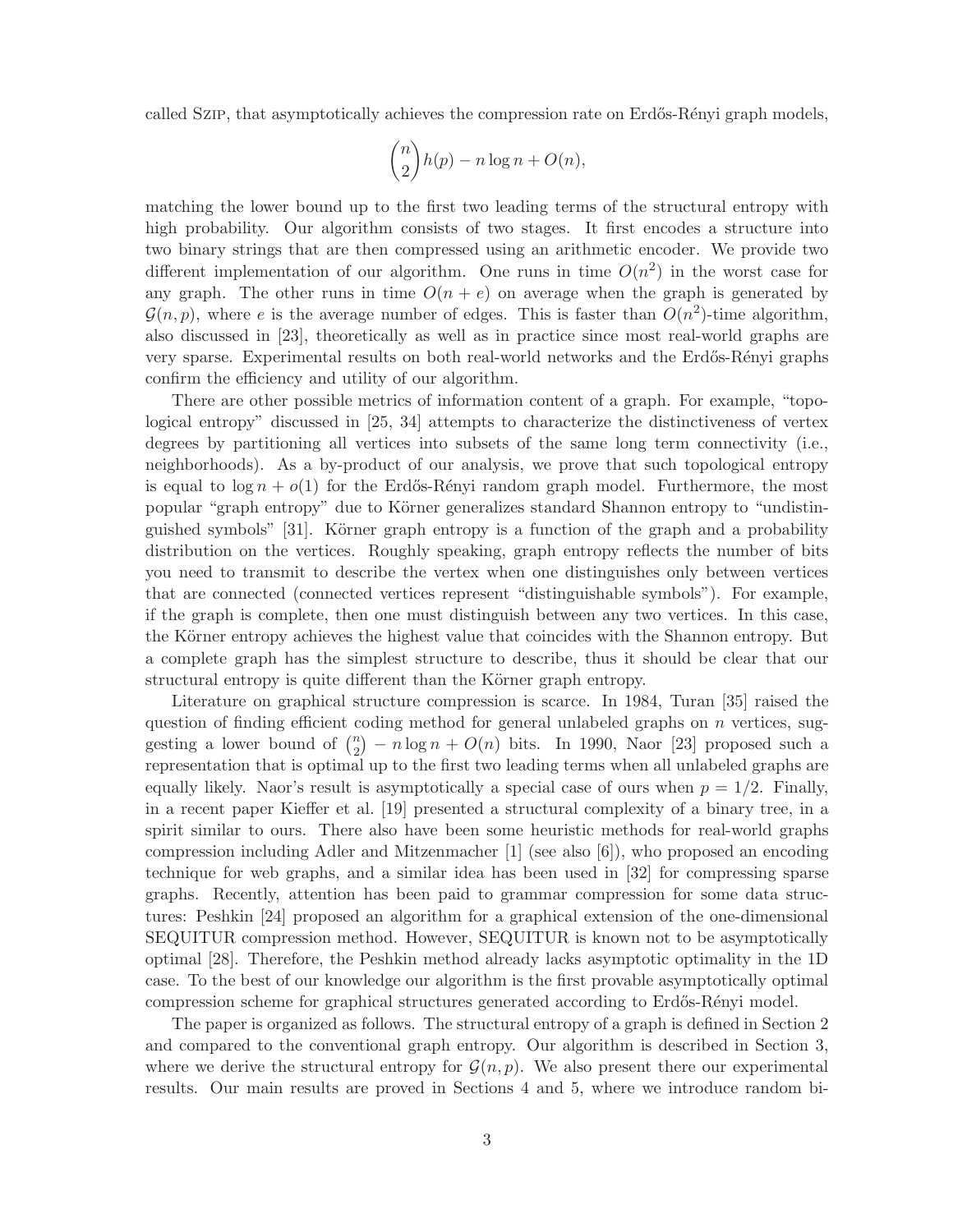nary trees that resemble tries and digital search trees. We use analytic techniques such as generating functions, Mellin transform, and poissonization to establish our results.

# 2 Structural Entropy

In this section, we formally define the structural entropy of a random (unlabeled) graph model. Given  $n$  distinguishable vertices, a random graph is generated by adding edges randomly. This random graph model  $G$  produces a probability distribution on graphs, and the graph entropy  $H_G$  is defined naturally as

$$
H_{\mathcal{G}} = \mathbf{E}[-\log P(G)] = -\sum_{G \in \mathcal{G}} P(G) \log P(G),
$$

where  $P(G)$  is the probability of a graph G. We now introduce a *random structure model* S for the unlabeled version of a random graph model  $\mathcal{G}$ . In such a model, graphs are generated in the same manner as in  $\mathcal{G}$ , but they are thought of as unlabeled graphs. That is, the vertices are indistinguishable, and the graphs having "the same structure" are considered to be the same even if their labeled versions are different. Thus, we shall use the terms *unlabeled* graphs and structures interchangeably. For a given structure  $S \in \mathcal{S}$ , the probability of S can be computed as

$$
P(S) = \sum_{G \cong S, G \in \mathcal{G}} P(G).
$$

Here  $G \cong S$  means that G and S have the same structure, that is, S is *isomorphic* to G. If all isomorphic labeled graphs have the same probability, then for any labeled graph  $G \cong S$ ,

$$
P(S) = N(S) \cdot P(G),\tag{1}
$$

where  $N(S)$  is the number of different labeled graphs that have the same structure as S. The *structural entropy*  $H_S$  of a random graph  $\mathcal G$  can be defined as the entropy of a random structure  $S$ , that is,

$$
H_{\mathcal{S}} = \mathbf{E}[-\log P(S)] = -\sum_{S \in \mathcal{S}} P(S) \log P(S),
$$

where the summation is over all distinct structures.

**Example:** In Figure  $1(a)$ , we draw different graphs built on three vertices. Let us assume that they are equally probable, that is,  $P(G_i) = 1/8$  for  $1 \leq i \leq 8$ . Then the entropy of this random graph  $\mathcal G$  is  $H_{\mathcal G} = -8 \cdot \frac{1}{8}$  $\frac{1}{8}$  log  $\frac{1}{8}$  = 3 bits. Let S be the random structure that corresponds to  $\mathcal{G}$ . In Figure 1(b), we present all different structures that can be generated by S. Since  $N(S_1)$  =  $N(S_4) = 1$  and  $N(S_2) = N(S_3) = 3$ , thus  $P(S_1) = P(S_4) = 1/8$  and  $P(S_2) = P(S_3) = 3/8$ . The entropy of the random structure S is  $H_{\mathcal{S}} = -2 \cdot \frac{1}{8}$  $\frac{1}{8} \log \frac{1}{8} - 2 \cdot \frac{3}{8}$  $\frac{3}{8}$  log  $\frac{3}{8} \approx 1.811$  bits.

In order to compute the probability of a given structure  $S$ , one needs to estimate the number of ways,  $N(S)$ , to construct a given structure S. For this, we need to consider the automorphisms of a graph. An *automorphism* of a graph  $G$  is an adjacency preserving permutation of vertices of G. The collection  $Aut(G)$  of all automorphisms of G is called the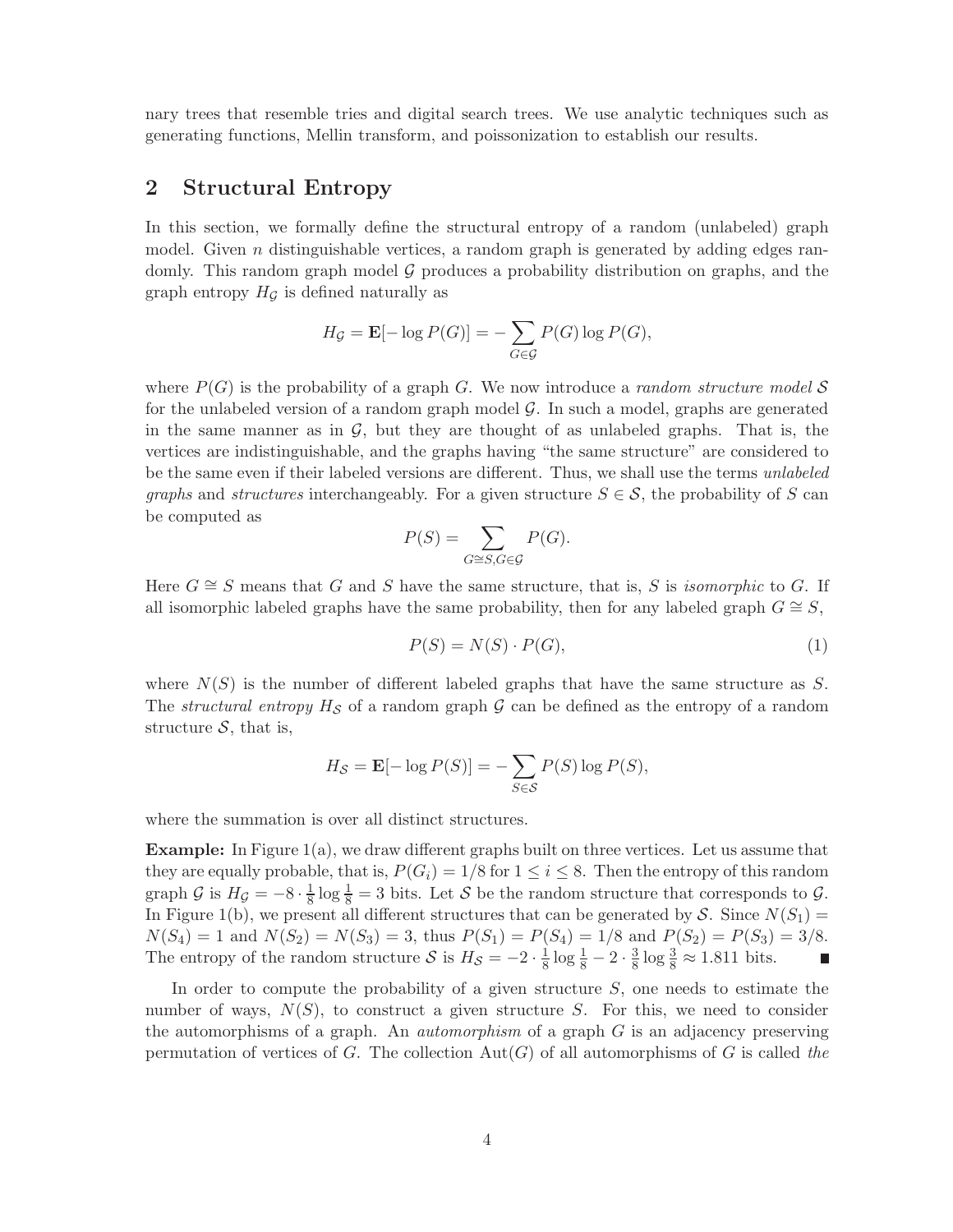

Figure 1: All different graphs and structures built on three vertices.

automorphism group of G. In the sequel,  $Aut(S)$  of a structure S denotes  $Aut(G)$  for some labeled graph G such that  $G \cong S$ . In group theory, it is well known that [14, 15]

$$
N(S) = \frac{n!}{|\text{Aut}(S)|}.
$$
\n<sup>(2)</sup>

Trivially,  $1 \leq |\text{Aut}(S)| \leq n!$ .

**Example:** In Figure 2(a), the graph G has exactly four automorphisms, that is, in the usual cyclic permutation representation:  $(v_1)(v_2)(v_3)(v_4)$ ,  $(v_1)(v_4)(v_2v_3)$ ,  $(v_1v_4)(v_2)(v_3)$ , and  $(v_1v_4)(v_2v_3)$ . For example,  $(v_1)(v_4)(v_2v_3)$  stands for a permutation  $\pi$  such that  $\pi(v_1) = v_1$ ,  $\pi(v_4) = v_4$ ,  $\pi(v_2) = v_3$ , and  $\pi(v_3) = v_2$ . Thus, by (2), G has  $4!/4 = 6$  different labeling as shown in Figure 2(b).



Figure 2: The six different labeling of a graph.

With these preliminary definitions, we are now in the position to present a relationship between  $H_{\mathcal{G}}$  and  $H_{\mathcal{S}}$ .

**Lemma 1** If all isomorphic graphs have the same probability, then

$$
H_{\mathcal{S}} = H_{\mathcal{G}} - \log n! + \sum_{S \in \mathcal{S}} P(S) \log |\text{Aut}(S)|
$$

for any random graph G and its corresponding random structure S, where  $Aut(S)$  is the automorphism group of S.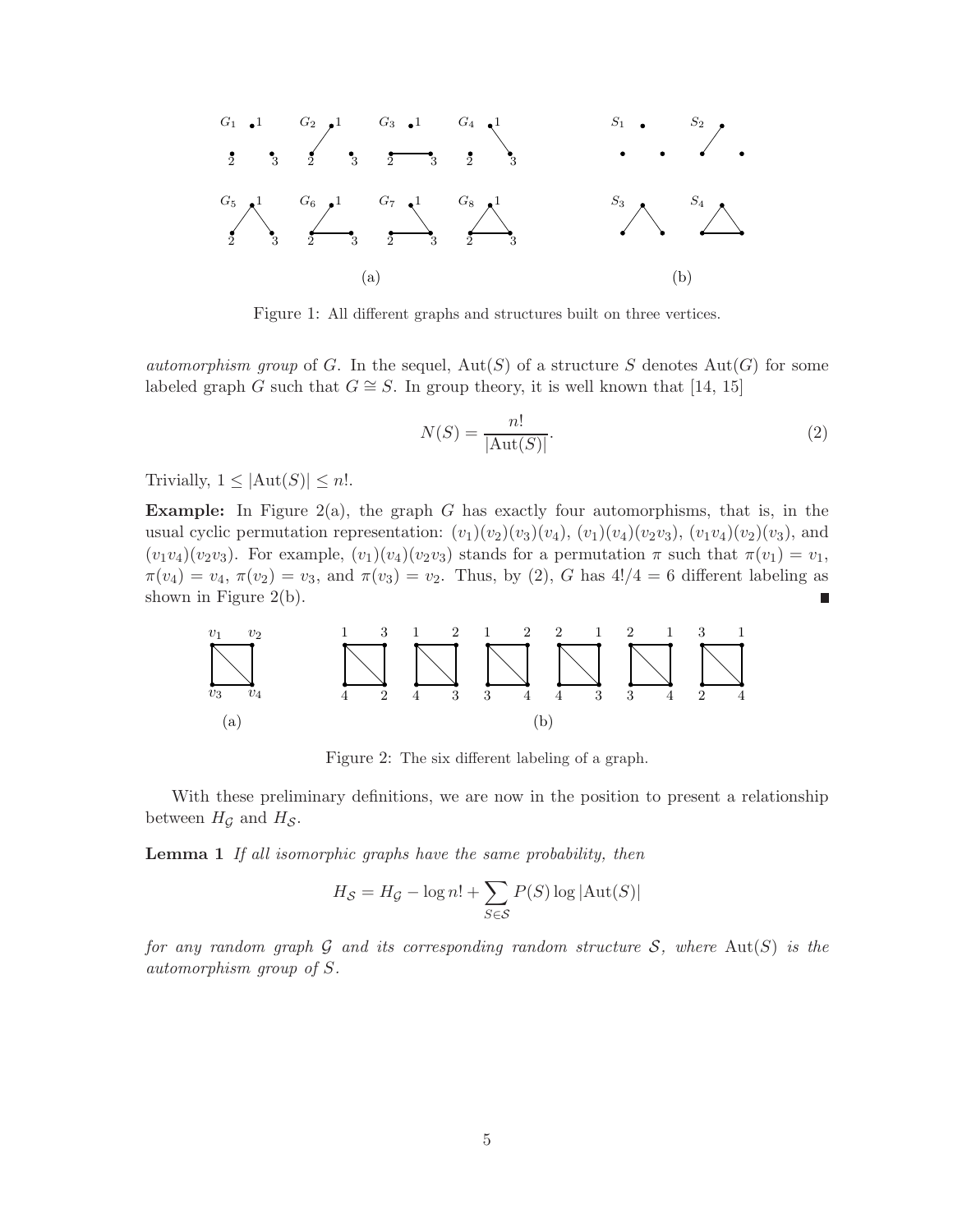**Proof:** Observe that for any  $\mathcal G$  and  $\mathcal S$ 

$$
H_{\mathcal{G}} = -\sum_{G \in \mathcal{G}} P(G) \log P(G)
$$
  
\n
$$
= -\sum_{S \in \mathcal{S}} \sum_{G \cong S, G \in \mathcal{G}} P(G) \log P(G)
$$
  
\n
$$
= -\sum_{S \in \mathcal{S}} \sum_{G \cong S, G \in \mathcal{G}} \frac{P(S)}{N(S)} \log \frac{P(S)}{N(S)} \quad \text{(by (1))}
$$
  
\n
$$
= -\sum_{S \in \mathcal{S}} N(S) \cdot \frac{P(S)}{N(S)} \log \frac{P(S)}{N(S)}
$$
  
\n
$$
= H_{\mathcal{S}} + \sum_{S \in \mathcal{S}} P(S) \log \frac{n!}{|\text{Aut}(S)|} \quad \text{(by (2))}
$$
  
\n
$$
= H_{\mathcal{S}} + \log n! - \sum_{S \in \mathcal{S}} P(S) \log |\text{Aut}(S)|.
$$

This proves the lemma.

The last term of the structural entropy  $\sum_{S \in \mathcal{S}} P(S) \log |\text{Aut}(S)|$  can vary from 0 to n log n since  $1 \leq |\text{Aut}(S)| \leq n!$ . However, as we shall see in most *random* graph models there is not much symmetry, and hence  $\sum_{S \in \mathcal{S}} P(S) \log |\text{Aut}(S)| = o(1)$ . In order to develop further the idea of information in a random structure, hereafter we will focus on the Erdős-Rényi random graph [3].

 $\overline{\phantom{a}}$ 

### 3 Main Results

In this section, we first compute the structural entropy for the Erdős-Rényi random graph. As it is well known, such entropy constitutes a lower bound for lossless compression. Then we describe our optimal compression algorithm that asymptotically achieves this lower bound up to the second leading term with high probability. Finally, we present experimental results.

#### 3.1 Structural Entropy of the Erdős-Rényi Model

In the Erdős-Rényi random graph model  $\mathcal{G}(n, p)$ , graphs are generated randomly on n vertices with edges chosen independently with probability  $0 < p < 1$ . If a graph G in  $\mathcal{G}(n, p)$  has k edges, then

$$
P(G) = p^k q^{\binom{n}{2} - k},
$$

where  $q = 1-p$ . Let  $\mathcal{S}(n, p)$  be the random structure model (unlabeled graphs) corresponding to  $\mathcal{G}(n, p)$ . Then, by (1) if  $S \in \mathcal{S}(n, p)$  has k edges,

$$
P(S) = N(S) \cdot p^k q^{\binom{n}{2} - k}.
$$

To compute the entropy of  $\mathcal{S}(n, p)$  we need to estimate  $N(S)$ . For this, we must study an important property of  $\mathcal{S}(n, p)$  (or equivalently,  $\mathcal{G}(n, p)$ ), namely *asymmetry*. A graph is said to be *asymmetric* if its automorphism group does not contain any permutation other than the identity (i.e.,  $(v_1)(v_2)\cdots(v_n)$ ) so that  $|\text{Aut}(G)| = 1$ ; otherwise it is called *symmetric*. It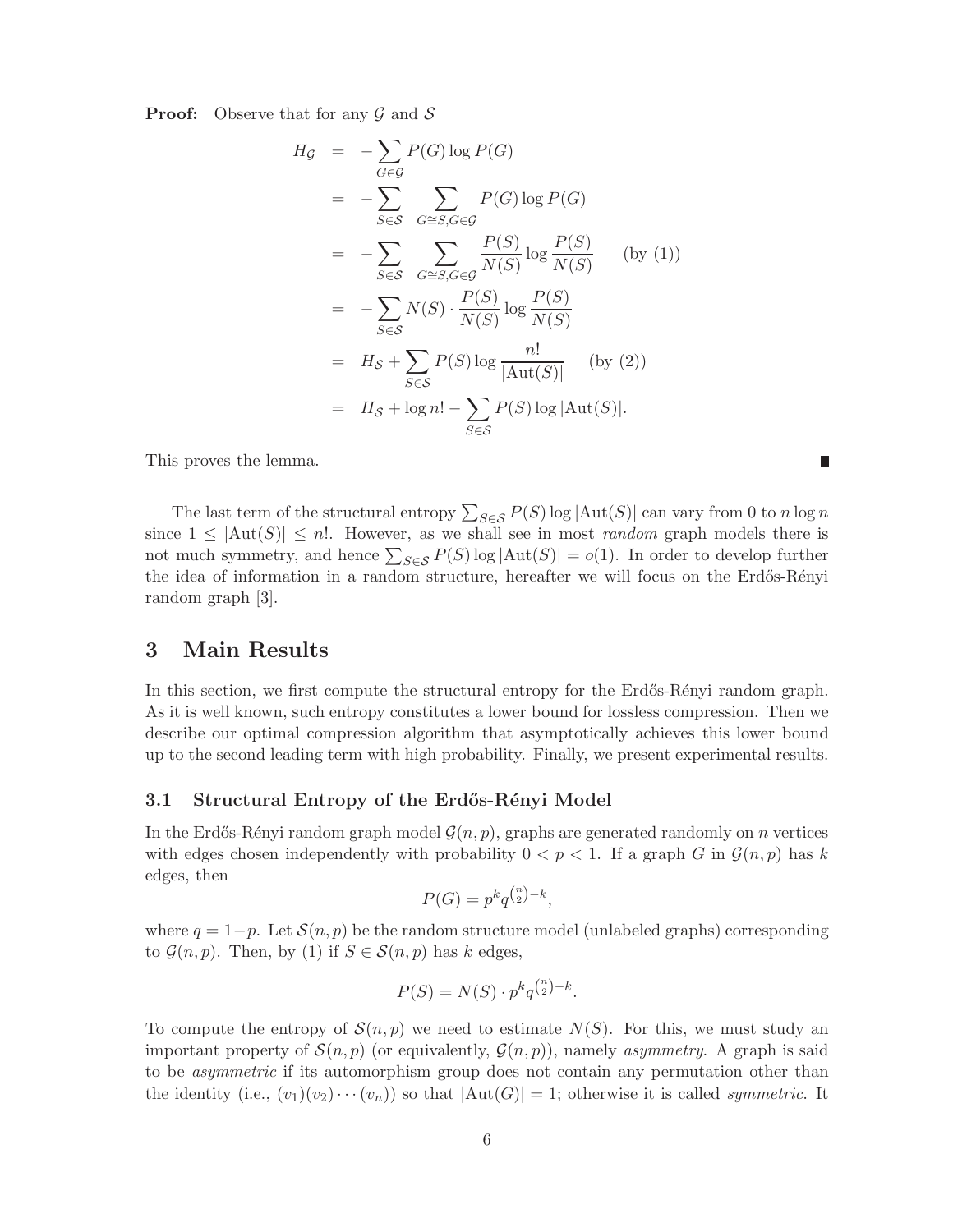is known that almost every graph from  $\mathcal{G}(n, p)$  is asymmetric [11, 20]. In the sequel, we write  $a_n \ll b_n$  to mean  $a_n = o(b_n)$  when  $n \to \infty$ . For completeness, we present in Appendix A a proof of Kim et al.'s result [20].

Lemma 2 (Kim, Sudakov, and Vu, 2002) For all p satisfying  $\frac{\ln n}{n} \ll p$  and  $1-p \gg \frac{\ln n}{n}$ , a random graph  $G \in \mathcal{G}(n, p)$  is symmetric with probability  $O(n^{-w})$  for any positive constant  $w > 1$ .

**Remark 1.** While Lemma 2 proves asymmetry for Erdős-Rényi graphs, we conjecture the property holds for almost all known random generation of graphs (e.g., power law graphs and preferential attachment graphs).

Using this property, we next present the structural entropy of  $\mathcal{G}(n, p)$  and establish the asymptotic equipartition property (AEP), that is, the typical probability of a structure S.

**Theorem 1** For large n and all p satisfying  $\frac{\ln n}{n} \ll p$  and  $1 - p \gg \frac{\ln n}{n}$ , the following holds: (i) The structural entropy  $H_{\mathcal{S}}$  of  $\mathcal{G}(n, p)$  is

$$
H_{\mathcal{S}} = \binom{n}{2} h(p) - \log n! + O\left(\frac{\log n}{n^{\alpha}}\right), \quad \text{for some} \quad \alpha > 0,
$$

(ii) (AEP) For a structure  $S \in \mathcal{S}(n, p)$  and  $\epsilon > 0$ ,

$$
P\left(\left|\frac{1}{\binom{n}{2}}\log P(S) - h(p) + \frac{\log n!}{\binom{n}{2}}\right| < \epsilon\right) > 1 - 2\epsilon,\tag{3}
$$

where  $h(p) = -p \log p - (1 - p) \log (1 - p)$  is the entropy rate of a binary memoryless source.

**Proof:** Let us first compute the entropy  $H_{\mathcal{G}}$  of  $\mathcal{G}(n, p)$ . In  $\mathcal{G}(n, p)$ ,  $m = \binom{n}{2}$  $n_2$  distinct edges are independently selected with probability p, and thus there are  $2<sup>m</sup>$  different labeled graphs. That is, each graph instance can be considered as a binary sequence  $X$  of length  $m$ . Thus,

$$
H_{\mathcal{G}} = -\mathbf{E}[\log P(X_1^m)] = -m\mathbf{E}[\log P(X_1)] = {n \choose 2}h(p).
$$

By Lemma 1,

$$
H_{\mathcal{S}} = \binom{n}{2} h(p) - \log n! + A
$$

where

$$
A = \sum_{S \in \mathcal{S}} P(S) \log |\text{Aut}(S)|.
$$

Now we show that  $A = o(1)$  to prove part (i).

$$
A = \sum_{S \in \mathcal{S}(n,p) \text{ is symmetric}} P(S) \log |\text{Aut}(S)| + \sum_{S \in \mathcal{S}(n,p) \text{ is asymmetric}} P(S) \log |\text{Aut}(S)|
$$
  
= 
$$
\sum_{S \in \mathcal{S}(n,p) \text{ is symmetric}} P(S) \log |\text{Aut}(S)| \quad (\because |\text{Aut}(S)| = 1 \text{ for all asymmetric } S)
$$
  

$$
\leq \sum_{S \in \mathcal{S}(n,p) \text{ is symmetric}} P(S) \cdot n \log n \quad (\because |\text{Aut}(S)| \leq n! \leq n^n)
$$
  
= 
$$
O\left(\frac{\log n}{n^{w-1}}\right) \quad \text{for any positive constant } w > 1 \quad \text{(by Lemma 2).}
$$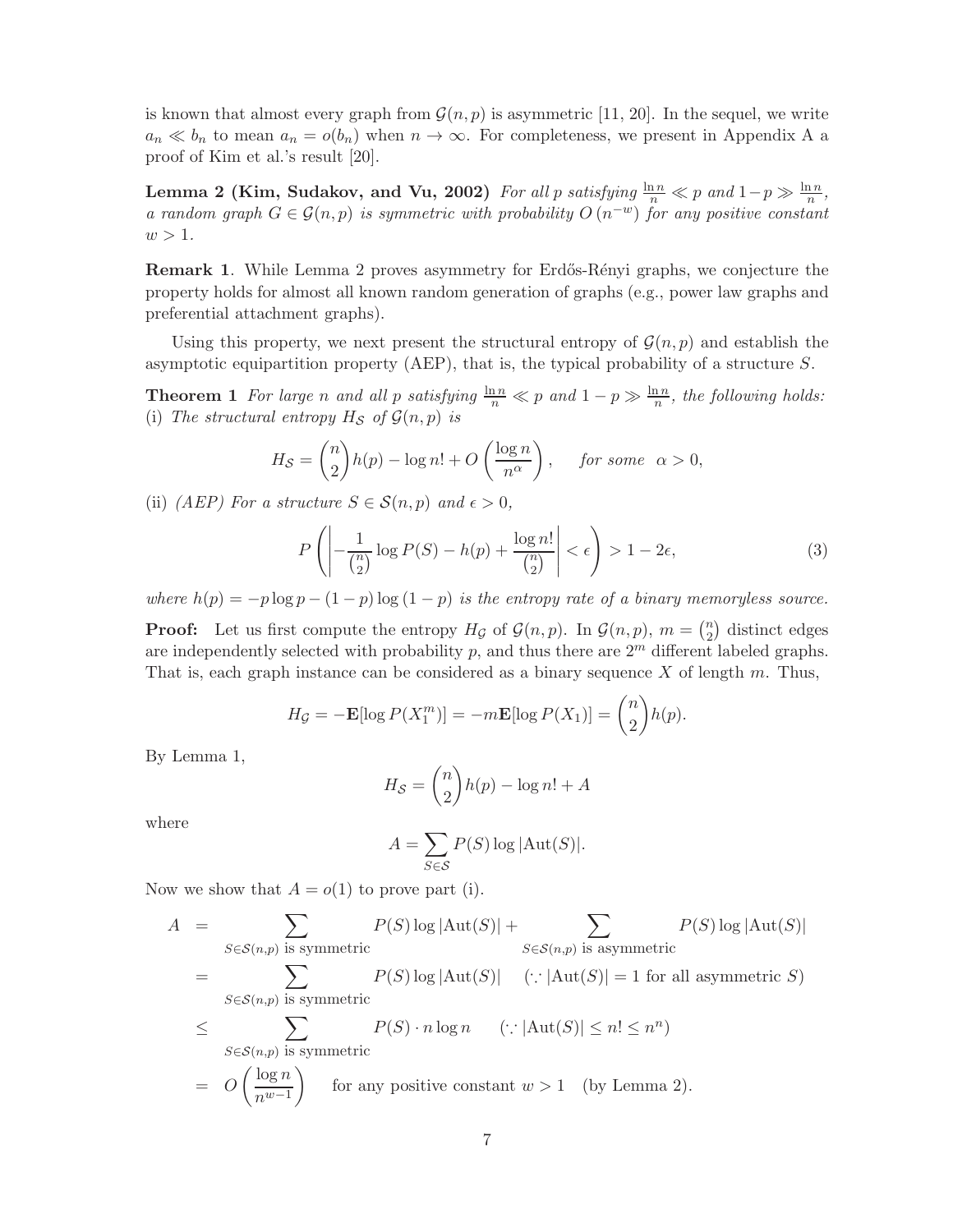To prove part (ii), we define the *typical set*  $T_{\epsilon}^{n}$  as the set of structures S on n vertices having the following two properties: (a) S is asymmetric; (b) for  $G \cong S$ ,

$$
2^{-\binom{n}{2}(h(p)+\epsilon)} \le P(G) \le 2^{-\binom{n}{2}(h(p)-\epsilon)}.
$$

Let  $T_1^n$  and  $T_2^n$  be the sets of structures satisfying the properties (a) and (b), respectively. Then,  $T_{\epsilon}^{n} = T_{1}^{n} \cap T_{2}^{n}$ . By the asymmetry of  $\mathcal{G}(n, p)$ , we know that  $P(T_{1}^{n}) > 1 - \epsilon$  for large n. As explained above, a labeled graph G can be viewed as a binary sequence of length  $\binom{n}{2}$  $\binom{n}{2}$ . Thus, by the property (b) and the AEP for binary sequences, we also know that  $P(T_2^n) > 1-\epsilon$ for large *n*. Thus,  $P(T_{\epsilon}^n) = 1 - P(T_1^n \cup \overline{T_2^n}) > 1 - 2\epsilon$ . Now let us compute  $P(S)$  for S in  $T_{\epsilon}^n$ . By the property (a),  $P(S) = n!P(G)$  for any  $G \cong S$ . By this and the property (b), we can see that any structure S in  $T_{\epsilon}^{n}$  satisfies the condition in (3). This completes the proof.

Remark 2. The structural entropy can be equivalently written as

$$
H_{\mathcal{S}} = \binom{n}{2} h(p) - n \log n + n \log e - \frac{1}{2} \log n - \frac{1}{2} \log (2\pi) + o(1) \tag{4}
$$

by Stirling's approximation,  $n! \approx \sqrt{2\pi n} \left(\frac{n}{e}\right)$  $\frac{n}{e}$  $\Big)^n$ .

Remark 3. Roughly speaking, Theorem 1(ii) means that the probability of a typical graph structure is  $P(S) \sim 2^{-\binom{n}{2}h(p)+\log n!}$ .

By Shannon's source coding theorem, the structural entropy computed in Theorem 1 is a fundamental lower bound on the lossless compression of structures from  $\mathcal{S}(n, p)$ . In the next section, we design an asymptotically optimal compression algorithm matching the first two leading terms as in (4) of the structural entropy with high probability.

As already observed in the introduction, there are other measures of information content of a graph. For example, consider partitioning vertices of a graph G into subsets,  $O_i(G)$ , with vertices belonging to the same subset having neighbors of the same node degree. For example, in Figure 2(a) we find that  $O_1 = \{v_1, v_4\}$  and  $O_2 = \{v_2, v_3\}$ . These subsets turn out to be the so-called orbits of the underlying graph automorphism [14]. Clearly, all graphs G of the same structure  $S \in \mathcal{S}$  have the same orbits. Assigning some probability measure on the set of orbits, one can define another information metric that can be called the topological entropy,  $H_T$  [25, 34]. For a given structure S we define the probability of an orbit  $O_i(S)$  to be  $|O_i(S)|/n$ . Then the topological entropy is defined as

$$
H_T = -\sum_{S \in \mathcal{S}} P(S) \sum_i \frac{|O_i(S)|}{n} \log \frac{|O_i(S)|}{n},
$$

where the sum is over all structures  $S \in \mathcal{S}$  and over all enumeration of orbits.

Let us again consider the Erdős-Rényi model for graph generation. By Lemma 2 we conclude that all orbits are singletons with high probability. This leads to the following corollary.

**Corollary 1** Assume graphs are generated according to the Erdős-Rényi process  $\mathcal{G}(n, p)$ . For all p satisfying  $\frac{\ln n}{n} \ll p$  and  $1 - p \gg \frac{\ln n}{n}$ , the topological entropy is

$$
H_T = \log n - O\left(\frac{\log n}{n^{\alpha}}\right)
$$

for some  $\alpha > 0$ .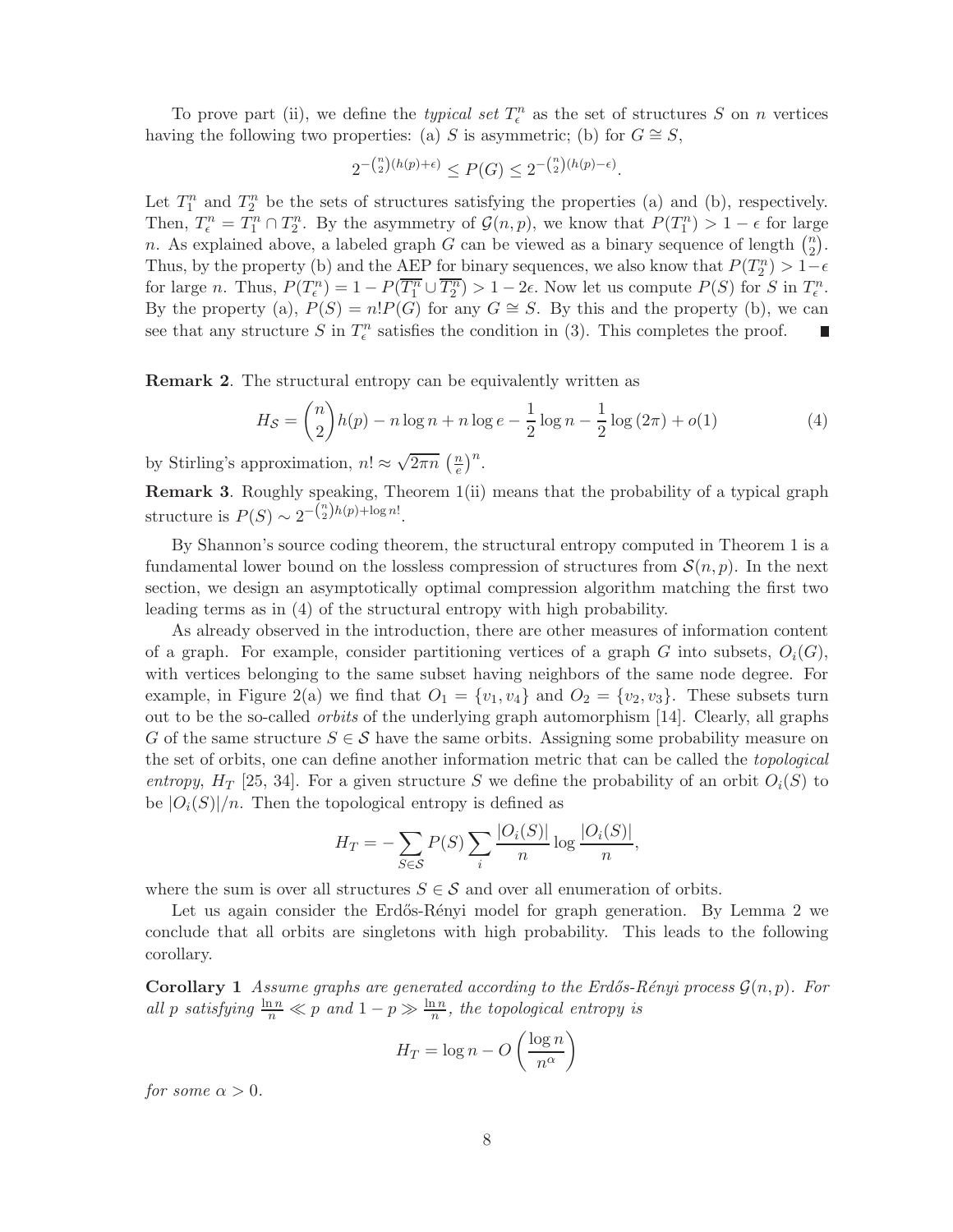#### 3.2 Compression Algorithm

Our algorithm, called Szip (Structural zip), is a compression scheme for unlabeled graphs. In other words, given a labeled graph  $G$ , it compresses  $G$  into a codeword, from which one can construct a graph  $S$  that is isomorphic to  $G$ . The algorithm consists of two stages. First it encodes G into two binary sequences and then compresses them using an arithmetic encoder.

The main idea behind our algorithm is quite simple: We select a vertex, say  $v_1$ , and store the number of neighbors of  $v_1$  in binary. Then we partition the remaining  $n-1$  vertices into two sets: the neighbors of  $v_1$  and non-neighbors of  $v_1$ . We continue by selecting a vertex, say  $v_2$ , from the neighbors of  $v_1$  and store two numbers: the number of neighbors of  $v_2$  among each of these two sets. Then we partition the remaining  $n-2$  vertices into four sets: the neighbors of both  $v_1$  and  $v_2$ , the neighbors of  $v_1$  that are non-neighbors of  $v_2$ , the non-neighbors of  $v_1$ that are neighbors of  $v_2$ , and the non-neighbors of both  $v_1$  and  $v_2$ . This procedure continues until all vertices are processed. During the construction, the number of neighbors for each set in the partition is appended to either  $B_1$  or  $B_2$ , where  $B_2$  contains those numbers for singleton sets (i.e., we store either "0" when there is no neighbor or "1" otherwise). We shall conclude that the length of  $B_2$  (in compressed form) dominates the compression rate (we also observe that by the construction  $B_2$  can be viewed as generated by a memoryless source). This allows us to prove that the algorithm achieves the structural entropy up to the first two leading terms shown in (4). We provide two different implementation of our algorithm, which generate the same codeword but only differ in their running time.

In Section 4, we prove our main findings that we summarize below.

**Theorem 2** Let  $L(S)$  be the length of the codeword generated by our algorithm for Erdős-Rényi graphs  $G \in \mathcal{G}(n, p)$  isomorphic to a structure S. The following holds: (i) For large n,

$$
\mathbf{E}[L(S)] \le {n \choose 2}h(p) - n\log n + (c + \Phi(\log n)) n + o(n),
$$

where c is an explicitly computable constant, and  $\Phi(\log n)$  is a fluctuating function with a small amplitude independent of n. (ii) Furthermore, for any  $\epsilon > 0$ ,

$$
P(L(S) - \mathbf{E}[L(S)] \le \epsilon n \log n) \ge 1 - o(1).
$$

(iii) Finally, our algorithm runs either in time  $O(n^2)$  in the worst case for any graph or in time  $O(n+e)$  on average for graphs generated by  $\mathcal{G}(n,p)$ , where e is the average number of edges.

We next describe the general framework of the algorithm that runs in time  $O(n^2)$  in the worst case. Then we propose some data structures that allow us to reduce the time complexity to  $O(n+e)$  on average.

## **3.2.1** Worst-Case  $O(n^2)$ -Time Algorithm

First we need some definitions and notations. An *ordered partition* of a set  $X$  is a sequence of nonempty subsets of  $X$  such that every element in  $X$  is in exactly one of these subsets. For example, one ordered partition of  $\{a, b, c, d, e\}$  is  $\{a, b\}$ ,  $\{e\}$ ,  $\{c, d\}$  that is denoted by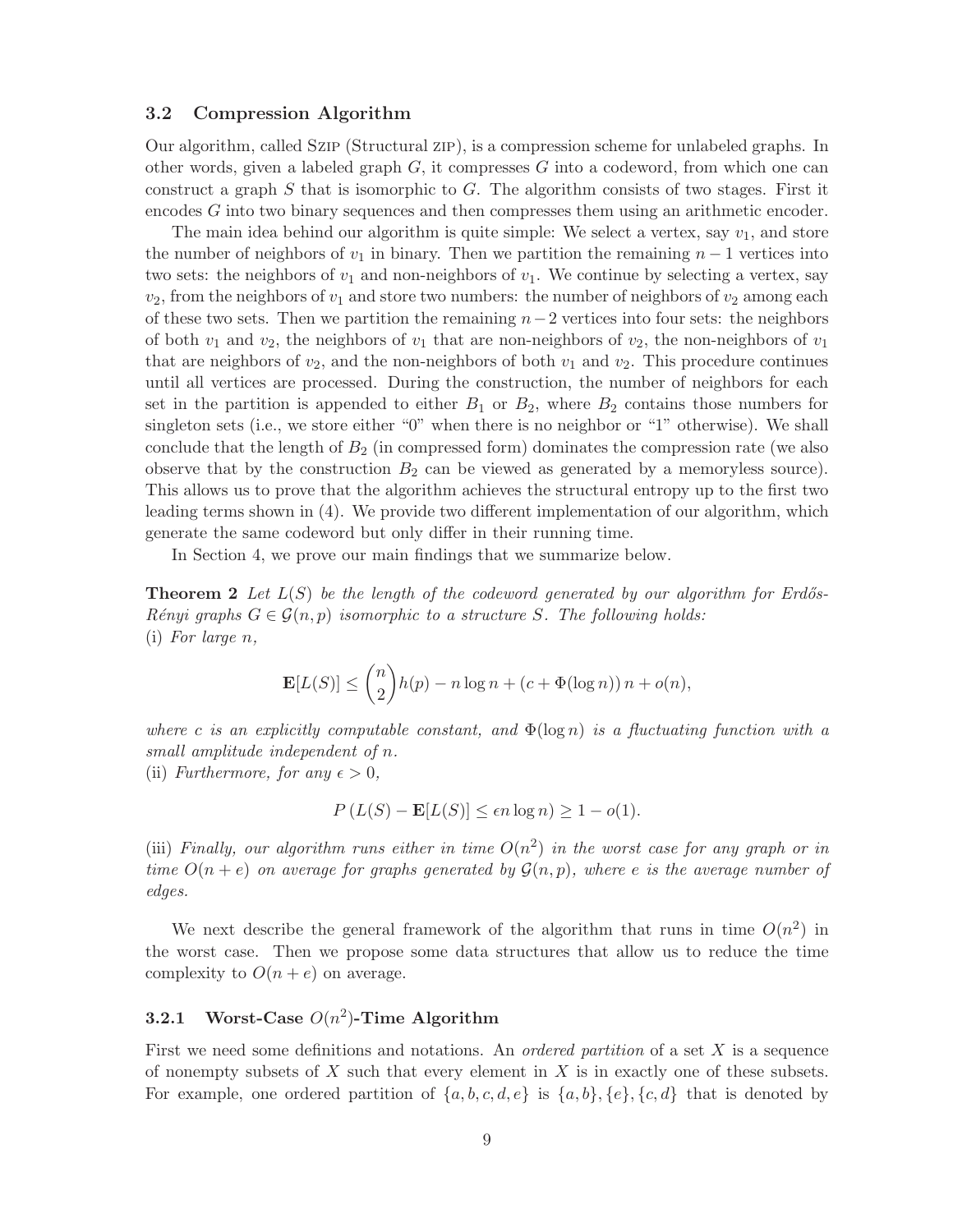| $\boldsymbol{k}$ | $\boldsymbol{v}$    | $\mathcal{P}_{k-1}-v$ | encoding      | $\mathcal{P}_k$ |
|------------------|---------------------|-----------------------|---------------|-----------------|
| $\theta$         |                     |                       |               | abcdefghij      |
|                  | $\boldsymbol{a}$    | bcdefghi j            | 0010          | de/bcfghij      |
| $\overline{2}$   | $\boldsymbol{d}$    | e/bcfghij             | 1, 100        | e/cfhi/bgj      |
| 3                | $\epsilon$          | cfhi/bqi              | 001, 01       | h/cfi/g/bj      |
| $\overline{4}$   | h                   | cfi/g/bj              | 10, 1, 01     | cf/i/g/j/b      |
| 5                | $\mathfrak{c}$      | f/i/g/j/b             | 1, 0, 1, 0, 1 | f/i/g/j/b       |
| 6                |                     | i/g/j/b               | 1, 1, 1, 1    | i/g/j/b         |
|                  | $\boldsymbol{\eta}$ | g/j/b                 | 1, 1, 0       | g/j/b           |
| 8                | $\overline{g}$      | j/b                   | 1, 0          | j/b             |
| 9                | $\jmath$            | b                     | $\Omega$      | b               |
| $10\,$           | $\boldsymbol{b}$    |                       |               |                 |
|                  |                     |                       |               |                 |

Figure 3: An example for our encoding algorithm, given the graph on the left.

 $ab/e/cd$ . It is equivalent to  $ba/e/dc$ , but distinct from  $e/ab/cd$ . Given an ordered partition P of a set X, we also define a partial order of the elements of X as follows:  $a < b$  in P if the subset containing a precedes the subset containing b in  $\mathcal{P}$ . For example,  $a < c$  and  $e < c$  in  $\mathcal{P} = ab/e/cd$ , but  $e \nless a$ . An ordered partition  $\mathcal{P}_1$  of a set X is called *finer* than an ordered partition  $\mathcal{P}_2$  of X if the following two conditions hold: (1) every element (i.e., subset of X) of  $\mathcal{P}_1$  is a subset of some element of  $\mathcal{P}_2$ , and (2) for all  $a, b \in X$ ,  $a < b$  in  $\mathcal{P}_1$  if  $a < b$  in  $\mathcal{P}_2$ . For example, both  $a/b/e/cd$  and  $ab/e/d/c$  are finer than  $ab/e/cd$ . Finally, a subtraction of an element from an ordered partition gives us another ordered partition (e.g., for  $\mathcal{P} = ab/e/cd$ we find that  $P - c$  and  $P - e$  are  $ab/e/d$  and  $ab/cd$ , respectively).

The first stage of our encoding algorithm consists of  $n$  steps, updating in each step an ordered partition  $P$  of a subset of  $V(G)$ . Let  $P_i$  be the partition after the *i*-th step. At the beginning,  $\mathcal{P}_0 = V(G)$ . In the *i*-th step, a vertex v is selected to be removed from the first subset in  $\mathcal{P}_{i-1}$ . Then, for each subset U in  $\mathcal{P}_{i-1} - v$  (in its order), we encode the *number of* neighbors of v in U using  $\lceil \log(|U| + 1) \rceil$  bits. After that,  $\mathcal{P}_{i-1} - v$  becomes a finer partition  $\mathcal{P}_i$  such that for each subset U in  $\mathcal{P}_{i-1} - v$ , U is divided into two smaller subsets  $U_1$  and  $U_2$ , and  $U_1$  precedes  $U_2$  in  $\mathcal{P}_i$  where  $U_1$  is the set of all neighbors of v in U and  $U_2$  is the set of all non-neighbors of v in U. These steps are repeated until  $P$  becomes empty.

While the algorithm is running, the binary encodings of the number of neighbors are concatenated in the order they are generated. During the course of the algorithm, we separately maintain two types of encodings – those of length more than one bit (i.e., for subsets  $|U| > 1$ ) and those of length exactly one bit (i.e., for subsets  $|U| = 1$ ). The former type of encodings are appended to a binary sequence  $B_1$ , while the latter encodings form a binary sequence  $B_2$ .

Example: Figure 3 shows the progress of our algorithm step by step. Here k denotes the step number, and  $v$  denotes the chosen vertex in each step. All encodings whose length is larger than one (denoted by *italic* font) are appended to  $B_1$ . The other encodings (those of length one) form  $B_2$ . After ten steps,  $B_1$  and  $B_2$  are  $0010100001011001$  and 1110101111111110100, respectively.

In the second stage,  $B_1$  and  $B_2$  are compressed to  $\hat{B}_1$  and  $\hat{B}_2$  by a binary arithmetic encoder [8]. Finally, the encoding of G consists of n,  $\hat{B_1}$ , and  $\hat{B_2}$ .

We next describe our decoding algorithm constructing from  $n, \hat{B_1}$ , and  $\hat{B_2}$  a graph isomorphic to the original graph. First we restore  $B_1$  and  $B_2$  by decompressing  $\hat{B_1}$  and  $\hat{B_2}$ . Then, we create a graph G having n vertices and no edges. The general framework of our decoding algorithm is very similar to that of our encoding algorithm. Again, one ordered partition  $P$  of a subset of  $V(G)$  is maintained. Let  $P_i$  be the ordered partition after the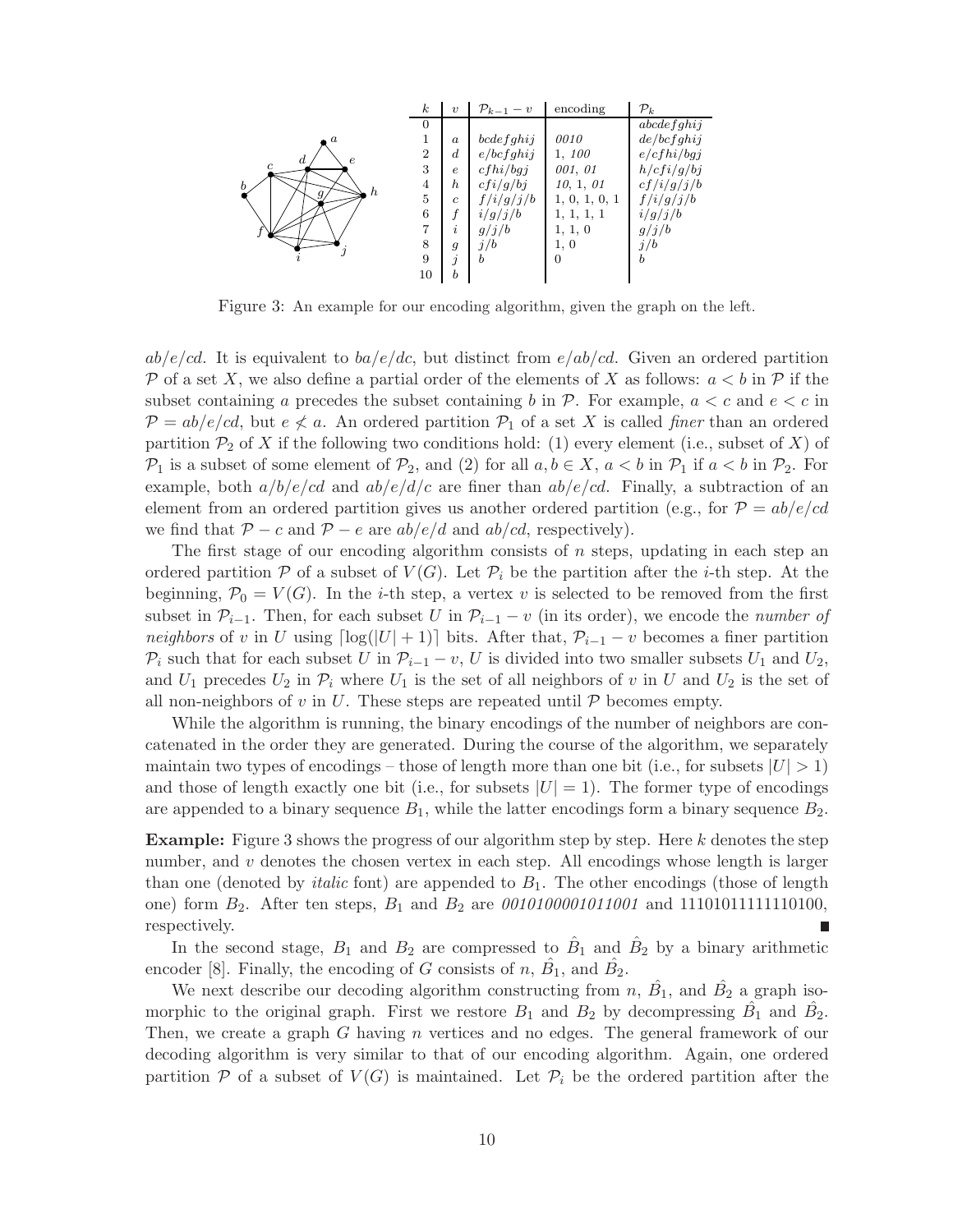*i*-th step. At the beginning,  $\mathcal{P}_0 = V(G)$ . In the *i*-th step, we remove a vertex v from the first subset in  $\mathcal{P}_{i-1}$ . Then, for each subset U in  $\mathcal{P}_{i-1} - v$  (in its order), we extract the first  $\ell = \lceil \log(|U| + 1) \rceil$  bits from either  $B_1$  (if  $|U| > 1$ ) or  $B_2$  (if  $|U| = 1$ ), and we select any  $\ell$ vertices in U and make an edge between v and each of those  $\ell$  vertices. After that,  $\mathcal{P}_{i-1} - v$ becomes a finer partition  $\mathcal{P}_i$  in the same way as in our encoding algorithm. These steps are repeated until  $P$  becomes empty.

Example: Let us reconstruct a graph from the encoding in the previous example. After decompressing we have  $n=10$ ,  $B_1=0010100001011001$ , and  $B_2=11101011111110100$ . We start with a graph of 10 isolated vertices, and proceed as described above. Figure 4 shows the details. Again, k denotes the step number, and  $v$  denotes the chosen vertex (here we always select the first vertex.) The last column shows the edges created in the k-th step. The extracted bits from  $B_1$  are denoted by *italic* font. On the right is shown the reconstructed graph, which is isomorphic to the original graph.

| $\boldsymbol{k}$ |                  | $\mathcal{P}_{k-1}-v$ | Extracted     | $\mathcal{P}_k$ | Created edges                                      |                   |
|------------------|------------------|-----------------------|---------------|-----------------|----------------------------------------------------|-------------------|
|                  |                  |                       | bits          |                 |                                                    |                   |
| $\Omega$         |                  |                       |               | abcdefghi j     |                                                    |                   |
|                  | $\boldsymbol{a}$ | bcdefghi j            | 0010          | bc/defghi j     | $\{a, b\}, \{a, c\}$                               |                   |
| $\overline{2}$   | b                | c/defghi j            | 1, 100        | c/defg/hij      | $\{b, c\}, \{b, d\}, \{b, e\}, \{b, f\}, \{b, g\}$ | <sub>h</sub><br>c |
| 3                | Ċ.               | defq/hij              | 001, 01       | d/efg/h/ij      | ${c,d}, {c,h}$                                     |                   |
| 4                |                  | efg/h/ij              | 10, 1, 01     | ef/g/h/i/j      | $\{d, h\}, \{d, i\}, \{d, e\}, \{d, f\}$           | d                 |
| $\overline{5}$   | e                | f/g/h/i/j             | 1, 0, 1, 0, 1 | f/g/h/i/j       | ${e, f}, {e, h}, {e, j}$                           |                   |
| 6                |                  | g/h/i/j               | 1, 1, 1, 1    | g/h/i/j         | $\{f,g\},\{f,h\},\{f,i\},\{f,j\}$                  |                   |
| ⇁                | g                | h/i/j                 | 1, 1, 0       | h/i/j           | ${g, h}, {g, i}$                                   |                   |
| 8                | h.               | i/j                   | 1,0           | i/j             | $\{h, i\}$                                         |                   |
| 9                |                  |                       | $\Omega$      |                 |                                                    |                   |
| 10               |                  |                       |               |                 |                                                    |                   |

Figure 4: An example for our decoding algorithm, given  $n=10$ ,  $B_1=0010100001011001$ , and  $B_2=11101011111110100$  (the reconstructed graph is shown on the right.)

In a naive implementation of the general framework of our encoding algorithm, the time complexity is  $O(n^2)$  as follows. In each step of the first stage, we need to count the number of neighbors in each disjoint subset in  $P$  and split it into two smaller subsets. This can be done in  $O(n)$  time by scanning all remaining vertices in  $P$ . Thus the first stage takes  $O(n^2)$ time in total. In the second stage, a linear-time arithmetic encoder takes  $O(n^2)$  time since the lengths of  $B_1$  and  $B_2$  are  $O(n^2)$ .

### 3.2.2 Average-Case  $O(n+e)$ -Time Algorithm

We describe another implementation of our algorithm that runs in time  $O(n+e)$  on average when the input graph is generated from  $\mathcal{G}(n, p)$ . Note that we still use the same general framework and thus have the same compression performance as the previous implementation. To reduce the time complexity, we shall use the following three novel techniques. First, we use efficient data structures for maintaining the partition  $P$  and encoding the number of neighbors in each subset. Second, in the arithmetic encoding, we process the intermediate sequence  $B_2$  not in bitwise manner, but instead we process a run of consecutive zeroes in one step. Third, when outputting the code in the arithmetic encoder, we use the greedy outputting method proposed in [18].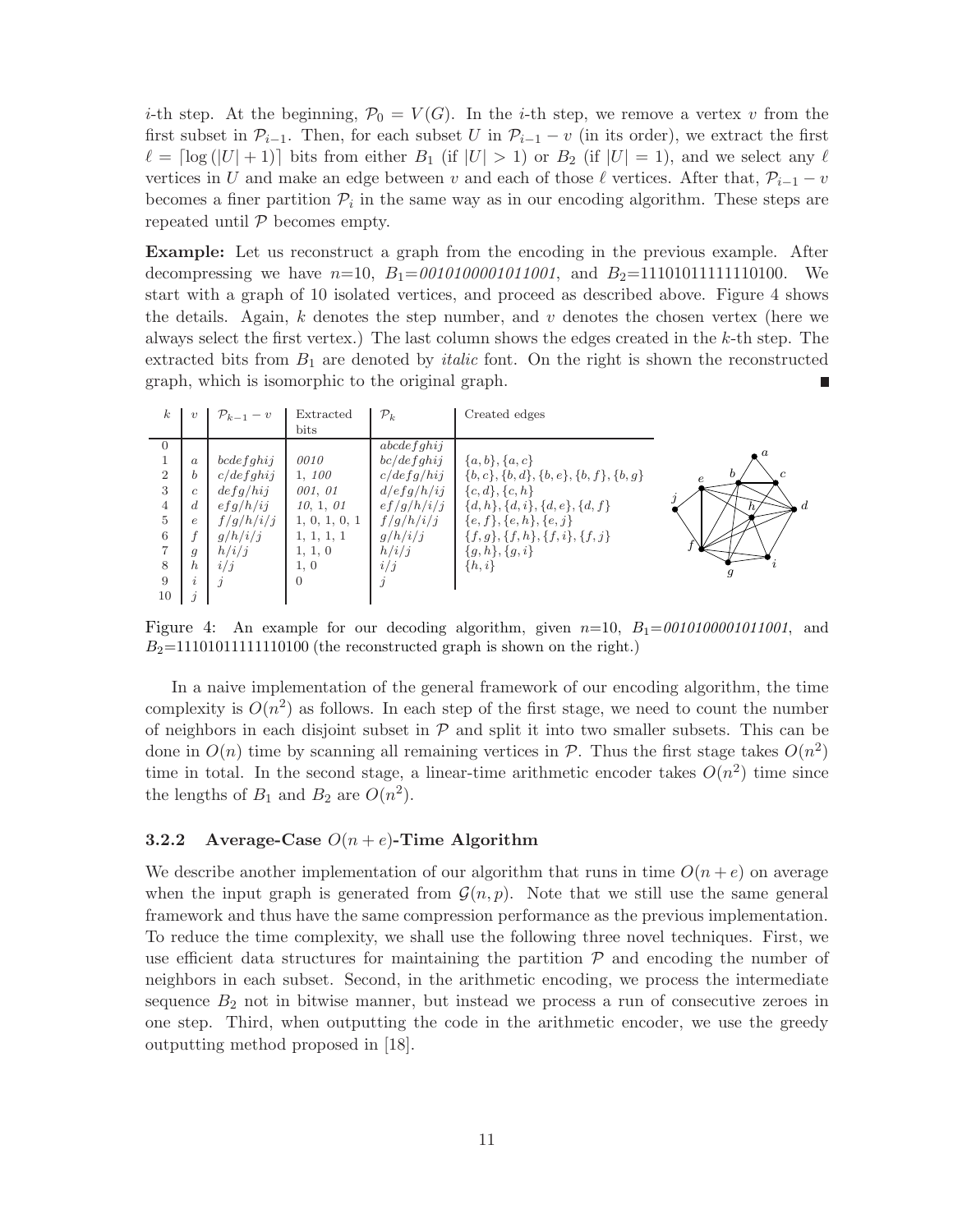**Data Structures** To describe our data structures, we define the *position* of a vertex  $v$  in the partition  $\mathcal P$  as the number of vertices on the right side of v in  $\mathcal P$ . Note that here  $\mathcal P$  refers to a specific representation of a partition (e.g.,  $ba/e/cd$ ). Similarly, we define the rank of a subset U and all vertices  $v \in U$  as the number of vertices on the right side of U in  $\mathcal{P}$  (i.e., as the position of the rightmost vertex in  $U$ ).

The partition  $P$  of a subset of  $V(G)$  is maintained by the following five arrays, each of which is of size n. Arrays  $pos[v]$  and rank v is the position and the rank of a vertex v in P, respectively. An array vertex is stores the vertex at position i (i.e.,  $pos[vertex[i]] = i$ ). An array  $size[r]$  stores the size of the subset whose rank is r. Lastly, for r such that  $size[r] > 1$ , an array  $next[r]$  stores the largest rank r' such that  $r' < r$  and  $size[r'] > 1$ . We also have a variable head containing the largest rank r such that  $size[r] > 1$ . These arrays are updated while  $P$  becomes smaller and finer in each step. Figure 5 shows some examples of such representation.

We observe the following properties: (1) The vertices with the same rank are in the same subset in  $\mathcal{P}$ ; (2) The division of a subset U does not affect the ranks of vertices outside U (in fact, it affects only the rank of vertices in  $U$  that are graph neighbors of the chosen vertex); (3) Once the size of a subset becomes one, its rank is the same as its position and does not change until the end; (4) Using head and next, one can traverse only the subsets whose size is larger than one.

**Algorithm** Now we describe our algorithm in some detail. The first stage consists of  $n$ steps. Let  $\mathcal{P}_i$  be the ordered partition after the *i*-th step, which is maintained implicitly by the arrays described above. Here we assume that the input graph is given as an adjacency list and  $N(v)$  denotes the list of neighbors of vertex v. We also have a temporary array  $\beta$ of size  $n$  that stores sets of integers as discussed below. This array allows us to reconstruct  $B_2$  by storing the step number i (for the positions of neighbors) or  $-i$  (for the positions of subsets). An array count  $[r]$  is used for counting the number of neighbors whose rank is r, which is set to zero initially. In the  $i$ -th step, the algorithm works as follows:

1. [Selecting a vertex]

Remove any vertex v from the leftmost subset in  $\mathcal{P}_{i-1}$  and update the arrays accordingly.

- 2. [Counting the number of neighbors] For each neighbor  $u \in N(v)$  that is still in  $\mathcal{P}_{i-1} - v$ ,
	- 2.1. Let r be rank[u].
	- 2.2. If  $size[r] > 1$ , increase  $count[r]$  by one.
	- 2.3. If  $size[r] = 1$ , mark its position by inserting the step number i in  $\mathcal{B}[r]$ .
- 3. [Encoding the numbers for  $B_1$  and dividing the partition] While traversing subsets U such that  $|U| > 1$  using head and next,
	- 3.1. Let  $r$  be the rank of  $U$ .
	- 3.2. Encode the number of neighbors in U (stored in  $count[r]$ ) using  $\lceil \log(size[r] + 1) \rceil$ bits and append it to  $B_1$ .
	- 3.3. Mark the position of U (i.e., the positions of both ends of U) by inserting  $-i$  in both  $\mathcal{B}[r]$  and  $\mathcal{B}[r + size[r] - 1]$ .
	- 3.4. If the division of U occurs (i.e, some vertices are neighbors, and some are nonneighbors), update arrays size, next, and head accordingly. If not, reset  $count[r]$ to 0.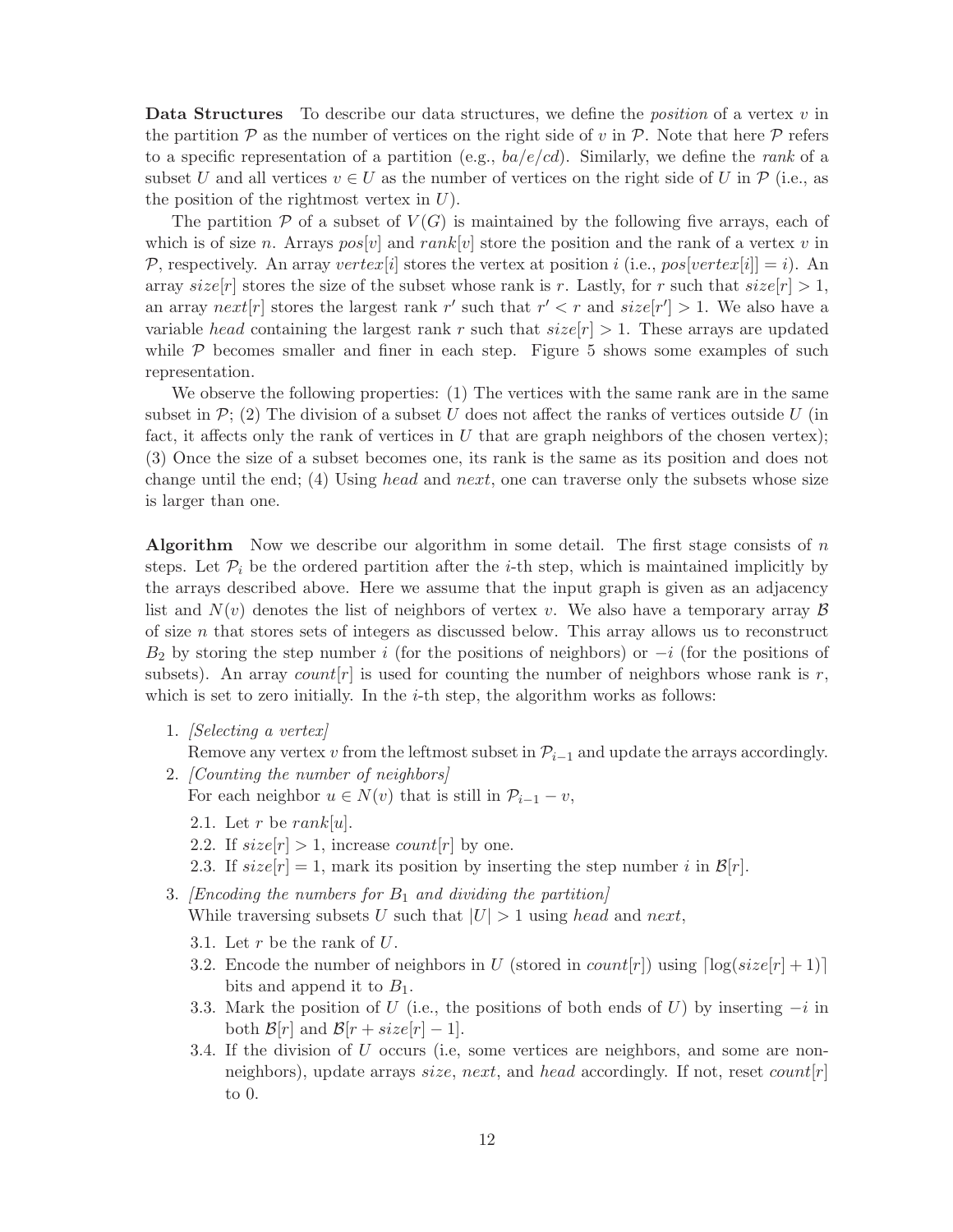4. [Moving vertices in the partition]

For each neighbor  $u \in N(v)$  such that  $count[rank[u]] > 0$  and u is still in  $\mathcal{P}_{i-1} - v$ ,

- 4.1. Let r be rank[u].
- 4.2. Decrease *count*  $[r]$  by one.
- 4.2. Move u to its correct position by updating pos and vertex (i.e., swap u and the vertex at position  $r + size[r] + count[r]$ .
- 4.3. Update the rank of u (i.e., increase it by  $size[r]$ ).

Example: Figure 5 shows the changes of our data structure step by step. For simplicity, here we select the leftmost vertex (i.e., vertex with the highest position) in each step. The updated values from the previous step are denoted by bold font. After ten steps,  $B_1$  becomes 0010100001011001, and the information about  $B_2$  is stored in array  $\beta$ . П

After repeating the above steps until  $P$  becomes empty, we extract  $B_2$  from  $\beta$  in the form of a run length code. That is,  $B_2$  is encoded as a sequence of lengths of the runs of zeroes between any two consecutive '1's (including both ends). For example,  $B_2 = 11101011111110100$ is encoded as  $0, 0, 0, 1, 1, 0, 0, 0, 0, 0, 0, 1, 2$ . First, we show how to extract  $B_2$  from  $\beta$ . Recall that, for each step i,  $B_2$  is generated from the subsets of size one (i.e., singleton sets) in  $\mathcal{P}_{i-1} - v$ . In Figure 6, each column  $\mathcal{B}[k]$  (for  $k = 9, 8, \cdots, 0$ ) shows all the elements stored in  $\mathcal{B}[k]$ . Here we put the elements stored in step i at row i so that it better illustrates the process. From the information stored in  $\mathcal{B}$ , one can infer bits of  $B_2$  generated in the *i*-th step as follows. In the *i*-th step, there are  $n - i$  vertices in  $\mathcal{P}_{i-1} - v$ , and their positions are from 0 to  $n-i-1$ . In substep 3.3, the position of each subset of size larger than one in  $\mathcal{P}_{i-1} - v$ is marked by a pair of  $-i$ 's. Thus, one can infer the positions of singleton sets (e.g., shaded cells in Figure 6). In substep 2.3, the position of each singleton set containing a neighbor is marked by i. Each of these marked positions contributes a '1' while others contribute '0's. Thus the concatenation  $c_i$  of the bits in decreasing order of position is the contribution to  $B_2$ in the *i*-th step. Therefore,  $B_2$  is nothing but  $c_1c_2 \cdots c_{n-1}$ . To generate  $B_2$  as a run length code, we directly generate the run length code  $r_i$  of  $c_i$  without explicitly generating  $c_i$ . When merging  $r_i$ 's, we need to treat the first and the last numbers in  $r_i$ 's in a special way (i.e., by adding the last number in  $r_i$  and the first number in  $r_{i+1}$ ). The last two columns of Figure 6 show  $c_i$ 's and  $r_i$ 's, respectively. The time complexity of the construction of  $B_2$  is analyzed in the following lemma, which will be used later to analyze the overall time complexity of our algorithm.

**Lemma 3** The sequence  $B_2$  can be constructed from B in  $O(n+\ell)$  time, where  $\ell$  is the total number of elements stored in B.

**Proof:** For each  $r_i$ , the number of zeroes between each two consecutive '1's can be inferred from the positions of i's and  $-i$ 's in B. This process can be performed for all i's simultaneously by scanning B once from  $\mathcal{B}[n-1]$  to  $\mathcal{B}[0]$ . This takes  $O(n+\ell)$  time, while the concatenation of  $r_i$ 's can be performed in  $O(n)$  time. П

In the second stage, both  $B_1$  and  $B_2$  are compressed by a binary arithmetic encoder, but  $B_2$  is compressed by a modified arithmetic encoder, which uses the greedy outputting method as described in [18]. We first briefly describe a general (non-adaptive) binary arithmetic encoder and then describe our modified arithmetic encoder. Given a probability  $p$  for a bit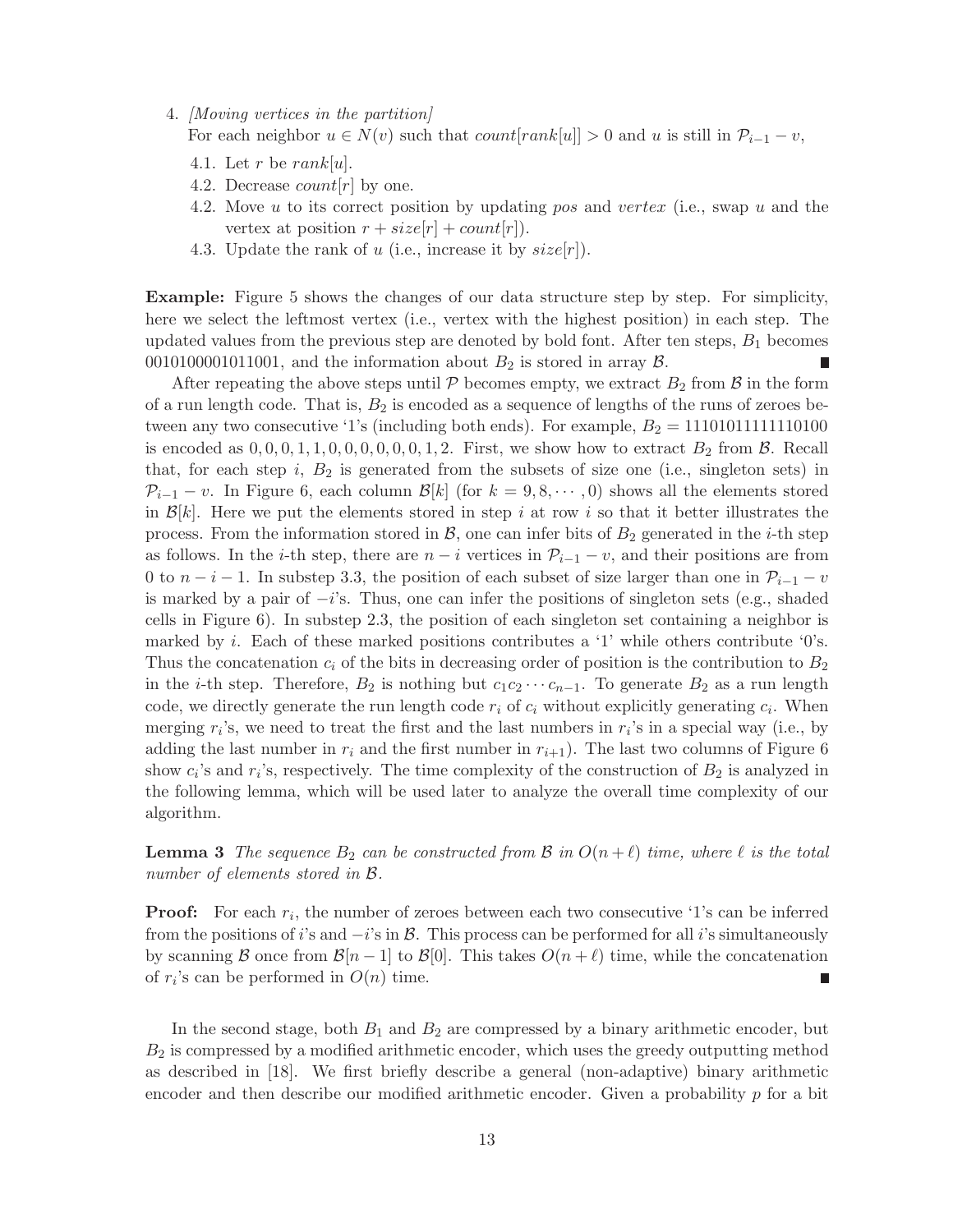|       |                                         | $head = 0$                                                                                                                                                                                                                    |                | 9                        | 8                        | 7                        | 6                        | 5                        | 4                                          | 3                                          | $\boldsymbol{2}$                           | 1                                          | $\theta$         |  |
|-------|-----------------------------------------|-------------------------------------------------------------------------------------------------------------------------------------------------------------------------------------------------------------------------------|----------------|--------------------------|--------------------------|--------------------------|--------------------------|--------------------------|--------------------------------------------|--------------------------------------------|--------------------------------------------|--------------------------------------------|------------------|--|
|       | At the beginning                        |                                                                                                                                                                                                                               | vertex         | $\rm{a}$                 | b                        | $\mathbf{C}$             | d                        | $_{\rm e}$               | f                                          | g                                          | h                                          | i                                          | Ĵ                |  |
|       | $\mathcal{P}_0 = abcdefghij$            | h<br>f<br>$_{\rm e}$<br>d<br>$_{\rm c}$<br>b<br>$\mathbf{a}$<br>j.<br>i<br>g                                                                                                                                                  | size           | $\overline{0}$           | $\boldsymbol{0}$         | $\overline{0}$           | $\mathbf{0}$             | $\mathbf{0}$             | $\mathbf{0}$                               | $\theta$                                   | $\mathbf{0}$                               | $\overline{0}$                             | 10               |  |
|       | $B_1 = \epsilon$                        | $\mathbf{2}$<br>3<br>5<br>6<br>9<br>pos<br>$\mathbf{0}$<br>1<br>4<br>7<br>8                                                                                                                                                   |                | $\sim$                   | $\sim$                   | $\sim$                   |                          |                          | $\sim$                                     | $\sim$                                     | $\sim$                                     | $\sim$                                     | $\sim$           |  |
|       |                                         | $\mathbf{0}$<br>$\mathbf{0}$<br>$\mathbf{0}$<br>$\mathbf{0}$<br>$\mathbf{0}$<br>$\mathbf{0}$<br>$\mathbf{0}$<br>$\mathbf{0}$<br>$\overline{0}$<br>$\mathbf{0}$<br>rank                                                        | next           |                          |                          |                          | $\sim$                   | $\sim$                   |                                            |                                            |                                            |                                            |                  |  |
|       |                                         |                                                                                                                                                                                                                               | count          | $\mathbf{0}$             | $\mathbf{0}$             | $\overline{0}$           | $\overline{0}$           | $\overline{0}$           | $\overline{0}$                             | $\overline{0}$                             | $\overline{0}$                             | $\overline{0}$                             | $\overline{0}$   |  |
|       |                                         | $head = 0$                                                                                                                                                                                                                    |                | 9                        | 8                        | 7                        | 6                        | 5                        | $\overline{4}$                             | 3                                          | $\boldsymbol{2}$                           | 1                                          | $\overline{0}$   |  |
|       | After substep 1                         |                                                                                                                                                                                                                               | vertex         | $\overline{\phantom{a}}$ | b                        | $_{\rm c}$               | d                        | $_{\rm e}$               | f                                          | $\mathbf{g}$                               | h                                          | ÷                                          |                  |  |
| $i=1$ | $v = a$                                 | d<br>Ĵ<br>$\mathbf{i}$<br>h<br>g<br>f<br>e<br>$\mathbf c$<br>b<br>$\rm{a}$                                                                                                                                                    | size           | $\mathbf{0}$             | $\mathbf{0}$             | $\overline{0}$           | $\mathbf{0}$             | $\mathbf{0}$             | $\mathbf{0}$                               | $\theta$                                   | $\theta$                                   | $\theta$                                   | 9                |  |
|       |                                         | $\boldsymbol{2}$<br>$\mathbf{0}$<br>3<br>5<br>6<br>7<br>8<br>1<br>4<br>$\overline{\phantom{a}}$<br>pos                                                                                                                        |                |                          |                          |                          |                          |                          |                                            |                                            |                                            |                                            |                  |  |
|       | $\mathcal{P}_0 - a$                     | 0 <sub>0</sub><br>$\overline{0}$<br>$\overline{0}$<br>$\overline{0}$<br>$\mathbf{0}$<br>$\overline{0}$<br>$\mathbf{0}$<br>$\mathbf{0}$<br>rank<br>$\overline{\phantom{a}}$                                                    | next           |                          |                          |                          | $\overline{\phantom{a}}$ | $\overline{\phantom{a}}$ |                                            |                                            |                                            |                                            |                  |  |
|       |                                         |                                                                                                                                                                                                                               | count          | $\mathbf{0}$             | $\mathbf{0}$             | $\mathbf{0}$             | $\mathbf{0}$             | $\mathbf{0}$             | $\mathbf{0}$                               | $\mathbf{0}$                               | $\mathbf{0}$                               | $\mathbf{0}$                               | $\theta$         |  |
|       |                                         |                                                                                                                                                                                                                               |                | 9                        | 8                        | 7                        | 6                        | 5                        | $\overline{4}$                             | 3                                          | $\boldsymbol{2}$                           | 1                                          | $\overline{0}$   |  |
|       |                                         | $head = 0$                                                                                                                                                                                                                    | vertex         |                          | b                        | $_{\rm c}$               | d                        | $_{\rm e}$               | f                                          | g                                          | h                                          | i                                          |                  |  |
|       | After substep 2                         | j.<br>$\mathbf{i}$<br>h<br>f<br>$_{\rm e}$<br>d<br>$_{\rm c}$<br>b<br>$\mathbf{a}$<br>g                                                                                                                                       |                |                          | $\boldsymbol{0}$         | $\overline{0}$           | $\mathbf{0}$             | $\mathbf{0}$             | $\theta$                                   | $\theta$                                   | $\mathbf{0}$                               | $\overline{0}$                             | 9                |  |
|       | $N(a) = \{d, e\}$                       | $\mathbf{0}$<br>$^{2}$<br>3<br>$\overline{4}$<br>5<br>6<br>7<br>8<br>$\omega$<br>pos<br>1                                                                                                                                     | size           | $\mathbf{0}$             |                          |                          |                          |                          |                                            |                                            |                                            |                                            |                  |  |
|       |                                         | $\boldsymbol{0}$<br>rank<br>$\mathbf{0}$<br>$\mathbf{0}$<br>$\boldsymbol{0}$<br>0<br>$\overline{0}$<br>$\mathbf{0}$<br>$\mathbf{0}$<br>$\overline{0}$                                                                         | next           |                          |                          |                          | $\overline{a}$           |                          |                                            |                                            |                                            |                                            |                  |  |
|       |                                         |                                                                                                                                                                                                                               | count          | $\overline{0}$           | $\boldsymbol{0}$         | $\overline{0}$           | $\mathbf{0}$             | $\mathbf{0}$             | $\theta$                                   | $\overline{0}$                             | $\mathbf{0}$                               | $\overline{0}$                             | $\mathbf{2}$     |  |
|       |                                         | $head = 7$                                                                                                                                                                                                                    |                | 9                        | 8                        | 7                        | 6                        | -5                       | $\overline{4}$                             | 3                                          | $\boldsymbol{2}$                           | 1                                          | $\mathbf{0}$     |  |
|       |                                         | $-1$ is inserted in $\mathcal{B}[0]$ and $\mathcal{B}[8]$                                                                                                                                                                     | vertex         | $\overline{\phantom{a}}$ | b                        | $_{\rm c}$               | d                        | $_{\rm e}$               | f                                          |                                            | h                                          | $\mathbf{i}$                               | Ĵ                |  |
|       | After substep 3                         |                                                                                                                                                                                                                               |                |                          |                          |                          |                          |                          |                                            | $\mathbf{g}$                               |                                            |                                            |                  |  |
|       | $B_1 = 0010$                            | h<br>$\mathbf{i}$<br>g<br>f<br>$\mathbf{e}$<br>d<br>$\mathbf c$<br>b<br>Ĵ.<br>$\mathbf{a}$                                                                                                                                    | size           | $\mathbf{0}$             | $\mathbf{0}$             | $\mathbf{2}$             | $\mathbf{0}$             | $\mathbf{0}$             | $\mathbf{0}$                               | $\mathbf{0}$                               | $\mathbf{0}$                               | $\mathbf{0}$                               | 7                |  |
|       |                                         | $\mathbf{2}$<br>$\overline{0}$<br>$\mathbf{1}$<br>3<br>$\overline{4}$<br>5<br>-6<br>7<br>8<br>pos<br>$\sim$                                                                                                                   | next           | $\overline{\phantom{a}}$ | $\overline{\phantom{a}}$ | 0                        | $\sim$                   | $\sim$                   | $\sim$                                     | $\overline{\phantom{a}}$                   | $\overline{\phantom{a}}$                   | $\overline{\phantom{a}}$                   | $\sim$           |  |
|       |                                         | $0 \mid 0$<br>$\overline{0}$<br>$\overline{0}$<br>$\overline{0}$<br>$\overline{0}$<br>$\overline{0}$<br>$\overline{0}$<br>$\mathbf{0}$<br>rank<br>$\sim$                                                                      | count          | $\mathbf{0}$             | $\mathbf{0}$             | $\mathbf{0}$             | $\overline{0}$           | $\mathbf{0}$             | $\mathbf{0}$                               | $\overline{0}$                             | $\overline{0}$                             | $\overline{0}$                             | $\boldsymbol{2}$ |  |
|       |                                         |                                                                                                                                                                                                                               |                | 9                        | 8                        | 7                        | 6                        | 5                        | $\overline{4}$                             | 3                                          | $\boldsymbol{2}$                           | 1                                          | $\mathbf{0}$     |  |
|       |                                         | $head = 7$                                                                                                                                                                                                                    |                |                          |                          |                          |                          |                          |                                            |                                            |                                            |                                            |                  |  |
|       | After substep 4                         | h<br>d<br>b<br>Ĵ<br>$\mathbf{i}$<br>g<br>f<br>e<br>$_{\rm c}$<br>$\rm{a}$                                                                                                                                                     | vertex         |                          | d                        | $\mathbf{e}$             | b                        | $\mathbf c$              | f                                          | $\mathbf{g}$                               | h                                          | i                                          | $\mathbf{1}$     |  |
|       | $\mathcal{P}_1 = de/bcfghij$            | $\boldsymbol{2}$<br>3<br>$\overline{\phantom{a}}$<br>8<br>5<br>6<br>$\mathbf{0}$<br>$\overline{4}$<br>$\sim$<br>-1<br>pos                                                                                                     | size           | $\mathbf{0}$             | $\mathbf{0}$             | $\overline{2}$           | $\mathbf{0}$             | $\mathbf{0}$             | $\mathbf{0}$                               | $\mathbf{0}$                               | $\mathbf{0}$                               | $\mathbf{0}$                               | 7                |  |
|       |                                         |                                                                                                                                                                                                                               | next           |                          | ÷,                       | 0                        | $\equiv$                 | $\sim$                   |                                            | $\sim$                                     |                                            |                                            |                  |  |
|       |                                         | $\overline{0}$<br>$\overline{0}$<br>$\mathbf{0}$<br>$\overline{0}$<br>$\overline{0}$<br>7<br>$\mathbf{7}$<br>$\overline{0}$<br>$\mathbf{0}$<br>rank<br>$\overline{\phantom{a}}$                                               | count          | $\mathbf{0}$             | $\overline{0}$           | $\overline{0}$           | $\mathbf{0}$             | $\mathbf{0}$             | $\mathbf{0}$                               | $\mathbf{0}$                               | $\theta$                                   | $\mathbf{0}$                               | $\bf{0}$         |  |
|       |                                         |                                                                                                                                                                                                                               |                |                          |                          |                          |                          |                          |                                            |                                            |                                            |                                            |                  |  |
|       |                                         | $head = 0$                                                                                                                                                                                                                    |                | 9                        | 8                        | 7                        | 6                        | 5                        | $\overline{4}$                             | 3                                          | 2                                          | 1                                          | $\overline{0}$   |  |
|       | After substep 1                         | Ŧ                                                                                                                                                                                                                             | vertex         | $\overline{\phantom{a}}$ | $\overline{\phantom{a}}$ | $_{\rm e}$               | b                        | $_{\rm c}$               | f                                          | g                                          | h                                          | $\mathbf{i}$                               | j.               |  |
| $i=2$ | $v = d$                                 | b<br>j<br>h<br>d<br>i<br>g<br>е<br>$_{\rm c}$<br>$\mathbf{a}$                                                                                                                                                                 | size           | $\overline{0}$           | $\overline{0}$           | $\mathbf{1}$             | $\overline{0}$           | $\mathbf{0}$             | $\mathbf{0}$                               | $\mathbf{0}$                               | $\overline{0}$                             | $\mathbf{0}$                               | 7                |  |
|       | $\mathcal{P}_1-d$                       | $^{2}$<br>3<br>7<br>5<br>6<br>$\mathbf{0}$<br>4<br>$\overline{\phantom{a}}$<br>$\sim$<br>pos                                                                                                                                  | next           | $\sim$                   | $\sim$                   | $\overline{\phantom{a}}$ | $\sim$                   | $\sim$                   | $\sim$                                     | $\sim$                                     | $\overline{\phantom{a}}$                   | ä,                                         |                  |  |
|       |                                         | $\mathbf{0}$<br>$\overline{0}$<br>$\overline{0}$<br>$\mathbf{0}$<br>rank<br>$\overline{0}$<br>$\mathbf{0}$<br>7<br>$\overline{\phantom{a}}$<br>$\overline{0}$                                                                 |                |                          |                          |                          |                          |                          |                                            |                                            |                                            |                                            |                  |  |
|       |                                         |                                                                                                                                                                                                                               | count          | $\mathbf{0}$             | $\mathbf{0}$             | $\mathbf{0}$             | $\overline{0}$           | $\overline{0}$           | $\mathbf{0}$                               | $\mathbf{0}$                               | $\overline{0}$                             | $\mathbf{0}$                               | $\mathbf{0}$     |  |
|       |                                         | $head = 0$                                                                                                                                                                                                                    |                | 9                        | 8                        | $\overline{7}$           | 6                        | 5                        | $\overline{4}$                             | 3                                          | 2                                          | -1                                         | $\mathbf{0}$     |  |
|       |                                         | 2 is inserted in $\mathcal{B}[7]$                                                                                                                                                                                             | vertex         |                          | $\overline{\phantom{a}}$ | $_{\rm e}$               | b                        | $\rm _{C}$               | f                                          | $\mathbf{g}$                               | h                                          | i                                          | j.               |  |
|       | After substep 2                         | i.<br>$\mathbf{i}$<br>h<br>g<br>f<br>d<br>$\rm _c$<br>b<br>e<br>$\mathbf{a}$                                                                                                                                                  | size           | $\mathbf{0}$             | $\mathbf{0}$             | 1                        | $\mathbf{0}$             | $\mathbf{0}$             | $\mathbf{0}$                               | $\mathbf{0}$                               | $\mathbf{0}$                               | $\mathbf{0}$                               | 7                |  |
|       | $N(d) = \{a, c, e, f, h, i\}$           | $\mathbf{0}$<br>1<br>7<br>$\sim$<br>$\sim$                                                                                                                                                                                    |                | ÷.                       | $\sim$                   | $\sim$                   | $\sim$                   | $\sim$                   | ÷,                                         | $\overline{\phantom{a}}$                   | $\sim$                                     | $\overline{\phantom{a}}$                   |                  |  |
|       |                                         | 2<br>3<br>4<br>5<br>6<br>pos                                                                                                                                                                                                  | next           |                          |                          |                          |                          |                          |                                            |                                            |                                            |                                            |                  |  |
|       |                                         | $\overline{0}$<br>$\overline{0}$<br>$\overline{0}$<br>$\mathbf{0}$<br>$\boldsymbol{0}$<br>7<br>$\mathbf{0}$<br>$\overline{0}$<br>rank<br>$\overline{\phantom{a}}$<br>$\overline{\phantom{a}}$                                 | count          | $\mathbf{0}$             | $\theta$                 | $\overline{0}$           | $\overline{0}$           | $\overline{0}$           | $\overline{0}$                             | $\overline{0}$                             | $\mathbf{0}$                               | $\mathbf{0}$                               | $\overline{4}$   |  |
|       |                                         | $head = 3$                                                                                                                                                                                                                    |                | 9                        | 8                        | 7                        | 6                        | 5                        | 4                                          | 3                                          | 2                                          | 1                                          | $\overline{0}$   |  |
|       |                                         | $-2$ is inserted in $\mathcal{B}[0]$ and $\mathcal{B}[6]$                                                                                                                                                                     | vertex         | $\sim$                   | ٠                        | e                        | b                        | $_{\rm c}$               | f                                          | g                                          | h                                          | i                                          |                  |  |
|       | After substep 3                         | h<br>f<br>b<br>$\mathbf{i}$<br>g<br>$\mathbf{e}$<br>d<br>$_{\rm c}$<br>$\mathbf{a}$<br>j.                                                                                                                                     | size           | $\mathbf{0}$             | $\mathbf{0}$             | 1                        | $\mathbf{0}$             | $\overline{0}$           | $\theta$                                   | $\overline{\mathbf{4}}$                    | $\theta$                                   | $\mathbf{0}$                               | 3                |  |
|       | $B_1 = 0010100$                         |                                                                                                                                                                                                                               |                |                          |                          |                          |                          |                          |                                            |                                            |                                            |                                            |                  |  |
|       |                                         | pos<br>$\mathbf{0}$<br>1<br>2<br>З<br>4<br>5<br>6<br>7<br>$\overline{\phantom{a}}$                                                                                                                                            | next           | $\sim$                   |                          |                          |                          | $\sim$                   |                                            | $\bf{0}$                                   | $\sim$                                     | $\bar{a}$                                  |                  |  |
|       |                                         | $\overline{0}$<br>$\overline{0}$<br>$\mathbf{0}$<br>$\mathbf{0}$<br>0<br>7<br>$\mathbf{0}$<br>$\theta$<br>rank                                                                                                                | count          | $\mathbf{0}$             | $\mathbf{0}$             | $\mathbf{0}$             | $\mathbf{0}$             | $\mathbf{0}$             | $\overline{0}$                             | $\overline{0}$                             | $\mathbf{0}$                               | $\mathbf{0}$                               | 4                |  |
|       |                                         |                                                                                                                                                                                                                               |                | 9                        | 8                        | 7                        | $6\overline{6}$          | 5                        | $\overline{4}$                             | 3                                          | $\overline{2}$                             | 1                                          | $\mathbf{0}$     |  |
|       |                                         | $head = 3$                                                                                                                                                                                                                    | vertex         | $\sim$                   |                          | $_{\rm e}$               | $\mathbf c$              | f                        | h                                          | $\mathbf{i}$                               | b                                          | g                                          | Ĵ.               |  |
|       | After substep 4                         | j.<br>$\mathbf{i}$<br>h<br>$\mathbf{g}$<br>f<br>$_{\rm e}$<br>d<br>$_{\rm c}$<br>b<br>a                                                                                                                                       |                |                          |                          |                          |                          |                          |                                            |                                            |                                            |                                            |                  |  |
|       | $\mathcal{P}_2 = e/cfhi/bgj$            | $\mathbf{0}$<br>3<br>$\overline{4}$<br>1<br>5<br>7<br>6<br>$\bf{2}$<br>pos<br>$\sim$<br>$\sim$                                                                                                                                | size           | $\overline{0}$           | $\boldsymbol{0}$         | 1                        | $\overline{0}$           | $\theta$                 | $\mathbf{0}$                               | $\overline{4}$                             | $\theta$                                   | $\overline{0}$                             | 3                |  |
|       |                                         | 3 <sup>1</sup><br>rank<br>$\mathbf{0}$<br>3 <sub>1</sub><br>$\mathbf{0}$<br>3<br>7<br>3<br>$\mathbf{0}$<br>$\overline{\phantom{a}}$                                                                                           | next           | $\sim$                   | $\sim$                   | $\sim$                   | $\sim$                   | $\sim$                   | $\overline{\phantom{a}}$                   | $\mathbf{0}$                               | $\sim$                                     | $\omega$                                   | ÷.               |  |
|       |                                         |                                                                                                                                                                                                                               | count          | $\mathbf{0}$             | $\mathbf{0}$             | $\mathbf{0}$             | $\mathbf{0}$             | $\overline{0}$           | $\mathbf{0}$                               | $\mathbf{0}$                               | $\mathbf{0}$                               | $\overline{0}$                             | $\bf{0}$         |  |
|       |                                         | $head = 3$                                                                                                                                                                                                                    |                | 9                        | 8                        | 7                        | 6                        | 5                        | $\overline{4}$                             | 3                                          | $\,2$                                      | 1                                          | 0                |  |
|       | After substep 4                         | $-3$ is inserted in $\mathcal{B}[6], \mathcal{B}[3], \mathcal{B}[2],$ and $\mathcal{B}[0]$                                                                                                                                    |                |                          |                          |                          | h                        | f                        |                                            | $\mathbf i$                                |                                            | b                                          |                  |  |
|       | $v = e, N(e) = \{a, d, g, h\}$          |                                                                                                                                                                                                                               | vertex         |                          |                          |                          |                          |                          | $\mathbf c$                                |                                            | g                                          |                                            |                  |  |
| $i=3$ | $\mathcal{P}_3 = h/fci/g/bj$            | h<br>f<br>$\mathbf{e}$<br>d<br>$_{\rm c}$<br>b<br>$\mathbf{i}$<br>g<br>$\rm{a}$<br>j.                                                                                                                                         | size           | $\overline{0}$           | $\mathbf{0}$             | 0                        | 1                        | $\mathbf{0}$             | $\mathbf{0}$                               | 3                                          | 1                                          | 0                                          | 2                |  |
|       | $B_1 = 001010000101$                    | $\overline{0}$<br>3<br>6<br>$\bf{2}$<br>5<br>4<br>1<br>pos<br>$\overline{\phantom{a}}$<br>$\sim$<br>$\sim$                                                                                                                    | next           | ÷.                       |                          |                          | ÷.                       | $\sim$                   | ÷,                                         | $\boldsymbol{0}$                           |                                            |                                            |                  |  |
|       |                                         | 3<br>6<br>$\boldsymbol{2}$<br>3<br>rank<br>$\overline{0}$<br>3<br>$\mathbf{0}$                                                                                                                                                | $_{\rm count}$ | $\boldsymbol{0}$         | $\mathbf{0}$             | $\mathbf{0}$             | $\mathbf{0}$             | $\overline{0}$           | $\boldsymbol{0}$                           | $\mathbf{0}$                               | 0                                          | 0                                          | 0                |  |
|       |                                         | $head = 4$                                                                                                                                                                                                                    |                |                          |                          |                          |                          |                          |                                            |                                            |                                            |                                            |                  |  |
|       |                                         |                                                                                                                                                                                                                               |                | 9                        | 8                        | 7                        | 6                        | 5                        | $\overline{4}$                             | 3                                          | 2                                          | $\mathbf{1}$                               | $\mathbf{0}$     |  |
|       | After substep 4                         | 4 is inserted in $\mathcal{B}[2]$                                                                                                                                                                                             | vertex         | $\overline{\phantom{a}}$ | ÷,                       |                          | $\blacksquare$           | $\mathbf c$              | f                                          | i                                          | $_{\rm g}$                                 | j                                          | b                |  |
| $i=4$ | $v = h, N(h) = \{c, d, e, f, g, j\}$    | $-4$ is inserted in $\mathcal{B}[5], \mathcal{B}[3], \mathcal{B}[1],$ and $\mathcal{B}[0]$                                                                                                                                    | size           | $\mathbf{0}$             | $\mathbf{0}$             | $\mathbf{0}$             | $\bf{0}$                 | $\mathbf{0}$             | $\boldsymbol{2}$                           | 1                                          | $\mathbf{1}$                               | 1                                          | 1                |  |
|       | $\mathcal{P}_4 = cf/i/g/j/b$            | $\mathbf{i}$<br>h  <br>f <sub>1</sub><br>e<br>d<br>$_{\rm c}$<br>b<br>g<br>$\mathbf{a}$                                                                                                                                       |                | $\sim$                   | $\sim$                   | $\sim$                   | $\sim$                   | $\omega$                 | $\overline{\phantom{a}}$                   | $\overline{\phantom{a}}$                   | $\omega$                                   | $\sim$                                     | $\sim$           |  |
|       | $B_1 = 0010100001011001$                | 3<br>$\sim$<br>$\overline{2}$<br>4<br>5<br>$\bf{0}$<br>pos<br>1<br>$\sim$<br>$\sim$                                                                                                                                           | next           |                          |                          |                          |                          |                          |                                            |                                            |                                            |                                            |                  |  |
|       |                                         | $1 \vert$<br>$\mathbf{3}$<br>$\overline{2}$<br>$\overline{\mathbf{4}}$<br>$\overline{4}$<br>$\mathbf{0}$<br>rank<br>$\overline{\phantom{a}}$                                                                                  | count          | $\mathbf{0}$             | $\mathbf{0}$             | $\mathbf{0}$             | $\overline{0}$           | $\mathbf{0}$             | $\mathbf{0}$                               | $\bf{0}$                                   | $\mathbf{0}$                               | $\boldsymbol{0}$                           | 0                |  |
|       |                                         |                                                                                                                                                                                                                               |                |                          |                          |                          |                          |                          |                                            |                                            |                                            |                                            |                  |  |
|       | After substep 4                         | $head = null$                                                                                                                                                                                                                 |                | 9                        | 8                        | 7                        | 6                        | 5                        | $\overline{4}$                             | 3                                          | $\boldsymbol{2}$                           | 1                                          | $\mathbf{0}$     |  |
|       |                                         | 5 is inserted in $\mathcal{B}[0], \mathcal{B}[4],$ and $\mathcal{B}[2]$                                                                                                                                                       | vertex         | $\sim$                   | $\overline{\phantom{a}}$ | $\overline{\phantom{a}}$ | $\overline{\phantom{a}}$ | $\overline{\phantom{a}}$ | $\mathbf{f}$                               | $\mathbf{i}$                               | g                                          | Ĵ                                          | b                |  |
| $i=5$ | $v = c, N(c) = \{b, d, f, g, h\}$       | $j \mid i \mid h \mid g \mid f \mid e \mid d \mid c$<br>b<br>$\mathbf{a}$                                                                                                                                                     | size           |                          |                          | $0 \mid 0 \mid 0$        | $\Box$                   | $\overline{0}$           | $\mathbf{1}$                               | $1 \mid 1$                                 |                                            | $\mathbf{1}$                               | $\mathbf{1}$     |  |
|       | $\mathcal{P}_5 = f/i/g/j/b$             | $\mathbf{1}$<br>3<br>$^{2}$<br>pos<br>4<br>0<br>$\overline{\phantom{a}}$                                                                                                                                                      | next           | $\sim$                   | $\sim$                   | $\overline{\phantom{a}}$ | $\sim$                   | $\sim$                   | $\sim$                                     | $\sim$                                     | $\sim$                                     | $\sim$                                     | $\sim$           |  |
|       | $B_1 = 0010100001011001$                | 3<br>$\overline{2}$<br>rank<br>$\mathbf{1}$<br>4                                                                                                                                                                              | count          | $\mathbf{0}$             | $\mathbf{0}$             | $\overline{0}$           | $\overline{0}$           | $\mathbf{0}$             | $\overline{0}$                             | $\overline{0}$                             | $\mathbf{0}$                               | $\overline{0}$                             | $\overline{0}$   |  |
|       |                                         |                                                                                                                                                                                                                               |                |                          |                          |                          |                          |                          |                                            |                                            |                                            |                                            |                  |  |
|       |                                         | $head = null$                                                                                                                                                                                                                 |                | 9                        | 8                        | $\overline{7}$           | 6                        | 5                        | $\overline{4}$                             | 3                                          | $\boldsymbol{2}$                           | $\mathbf{1}$                               | $\overline{0}$   |  |
|       | After substep 4                         | 6 is inserted in $\mathcal{B}[0], \mathcal{B}[2], \mathcal{B}[3], \mathcal{B}[1]$                                                                                                                                             | vertex         |                          |                          |                          |                          |                          | $\overline{\phantom{a}}$                   | $\mathbf{i}$                               | g                                          | Ĵ                                          | b                |  |
| $i=6$ | $v = f, N(f) = \{b, c, d, g, h, i, j\}$ | h<br>$\mathbf{i}$<br>g   f<br>$\mathbf{e}$<br>d<br>$_{\rm c}$<br>b<br>$\mathbf{a}$<br>Ĵ.                                                                                                                                      | size           | $\mathbf{0}$             | $\overline{0}$           | $\theta$                 | $\theta$                 | $\theta$                 | $\bf{0}$                                   | 1                                          | $\mathbf{1}$                               | 1                                          | 1                |  |
|       | $\mathcal{P}_6 = i/g/j/b$               | pos<br>$\mathbf{1}$<br>3<br>2<br>$\overline{\phantom{a}}$<br>$\mathbf{0}$<br>$\overline{\phantom{a}}$                                                                                                                         |                |                          |                          |                          |                          |                          |                                            |                                            |                                            |                                            |                  |  |
|       | $B_1 = 0010100001011001$                |                                                                                                                                                                                                                               | next           |                          |                          |                          |                          |                          |                                            |                                            |                                            |                                            |                  |  |
|       |                                         | -3<br>$\overline{2}$<br>rank<br>$\mathbf{1}$<br>$\sim$<br>$\sim$<br>$\mathbf{0}$<br>$\overline{\phantom{a}}$<br>$\overline{\phantom{a}}$<br>$\sim$<br>$\sim$                                                                  | count          | $\mathbf{0}$             | $\mathbf{0}$             | $\theta$                 | $\overline{0}$           | $\overline{0}$           | $\overline{0}$                             | $\overline{0}$                             | $\mathbf{0}$                               | $\mathbf{0}$                               | $\mathbf{0}$     |  |
|       |                                         |                                                                                                                                                                                                                               |                |                          |                          |                          |                          |                          |                                            |                                            |                                            |                                            | $\overline{0}$   |  |
|       |                                         | $head = null$                                                                                                                                                                                                                 |                | 9                        | 8                        | 7                        | -6                       | 5                        | $\overline{4}$                             | 3                                          | $\mathbf{2}$                               | -1                                         |                  |  |
|       | After substep 4                         |                                                                                                                                                                                                                               |                | $\sim$                   | $\sim$                   |                          |                          |                          | $\sim$                                     |                                            |                                            |                                            |                  |  |
|       | $v = i, N(i) = \{d, f, g, j\}$          | 7 is inserted in $\mathcal{B}[2]$ and $\mathcal{B}[1]$                                                                                                                                                                        | vertex         |                          |                          |                          |                          |                          |                                            |                                            | g                                          | j.                                         | b                |  |
| $i=7$ | $\mathcal{P}_7 = g/j/b$                 | h<br>$\mathbf f$<br>$\mathbf{e}$<br>d<br>i.<br>g<br>$_{\rm c}$<br>b<br>$\mathbf{a}$<br>j.                                                                                                                                     | size           | $\mathbf{0}$             | $\mathbf{0}$             | $\overline{0}$           | $\overline{0}$           | $\overline{0}$           | $\overline{0}$                             | $\bf{0}$                                   | $\mathbf{1}$                               | $\mathbf{1}$                               | -1               |  |
|       | $B_1 = 0010100001011001$                | $\boldsymbol{2}$<br>$\mathbf{1}$<br>$\overline{a}$<br>$\overline{\phantom{a}}$<br>$\sim$<br>0<br>$\sim$<br>pos<br>$\overline{2}$<br>rank<br>$\mathbf{1}$<br>$\overline{0}$<br>$\overline{\phantom{a}}$<br>$\bar{\phantom{a}}$ | next<br>count  | $\sim$<br>$\overline{0}$ | $\sim$<br>$\mathbf{0}$   | $\sim$<br>$\mathbf{0}$   | $\mathbf{0}$             | $\sim$<br>$\overline{0}$ | $\overline{\phantom{a}}$<br>$\overline{0}$ | $\overline{\phantom{a}}$<br>$\overline{0}$ | $\overline{\phantom{a}}$<br>$\overline{0}$ | $\overline{\phantom{a}}$<br>$\overline{0}$ | $\overline{0}$   |  |

Figure 5: An example for our average  $O(n+e)$ -time encoding algorithm, given the graph in Figure 3.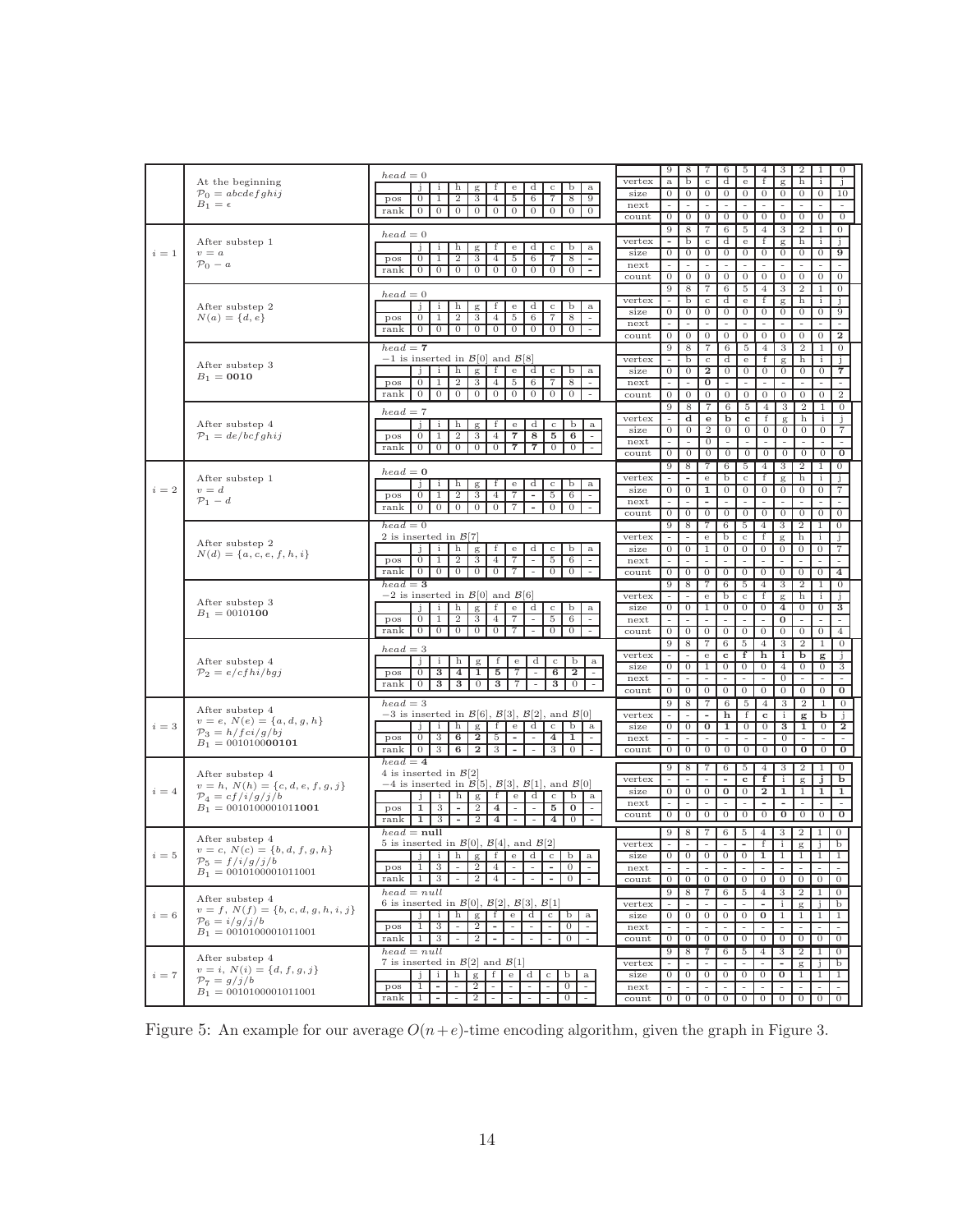| step $i$  | $\mathcal{P}_{i-1}$<br>$\boldsymbol{v}$            | $\mathcal{B}$<br>[9] | $\mathcal{B}[8]$ | $\overline{B}$ [7] | $\mathcal{B}[6]$ | $\mathcal{B}[5]$ | $\mathcal{B}[4]$ | $\mathcal{B}[3]$ | $\overline{B}$ <sup>2</sup> | $\mathcal{B}^{\mathsf{r}}$<br>ᆠ | $\mathcal{B}$ [0] | $c_i$ | $r$ .<br>$\overline{1}$ |
|-----------|----------------------------------------------------|----------------------|------------------|--------------------|------------------|------------------|------------------|------------------|-----------------------------|---------------------------------|-------------------|-------|-------------------------|
|           | bcdefghi j                                         |                      | $-$              |                    |                  |                  |                  |                  |                             |                                 |                   |       |                         |
|           | e/bcfghij                                          |                      |                  | $\Omega$<br>▵      | $-2$             |                  |                  |                  |                             |                                 | $\Omega$<br>— 1   |       | 0.0                     |
| $\cdot$ 1 | $\frac{h_l}{bg_l}$<br>C i                          |                      |                  |                    | $-3$             |                  |                  | $\Omega$<br>ω    | $^{-3}$                     |                                 | $\Omega$<br>-5    |       |                         |
|           | $\overline{g}$<br>b <sub>1</sub><br>$\imath$<br>c: |                      |                  |                    |                  | $-4$             |                  | $-4$             | 4                           | $-4$                            | $-\sqrt{2}$       |       | 0.0                     |
|           | q<br>$\lambda$                                     |                      |                  |                    |                  |                  | 5                |                  | $\overline{5}$              |                                 | $\overline{5}$    | 10101 |                         |
| 6         | $\mathcal{L}$<br>$g_{\scriptscriptstyle I}$        |                      |                  |                    |                  |                  |                  | 6                | 6                           | 6                               | 6                 | 111   |                         |
|           | $\mathcal{L}$<br>' b<br>$g_{\scriptscriptstyle I}$ |                      |                  |                    |                  |                  |                  |                  | ⇁                           | $\overline{ }$                  |                   | 110   | 0.0.1                   |
|           | b                                                  |                      |                  |                    |                  |                  |                  |                  |                             | 8                               |                   | 10    | 0.1                     |
|           |                                                    |                      |                  |                    |                  |                  |                  |                  |                             |                                 |                   |       |                         |

Figure 6: An example of extraction of  $B_2$  from  $\beta$ 

Table 1: The average code length and running time for some real-world networks.

|                             |        |        |             | Code length (bits)  | CPU time<br>$(\sec s)$  |            |          |          |
|-----------------------------|--------|--------|-------------|---------------------|-------------------------|------------|----------|----------|
| <b>Networks</b>             | # of   | # of   | <b>SZIP</b> | adj. mat.           | adj. list               | arithmetic | $O(n+e)$ | $O(n^2)$ |
|                             | nodes  | edges  |             | $\langle n \rangle$ | $e\lceil \log n \rceil$ | coding     |          |          |
| US Airports                 | 332    | 2,126  | 8.108       | 54.946              | 19.134                  | 12.947     | < 0.01   | < 0.01   |
| Protein interaction (Yeast) | 2,329  | 6,646  | 46,853      | 2,785,980           | 79,752                  | 67,063     | 0.11     | 0.12     |
| Collaboration (Geometry)    | 6,167  | 21,535 | 113,684     | 19,012,861          | 279,955                 | 241,549    | 0.47     | 0.68     |
| Collaboration (Erdős)       | 6,934  | 11,857 | 60,263      | 24,043,645          | 154,141                 | 147.121    | 1.02     | 1.08     |
| Genetic interaction (Human) | 8,595  | 26,066 | 221,226     | 37,018,710          | 364,924                 | 310,459    | 1.22     | 1.54     |
| Internet (AS level)         | 25,881 | 52,407 | 301,463     | 334,900,140         | 786,105                 | 737.851    | 12.97    | 13.81    |

'1', the encoder starts with an initial interval  $[0, N)$  where N is a large positive integer. For each bit, it first calculates the new interval from the current interval. Then, from the newly calculated interval, it outputs code bits and normalize the interval so that its length is greater than a predefined threshold. If we use this encoder, the complexity would be  $O(n^2)$  since the length of  $B_2$  is  $\Theta(n^2)$  in bits. Thus, in our modified encoder, we process a run of zeroes in one step. When we extract  $B_2$  from  $\beta$ , we compute the probability p of having '1' in  $B_2$ and also precompute in a table the probability of a run of k zeroes, which is  $(1-p)^k$  for  $k = 1, 2, \cdots$ . We recall that  $B_2$  stores lengths of run of zeroes. When the encoder receives a number from  $B_2$ , it calculates the new interval for a run of zeroes in constant time by looking up the precomputed table. After this, it outputs code bits in a constant time using the greedy outputting method in [18], and then it processes a bit '1' in the usual way. Here we need one restriction on k since for very large k the probability  $(1-p)^k$  becomes too small to represent the new interval precisely. Thus, we set  $k_{max} = \lfloor 1/p \rfloor$ , and if  $k > k_{max}$ , then we process only the first  $k_{max}$  zeroes in every step until all k zeroes are exhausted.

#### 3.3 Experimental Results

To test our algorithm, we applied it to Erdős-Rényi random graphs and real-world networks including biological, social, and technological networks. Table 1 summarizes the results for the real-world networks. For comparison, we list the lengths of three other encodings of graphs, namely, the usual implementations of adjacency matrix of  $\binom{n}{2}$  $\binom{n}{2}$  bits, and adjacency list of at least  $e[\log n]$  bits (normally,  $2e[\log n]$  bits) where e is the number of edges. Finally, we applied an arithmetic encoder to the adjacency matrix, which can achieve  $\binom{n}{2}$  $n \choose 2$  *h*(*p*) bits. For many real-world networks, our algorithm achieves twice better compression than the standard arithmetic encoder. For comparison of running time, we implemented the two versions of our algorithm. For all of our real-world test data, our  $O(n+e)$ -time implementation is faster than  $O(n^2)$ -time implementation. We measured CPU time on a machine equipped with Pentium D 3.0GHz processor and 2GB of RAM, running Linux. All the numbers are averages over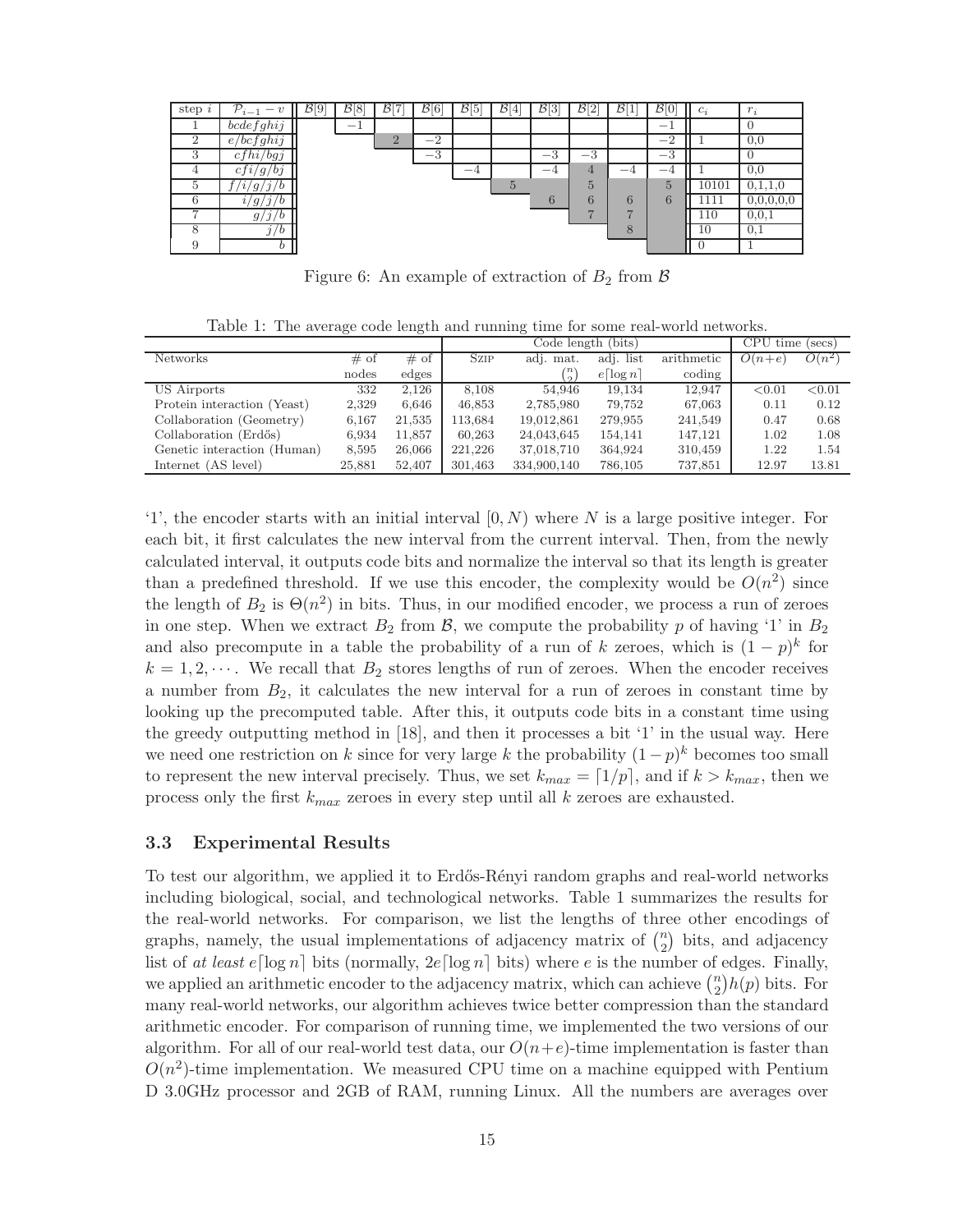

Figure 7: The average gain in code length and running time for the Erdős-Rényi random graphs.

100 measurements.

Figure 7 shows the results for  $\mathcal{G}(n, p)$  graphs. In (a) and (b), we plot the gain of our encoding against arithmetic encoding of the adjacency matrix, that is, the difference between the two encodings. We plot it for a fixed p in (a) and for a fixed n in (b). The plots confirm our analysis that the gain is asymptotically close to  $n \log n$ . In (c) and (d), we plot the CPU time consumed by  $O(n + e)$ -time and  $O(n^2)$ -time implementations, and it shows that our  $O(n + e)$ -time implementation is faster unless the graph is too dense.

One of the referees asked us to compare our compression algorithm to the one discussed in [1] (applied to web data WT2g from TREC). A direct comparison is not very revealing and informative since the graphs tested in [1] are directed graphs and the type of data compressed is different. Nevertheless, we manage to compare compression rates per edge. The graph in [1] is a directed graph with 247428 nodes and 1166702 edges. The best result shown in Table 2 of [1] is 8.35 bits/edge. To compress this graph using our algorithm, we transformed it into an undirected graph with 989109 edges. Our algorithm Szip compresses the graph structure to 3454719 bits in total, that is, 3.49 bits/edge. This is better compression rate per edge than the one reported in [1]. Again, we should be cautious to draw too fast conclusion since both algorithms are not completely compatible.

Let us make some final observations. Our results predict that for structures generated by Erdős-Rényi model,  $\mathcal{S}(n, p)$ , one can achieve compression up to

$$
\binom{n}{2}h(p) - n\log n + O(n)
$$

bits which should be compared to  $\binom{n}{2}$  $\binom{n}{2}h(p)$  bits, if conventional algorithms are used (i.e., arithmetic encoder to the adjacency matrix). The redundancy,  $n \log n$  of our compression scheme is confirmed for randomly generated graphs from  $\mathcal{G}(n, p)$ . For many real-world graphs presented in Table 1, our algorithm achieves more than twice better compression when compared to standard arithmetic encoder. While these graphs are not randomly generated according to  $\mathcal{G}(n, p)$  (rather by a *power-law* distribution), we believe their good compression rate is a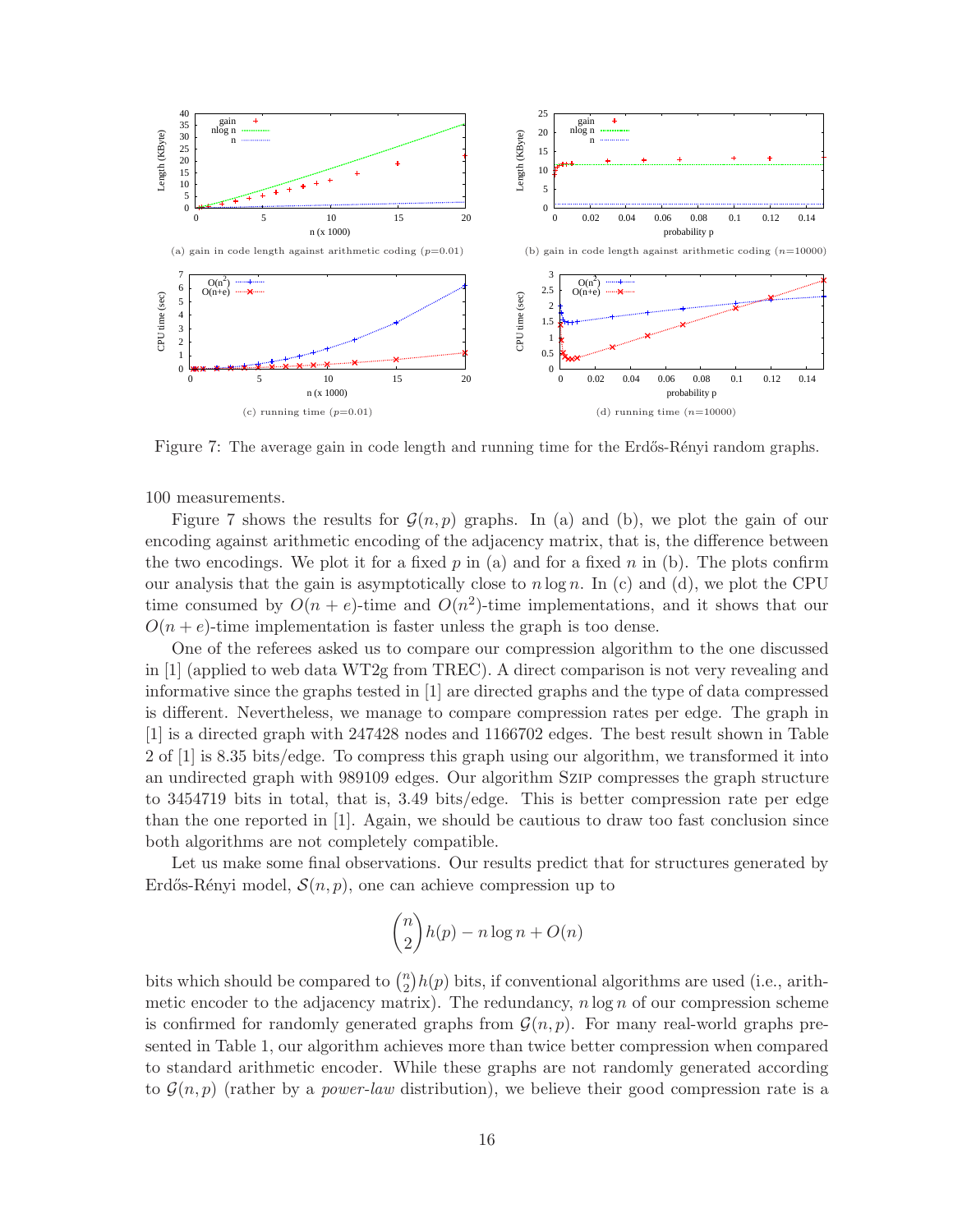consequence of small p. Indeed, consider for our  $\mathcal{G}(n, p)$  model the behavior of the structural entropy  $H_{\mathcal{S}}$  when  $p \to 0$  satisfying the conditions of Theorem 1. Let then  $p \sim \omega(n)(\log n/n)$ for slowly growing  $\omega(n) \to \infty$  as  $n \to \infty$ . In this case

$$
h(p) \sim \omega(n) \frac{\log^2 n}{n},
$$

and therefore the structural entropy becomes

$$
H_{\mathcal{S}} \sim \frac{1}{2}(n-1)\omega(n)\log^2 n - n\log n + O(n).
$$

Clearly, the second leading term  $n \log n$  plays a significant role in the compression of such graphs. This may explain why our encoding is much better than arithmetic coding for realworld networks that are usually sparse graphs. However, to establish this fact rigorously we need to extend our analysis to other graph generation models such as the power law graphs.

## 4 Analysis

In this section, we analyze the compression performance and time complexity of our algorithm, proving Theorem 2. To accomplish it we apply a variety of combinatorial and analytic techniques such as generating functions, Mellin transform, poissonization, and combinatorics.

We start with a description of two binary trees that better capture the progress of our algorithm. Given a graph G on n vertices, the binary tree  $T_n$  is built as follows. At the beginning, the root node contains all n graph vertices,  $V(G)$ , that one can also visualize as n balls. In the first step, a graph vertex (ball) v is removed from the root node, and the other  $n-1$  graph vertices move down to the left or to the right depending whether they are adjacent vertices in  $G$  to  $v$  or not; adjacent vertices go to the left child node and the others go to the right child node. We create a new child node in  $T_n$  if there is at least one graph vertex in that node. After the first step, the tree is of height 1 with  $n-1$  graph vertices in the nodes at level 1. Similarly, in the *i*-th step, we remove one graph vertex (ball) v from the (level-wise) leftmost node at level  $i-1$ . If this removal makes the node empty, we remove the node. The other graph vertices at level  $i - 1$  move down to the left or to the right depending whether they are adjacent to v or not. We repeat these steps until all graph vertices are removed (i.e., after *n* steps).

For our example from Figure 3, the construction of the tree  $T_n$  and the progress of the algorithm are presented in Figure 8. The removed graph vertices are shown on the left. At each level, the subsets of graph vertices (before removing a vertex from the leftmost node in (a) and after in (b)) are shown next to the nodes. We observe that the subsets at each level (from left to right) in  $T_n$  are the same as the subsets in  $P_{k-1}-v$  at each step of our algorithm in Figure 3.

Let  $N_x$  denote the number of graph vertices that pass through node x in  $T_n$  (excluding the graph vertex removed at x, if any). In Figure 8(b), for example,  $N_x$  is the number of graph vertices shown next to the node  $x$ . Our algorithm needs to encode, for each node  $x$  in  $T_n$ , the number of neighbors (of the removed graph vertex) among  $N_x$  vertices. This requires [ $log(N_x+1)$ ] bits. Let  $L(B_1)$  and  $L(B_2)$  be the lengths of sequences  $B_1$  and  $B_2$ , respectively. By construction, these lengths are defined as

$$
L(B_1) = \sum_{x \in T_n \text{ and } N_x > 1} \lceil \log(N_x + 1) \rceil,
$$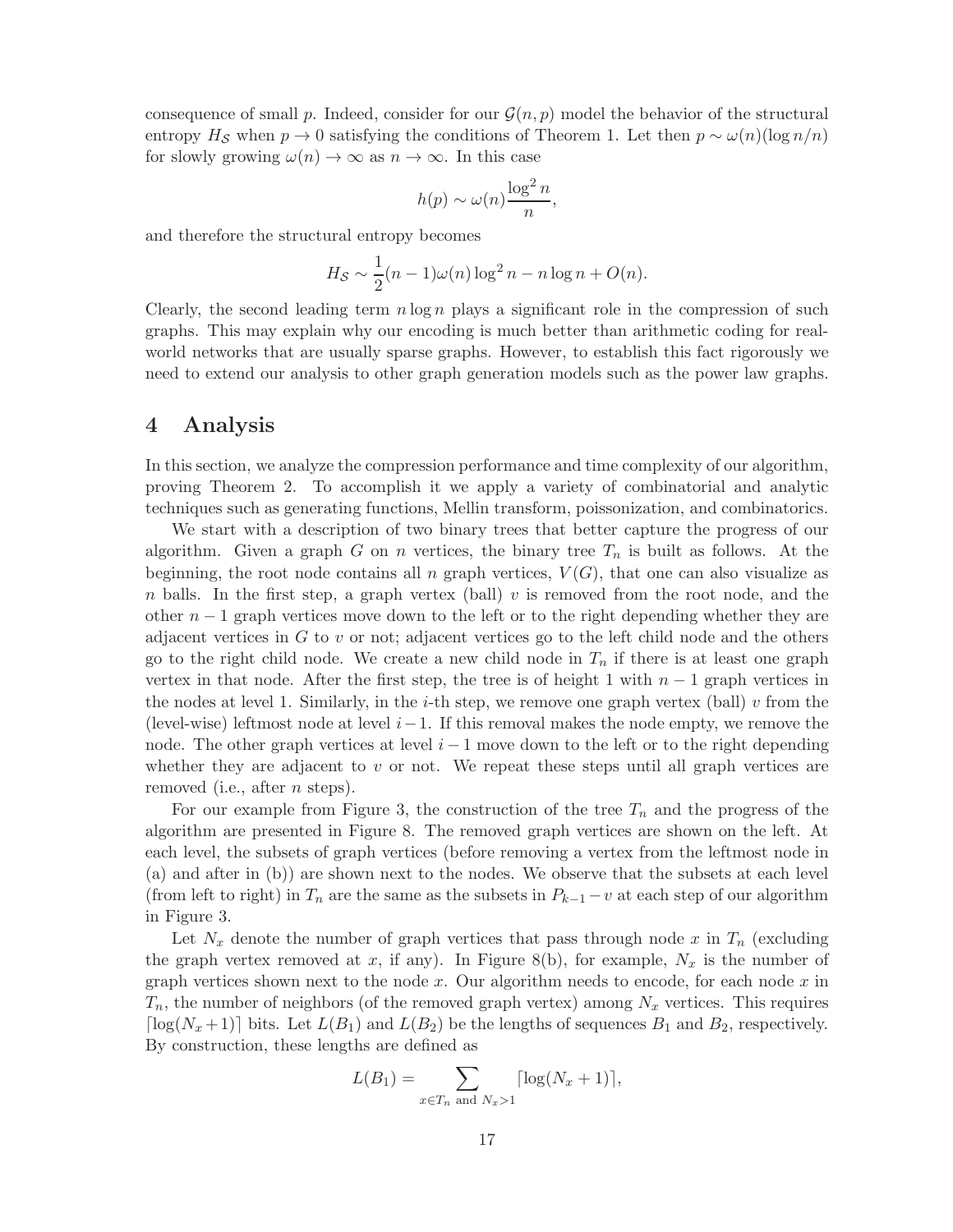

Figure 8: A binary tree  $T_n$ , with square-shaped nodes containing exactly one ball and circle-shaped nodes containing more than one ball.

and 
$$
L(B_2) = \sum_{x \in T_n \text{ and } N_x = 1} \lceil \log(N_x + 1) \rceil = \sum_{x \in T_n \text{ and } N_x = 1} 1.
$$

In Figure 8(b),  $L(B_1)$  and  $L(B_2)$  are sums over all circle-shaped nodes and over all squareshaped nodes, respectively. Here we can observe an important property of  $B_2$  presented next.

**Lemma 4** Given a graph from  $\mathcal{G}(n, p)$ , the sequence  $B_2$  constructed by our algorithm is probabilistically equivalent to a binary sequence generated by a memoryless source $(p)$  with p being the probability of generating a '1'.

**Proof:** Consider any bit  $b \in B_2$ . It represents the number of neighbors of a vertex u in a subset, which contains only one vertex, say v. Then the probability that  $b = 1$  is the same as the probability that u and v are connected, which is  $p$  in the Erdős-Rényi model. Let us consider any two bits  $b_1$  and  $b_2$ . Assume that  $b_i$  corresponds to vertices  $u_i$  and  $v_i$  (i.e.,  $b_i$ corresponds to the potential edge between  $u_i$  and  $v_i$ . These two potential edges are chosen independently according to the Erdős-Rényi model. This shows the memoryless property.  $\blacksquare$ 

To set up precise recurrence relations for our analysis, we need to define a random binary tree  $T_{n,d}$  for integers  $n \geq 0$  and  $d \geq 0$ , which is generated similarly to  $T_n$  as follows. If  $n = 0$ , then it is just an empty tree. For  $n > 0$ , we create a root node, in which we put n balls. In each step, all balls independently move down to the left (with probability  $p$ ) or right (with probability  $1 - p$ ). We create a new node if there is at least one ball in that node. Thus, after the *i*-th step, the balls will be at level i. If the balls are at level d or greater, then we remove one ball from the leftmost node before the balls move down to the next level. These steps are repeated until all balls are removed (i.e., after  $n + d$  steps). We observe that, if  $T_n$ is generated by a graph from  $\mathcal{G}(n, p)$ ,  $T_n$  is nothing but the random binary tree  $T_{n,0}$ . Thus, by analyzing  $T_{n,0}$ , we can compute both  $L(B_1)$  and  $L(B_2)$ .

#### 4.1 Proof of Theorem 2(i): Average Performance

In this section, we prove part (i) of our main result, that is, we derive the average length of the compressed string representing graphical structure.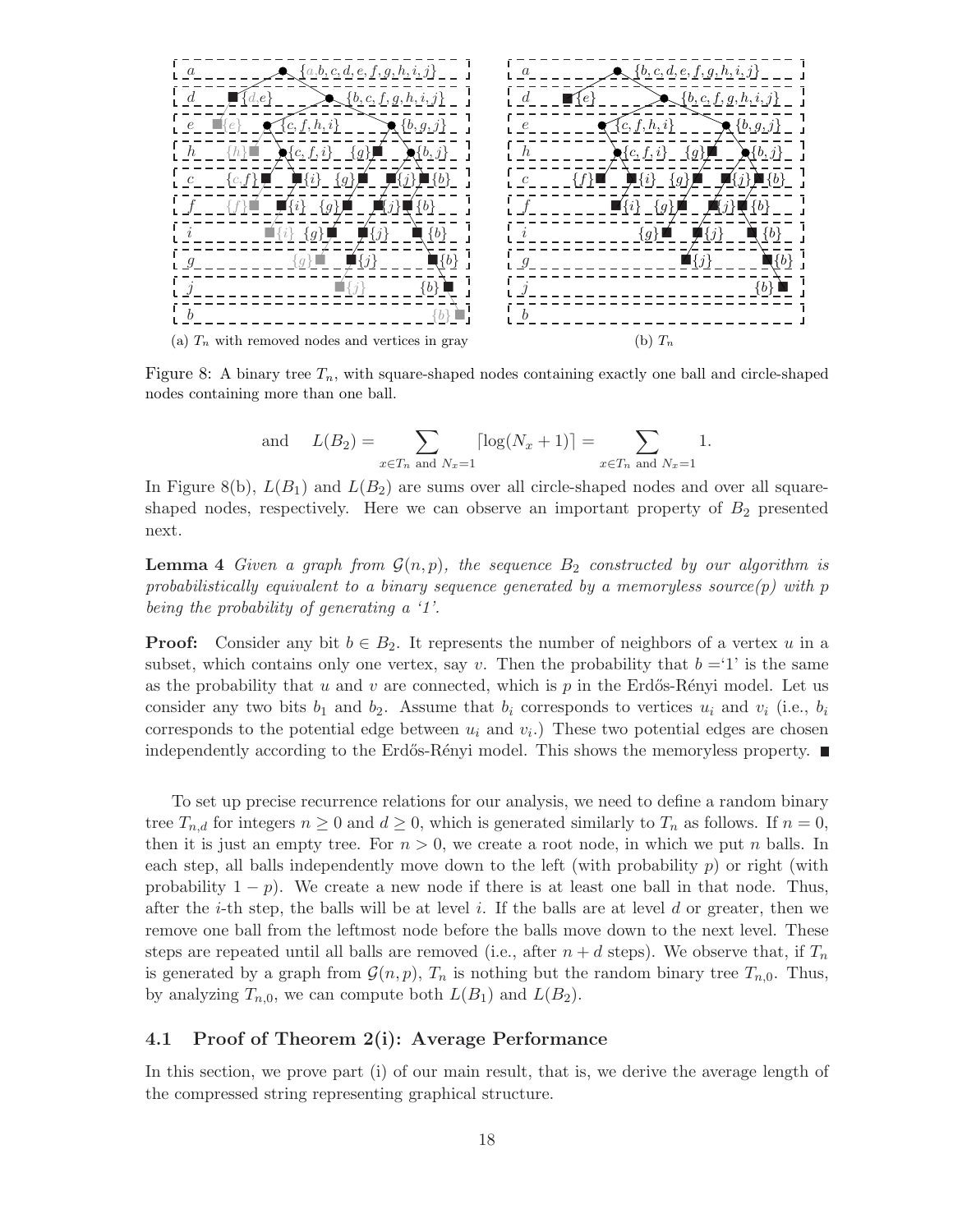Let us first estimate  $L(B_1)$ . Recall,  $N_x$  denotes the number of balls that pass through node  $x$  (excluding the ball removed at  $x$ , if any). Let

$$
A_{n,d} = \sum_{x \in T_{n,d} \text{ and } N_x > 1} \lceil \log(N_x + 1) \rceil,
$$

and  $a_{n,d} = \mathbf{E}[A_{n,d}]$ . Then  $\mathbf{E}[L(B_1)] = a_{n,0}$ . Clearly,  $a_{0,d} = a_{1,d} = 0$  and  $a_{2,0} = 0$ . For  $n \ge 2$ and  $d = 0$ , we observe that

$$
a_{n+1,0} = \lceil \log (n+1) \rceil + \sum_{k=0}^{n} \binom{n}{k} p^k q^{n-k} (a_{k,0} + a_{n-k,k}). \tag{5}
$$

This follows from the fact that starting with  $n+1$  balls in the root node, and removing one ball we are left with n balls passing through the root node. The root contributes  $\lceil \log(n+1) \rceil$ . Then, those n balls move down to the left or right subtrees. Let us assume  $k$  balls move down to the left subtree (the other  $n - k$  balls must move down to the right subtree, and this happens with probability  $\binom{n}{k}$  $\binom{n}{k} p^k q^{n-k}$ .) At level one, one ball is removed from those k balls in the root of the left subtree. This contributes  $a_{k,0}$ . There will be no removal among  $n - k$ balls in the right subtree until all  $k$  balls in the left subtree are removed. This contributes  $a_{n-k,k}$ . Similarly, for  $d > 0$ , we can see that

$$
a_{n,d} = \lceil \log (n+1) \rceil + \sum_{k=0}^{n} \binom{n}{k} p^k q^{n-k} (a_{k,d-1} + a_{n-k,k+d-1}). \tag{6}
$$

This recurrence is quite complex, but we only need a good upper bound that is presented in the next lemma.

**Lemma 5** For all integers  $n \geq 0$  and  $d \geq 0$ , we have

$$
a_{n,d} \le x_n
$$

where  $x_n$  satisfies  $x_0 = x_1 = 0$  and for  $n \geq 2$ 

$$
x_n = \lceil \log(n+1) \rceil + \sum_{k=0}^n \binom{n}{k} p^k q^{n-k} (x_k + x_{n-k}). \tag{7}
$$

**Proof:** We use induction on both n and d. Clearly,  $a_{n,d} \leq x_n$  for  $n = 0$  or 1  $(d \geq 0)$ . For  $n = 2$  and  $d = 0$ ,  $a_{2,0} \le x_2$  since  $a_{2,0} = 0$  and  $x_2 \ge 2$ . For other cases  $(n = 2 \text{ and } d > 0)$ , or  $n > 2$ , we assume that  $a_{i,j} \leq x_i$  holds for  $i < n$ , and for  $i = n$  and  $j < d$ . Now we want to show that  $a_{n,d} \leq x_n$ . We divide it into two cases.

(i) Case  $d = 0$ . We observe that

$$
a_{n,0} \le a_{n+1,0} = \lceil \log{(n+1)} \rceil + \sum_{k=1}^{n-1} {n \choose k} p^k q^{n-k} (a_{k,0} + a_{n-k,k}) + q^n a_{n,0} + p^n a_{n,0}.
$$

Thus,

$$
(1 - pn - qn)an,0 \leq \lceil \log (n+1) \rceil + \sum_{k=1}^{n-1} {n \choose k} p^k q^{n-k} (a_{k,0} + a_{n-k,k}).
$$
 (8)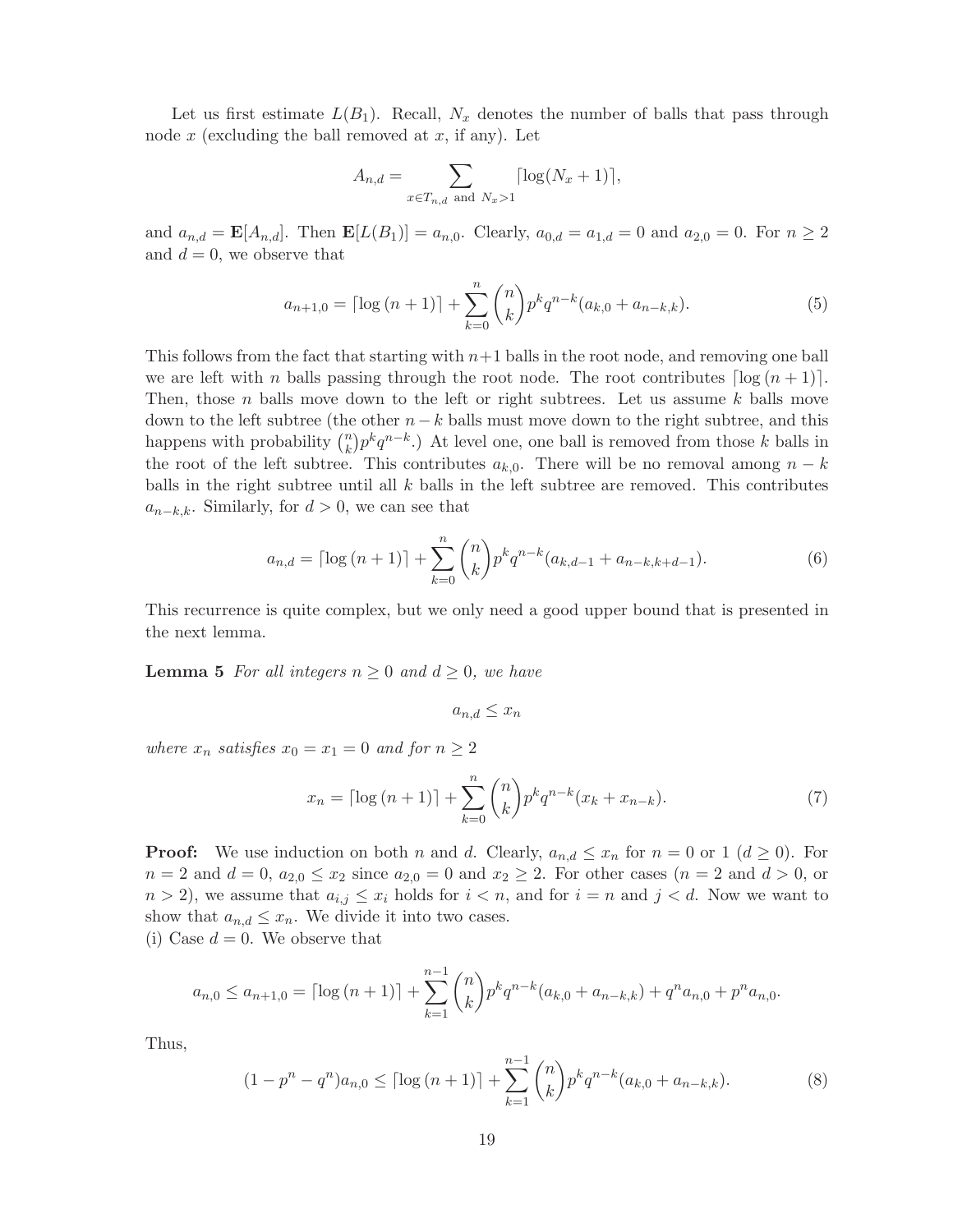Similarly, from (7), we get

$$
(1 - pn - qn)xn = \lceil \log (n + 1) \rceil + \sum_{k=1}^{n-1} {n \choose k} p^k q^{n-k} (x_k + x_{n-k}).
$$
 (9)

Therefore,

$$
(1 - p^{n} - q^{n})a_{n,0} \leq \left[ \log (n+1) \right] + \sum_{k=1}^{n-1} {n \choose k} p^{k} q^{n-k} (a_{k,0} + a_{n-k,k}) \qquad \text{(by (8))}
$$
  

$$
\leq \left[ \log (n+1) \right] + \sum_{k=1}^{n-1} {n \choose k} p^{k} q^{n-k} (x_{k} + x_{n-k}) \qquad \text{(by induction hypothesis)}
$$
  

$$
= (1 - p^{n} - q^{n})x_{n}. \qquad \text{(by (9))}
$$

(ii) Case  $d > 0$ . By (6) and the induction hypothesis,

$$
a_{n,d} \leq \lceil \log (n+1) \rceil + \sum_{k=0}^{n} {n \choose k} p^k q^{n-k} (x_k + x_{n-k}) = x_n.
$$

This completes the proof.

The next step involves solving asymptotically recurrence (7). We do it in Section 5 proving the following lemma.

**Lemma 6** Consider the following recurrence for  $x_n$  with  $x_0 = x_1 = 0$  and for  $n \geq 2$ 

$$
x_n = a_n + \sum_{k=0}^n \binom{n}{k} p^k q^{n-k} (x_k + x_{n-k}),
$$

where  $a_n = \lceil \log (n + 1) \rceil$  for  $n \ge 2$  and  $a_0 = a_1 = 0$ . Then: (i) If  $\log p / \log q$  is irrational, then

$$
x_n = \frac{n}{h(p)} A^*(-1) \log e + o(n),
$$
\n(10)

 $\overline{\phantom{a}}$ 

where

$$
A^*(-1) = \sum_{b \ge 2} \frac{\lceil \log(b+1) \rceil}{b(b-1)}.
$$
\n(11)

(ii) If  $\log p / \log q = r/d$  (rational) with  $gcd(r, d) = 1$ , then

$$
x_n = \frac{n}{h(p)} \left( A^*(-1) + \Phi(\log_p n) \right) \log e + O(n^{1-\eta}) \tag{12}
$$

for some  $\eta > 0$ , where

$$
\Phi(x) = \sum_{k \neq 0} A^*(-1 + 2k\pi ri/\log p) \exp(2k\pi rxi)
$$
\n(13)

is a fluctuating function with a small amplitude.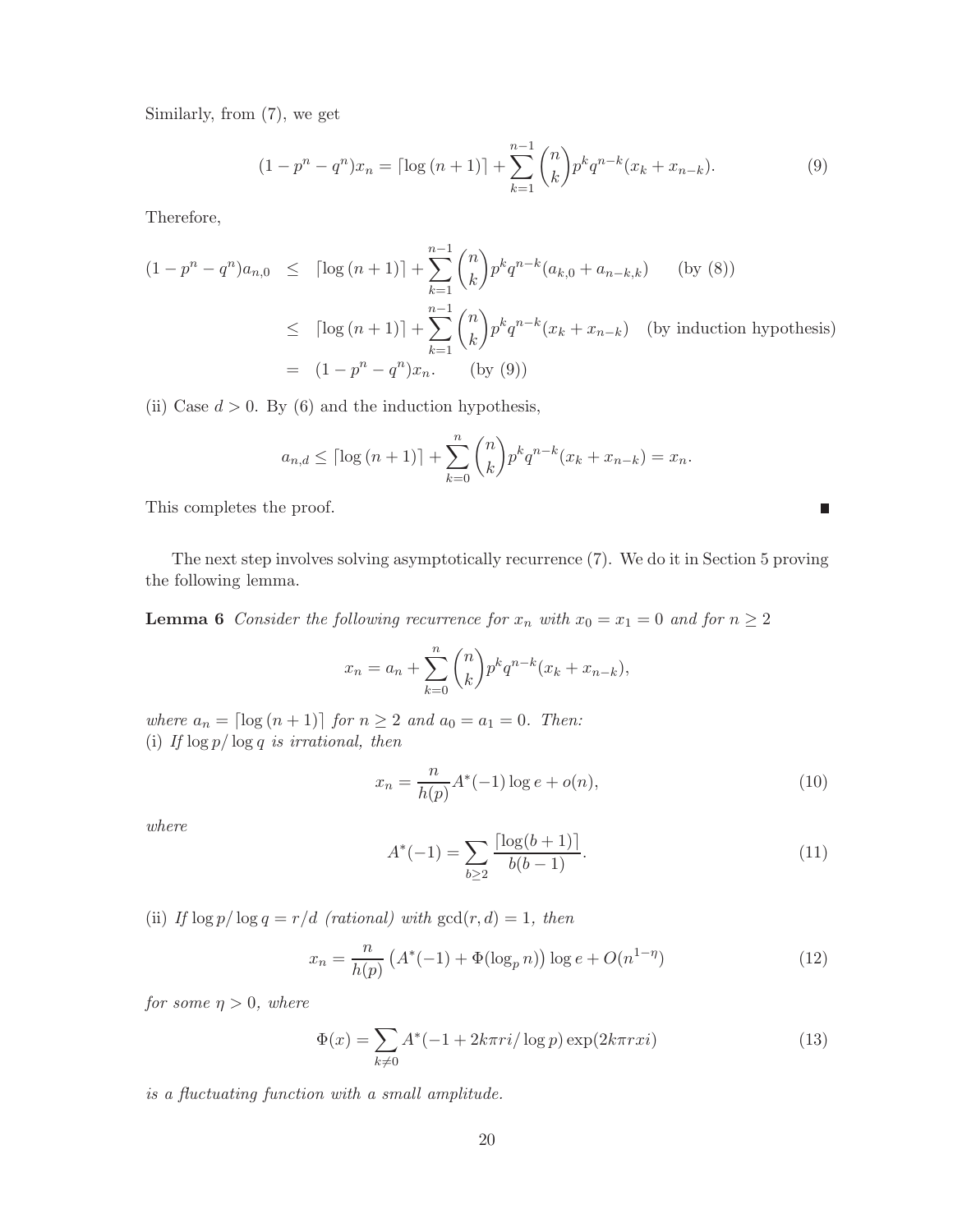Finally, the average length of  $L(B_1)$  can be derived. We present it in the next theorem.

**Theorem 3** For large  $n$ ,

$$
\mathbf{E}[L(B_1)] \le \frac{n}{h(p)} (\beta + \Phi_1(\log n)) + o(n),
$$

where

$$
\beta = \log e \cdot \sum_{b \ge 2} \frac{\lceil \log (b+1) \rceil}{b(b-1)} = 3.760 \cdots,
$$

and  $\Phi_1(\log n)$  is a fluctuating function for  $\log p/\log q$  rational with small amplitude and asymptotically zero otherwise.

Proof. It follows directly from Lemmas 5 and 6.

The next step is to estimate the average length of  $B_2$ . Let  $S_{n,d}$  be the total number of nodes x in  $T_{n,d}$  such that  $N_x = 1$ , that is,

$$
S_{n,d} = \sum_{x \in T_{n,d} \text{ and } N_x = 1} 1 = \sum_{x \in T_{n,d} \text{ and } N_x = 1} N_x = \sum_{x \in T_{n,d}} N_x - \sum_{x \in T_{n,d} \text{ and } N_x > 1} N_x.
$$

Let  $B_{n,d} = \sum_{x \in T_{n,d}, N_x > 1} N_x$ . We observe that

$$
L(B_2) = S_{n,0} = \sum_{x \in T_{n,0}} N_x - B_{n,0} = \frac{n(n-1)}{2} - B_{n,0}.
$$
 (14)

 $\overline{\phantom{a}}$ 

The last equality follows from the fact that the sum of  $N_x$ 's for all x at level  $\ell$  in  $T_{n,0}$  is equal to  $n-1-\ell$ .

Let  $b_{n,d} = \mathbf{E}[B_{n,d}]$ . For our analysis we only need  $b_{n,0}$ . Clearly,  $b_{0,d} = b_{1,d} = 0$  and  $b_{2,0} = 0$ . For  $n \geq 2$ , we can find the following recurrence (similarly to  $a_{n,d}$ ):

$$
b_{n+1,0} = n + \sum_{k=0}^{n} \binom{n}{k} p^k q^{n-k} (b_{k,0} + b_{n-k,k}),
$$
\n(15)

and 
$$
b_{n,d} = n + \sum_{k=0}^{n} {n \choose k} p^k q^{n-k} (b_{k,d-1} + b_{n-k,k+d-1})
$$
 for  $d > 0$ . (16)

To prove our main result, we only need a lower bound that is established in the next lemma.

**Lemma 7** For all  $n \geq 0$  and  $d \geq 0$ ,

$$
b_{n,d} \ge y_n - \frac{n}{2}
$$

such that  $y_n$  satisfies  $y_0 = 0$  and for  $n \geq 0$ 

$$
y_{n+1} = n + \sum_{k=0}^{n} {n \choose k} p^k q^{n-k} (y_k + y_{n-k}).
$$
 (17)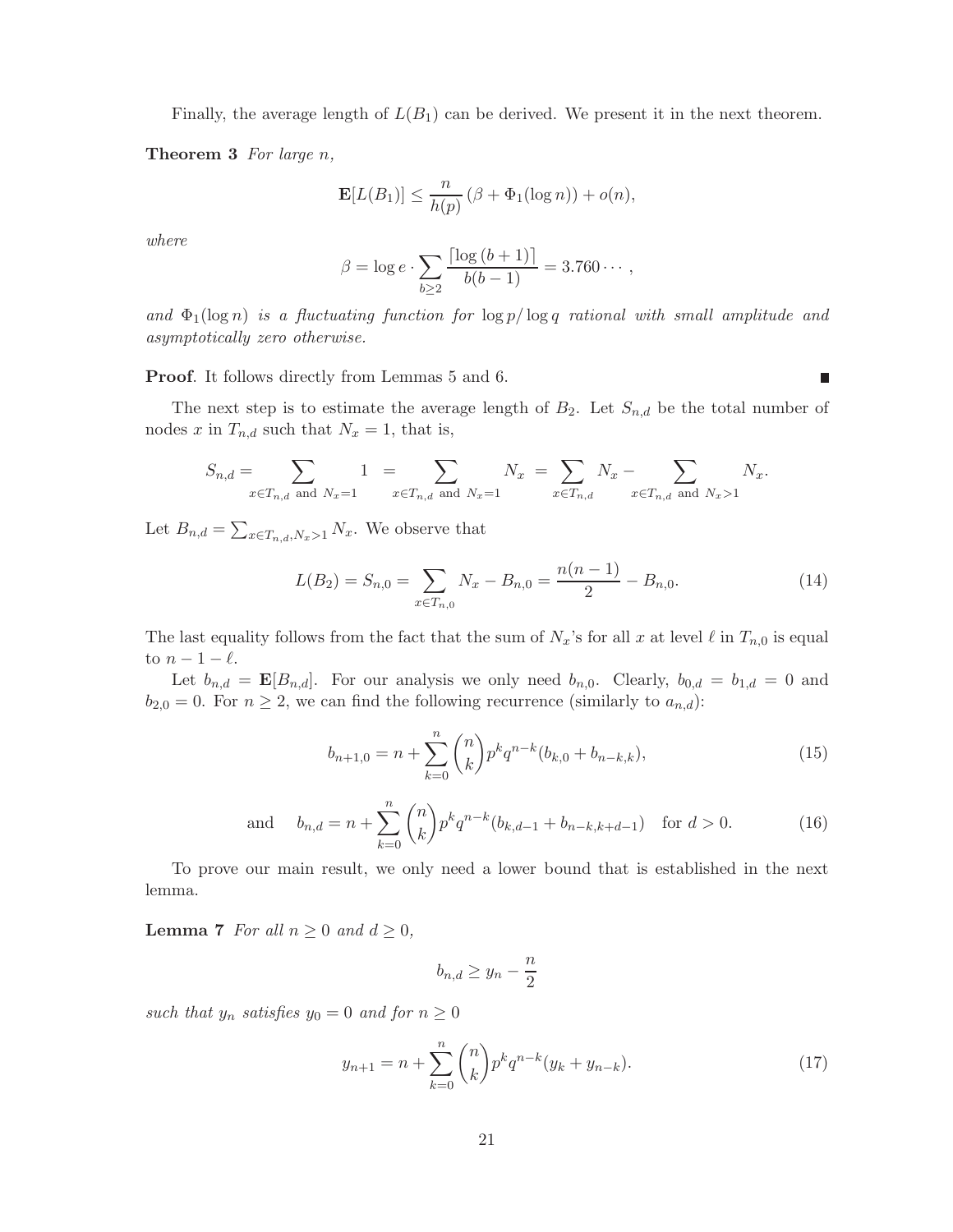**Proof:** We prove it by induction on both n and d. Clearly,  $b_{n,d} \geq y_n - n/2$  for  $n = 0$  or 1  $(d > 0)$ . For  $n = 2$  and  $d = 0$ ,  $b_{2,0} \ge y_2 - 2$  since  $b_{2,0} = 0$  and  $y_2 = 1$ . For other cases  $(n = 2)$ and  $d > 0$ , or  $n > 2$ ), we assume that  $b_{i,j} \ge y_i - \frac{i}{2}$  $\frac{i}{2}$  holds for  $i < n$ , and for  $i = n$  and  $j < d$ . Now we want to show that  $b_{n,d} \ge y_n - \frac{n}{2}$ . We divide it into two cases. (i) Case  $d = 0$ . By (15) and the induction hypothesis, we have

$$
b_{n,0} \ge (n-1) + \sum_{k=0}^{n-1} {n-1 \choose k} p^k q^{n-1-k} (y_k - \frac{k}{2} + y_{n-1-k} - \frac{n-1-k}{2})
$$
  
=  $y_n - \frac{n-1}{2} > y_n - \frac{n}{2}$ . (by (17))

(ii) Case  $d > 0$ . By (16) and the induction hypothesis, we have

$$
b_{n,d} \geq n + \sum_{k=0}^{n} {n \choose k} p^k q^{n-k} (y_k - \frac{k}{2} + y_{n-k} - \frac{n-k}{2})
$$
  
=  $y_{n+1} - \frac{n}{2} \geq y_n - \frac{n}{2}.$ 

This completes the proof.

It is easy to see that  $y_n$  represents the expected path length in a *digital search tree* over n strings as discussed in [16, 33]. A digital search tree stores strings (keys, items, balls) directly in the nodes. At level  $k$ , the branching is based on the kth symbol of an inserted string (see [33] for details). The authors of [16] proved, among others, that

$$
y_n = \frac{n}{h(p)} \left( \log n + \frac{h_2}{2h(p)} + \gamma - 1 - \alpha + \Phi_2(\log n) \right) + \frac{1}{h(p)} \left( \log n + \frac{h_2}{2h(p)} - \gamma - \log p - \log q + \alpha \right) + O(1),
$$
\n(18)

 $\overline{\phantom{a}}$ 

where  $h_2 = p \log^2 p + q \log^2 q$ ,  $\gamma = 0.577 \cdots$  is the Euler constant, and

$$
\alpha = -\sum_{k=1}^{\infty} \frac{p^{k+1} \log p + q^{k+1} \log q}{1 - p^{k+1} - q^{k+1}}.
$$

In the above,  $\Phi_2(\log n)$  is a fluctuating function for  $\log p/\log q$  rational with small amplitude and zero otherwise.

In summary, by (14), Lemma 7, and the above, we arrive at our next result.

**Theorem 4** For large  $n$ ,

$$
\mathbf{E}[L(B_2)] \leq \frac{n(n-1)}{2} - \frac{n}{h(p)} \log n + \frac{n}{h(p)} \left(\frac{h(p)}{2} - \frac{h_2}{2h(p)} - \gamma + 1 + \alpha - \Phi_2(\log n)\right) - \frac{1}{h(p)} \log n + O(1),
$$

with the notations as below  $(18)$ .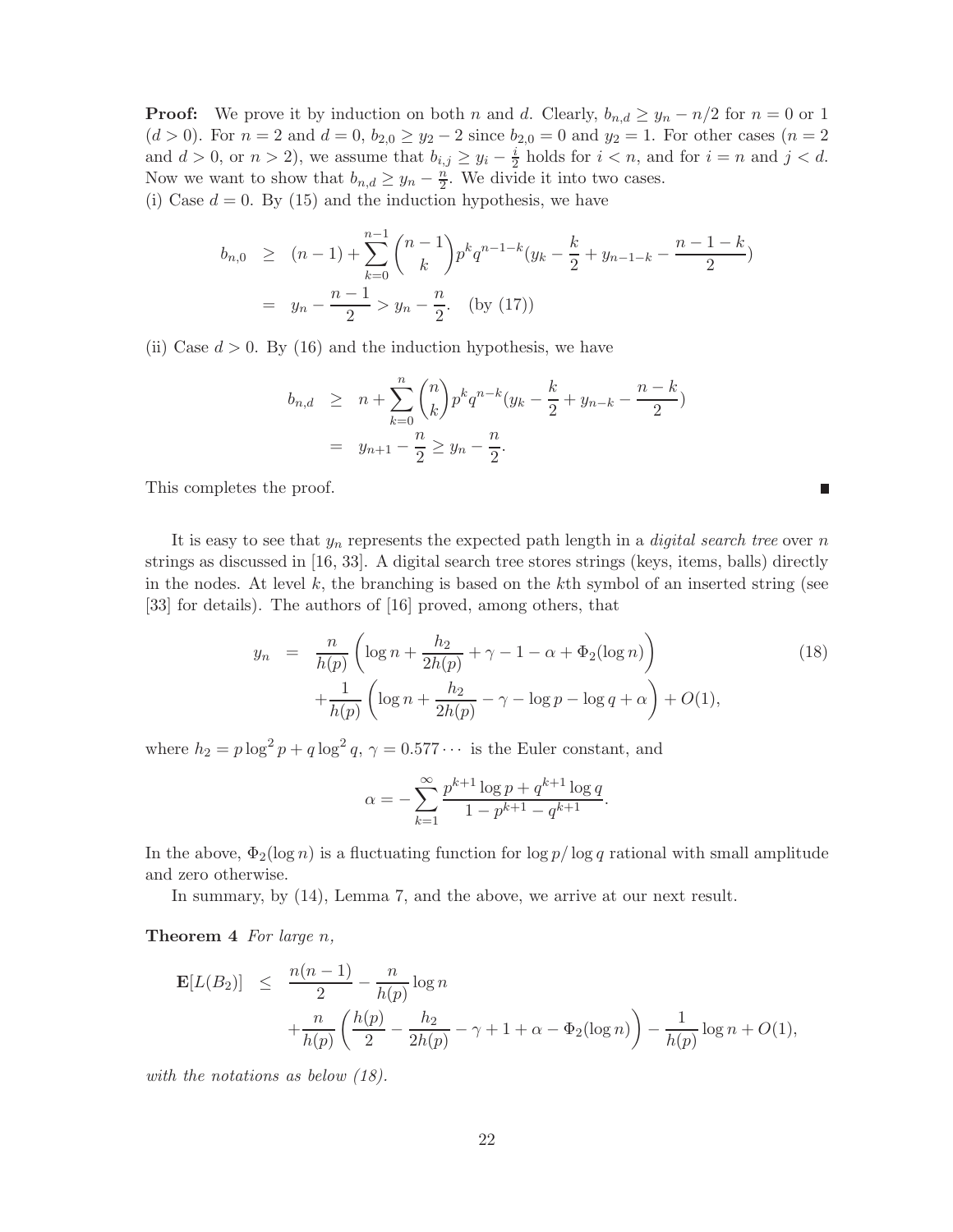Finally, we compute  $\mathbf{E}[L(S)] = \mathbf{E}[L(\hat{B}_1) + L(\hat{B}_2)] + O(\log n)$ , where  $\hat{B}_1$  and  $\hat{B}_2$  are compressed strings  $B_1$  and  $B_2$ , while  $O(\log n)$  bits are needed to encode n. This proves the part (i) of Theorem 2. We observe that the arithmetic encoder can compress a binary sequence of length m on average up to  $mh + \frac{1}{2} \log m + O(1) = mh + O(logm)$ , where h is the entropy rate of the binary source [9, 36]. Thus, by Theorem 3,

$$
\mathbf{E}[L(\hat{B}_1)] \leq \frac{h'}{h(p)}(\beta + \Phi_1(\log n))n + o(n),
$$

where  $\beta$  and  $\Phi_1(\log n)$  are defined in Theorem 3, and h' is the entropy rate of the binary source that  $B_1$  is generated from. Similarly, we can compute  $\mathbf{E}[L(\hat{B_2})]$ . In this case, however, we know that the entropy rate for  $B_2$  is  $h(p)$ . Thus, by Theorem 4,

$$
\mathbf{E}[L(\hat{B}_2)] \leq {n \choose 2}h(p) - n\log n + n\left(\frac{h(p)}{2} - \frac{h_2}{2h(p)} - \gamma + 1 + \alpha - \Phi_2(\log n)\right) + O(\log n),
$$

where  $h_2$ ,  $\gamma$ ,  $\alpha$ , and  $\Phi_2(\log n)$  are defined above. This completes the part (i) of Theorem 2.

### 4.2 Proof of Theorem 2(ii): Performance with High Probability

Now we prove part (ii) of Theorem 2, that is, we show that  $L(S) - \mathbf{E}[L(S)] \leq \epsilon n \log n$  with high probability. Since  $L(S) = L(\hat{B}_1) + L(\hat{B}_2)$ , we need bounds for  $L(\hat{B}_1)$  and  $L(\hat{B}_2)$ . We start with  $L(\hat{B}_1)$ . By Markov's inequality,

$$
P\left(L(\hat{B}_1) > \epsilon n \log n\right) < \frac{\mathbf{E}[L(\hat{B}_1)]}{\epsilon n \log n} = O\left(\frac{1}{\log n}\right), \quad \epsilon > 0.
$$
 (19)

Handling  $L(\hat{B}_2)$  is more complicated. In [36] it was proved that for a binary sequence X of length  $\ell$ , the code length generated by an arithmetic encoder is at most  $-\log P(X) + \frac{1}{2} \log \ell + 3$ . In our case,  $B_2 = b_1 b_2 \cdots b_{L(B_2)}$  is memoryless, and then

$$
L(\hat{B}_2) < -\log P(B_2) + \frac{1}{2}\log L(B_2) + 3 = L(B_2) \cdot \left[ -\frac{1}{L(B_2)} \sum_{i=1}^{L(B_2)} \log P(b_i) \right] + \frac{1}{2}\log L(B_2) + 3.
$$
\n(20)

Thus we need good bounds for  $L(B_2)$  and the sum of log  $P(b_i)$ . With respect to  $L(B_2)$ , recall that  $L(B_2) = \binom{n}{2}$  $\binom{n}{2} - B_{n,0}$  where

$$
B_{n,0} = \sum_{x \in T_{n,0}, N_x > 1} N_x,
$$

and  $N_x$  is the number of balls that pass through node x in tree  $T_{n,0}$  (excluding the ball removed at x, if any). We shall show that  $B_{n,0}$  is related to the path lengths in slightly modified trees that we denote as  $\hat{T}_n$  and  $\bar{T}_n$ . The tree  $\hat{T}_n$  is constructed from  $T_{n,0}$  first by recreating the nodes removed during the construction of  $T_{n,0}$  (e.g., the tree in Figure 8(a)). Then, we put each ball back into the node from where it was removed and keep moving it up until its parent node is a square-shaped node. To construct  $\bar{T}_n$  we observe that there might be some nodes with two balls in  $\hat{T}_n$ . In such a case, we add a child node and move one ball down to the new node to eliminate all nodes with two balls. Figure 9(a,b) illustrates the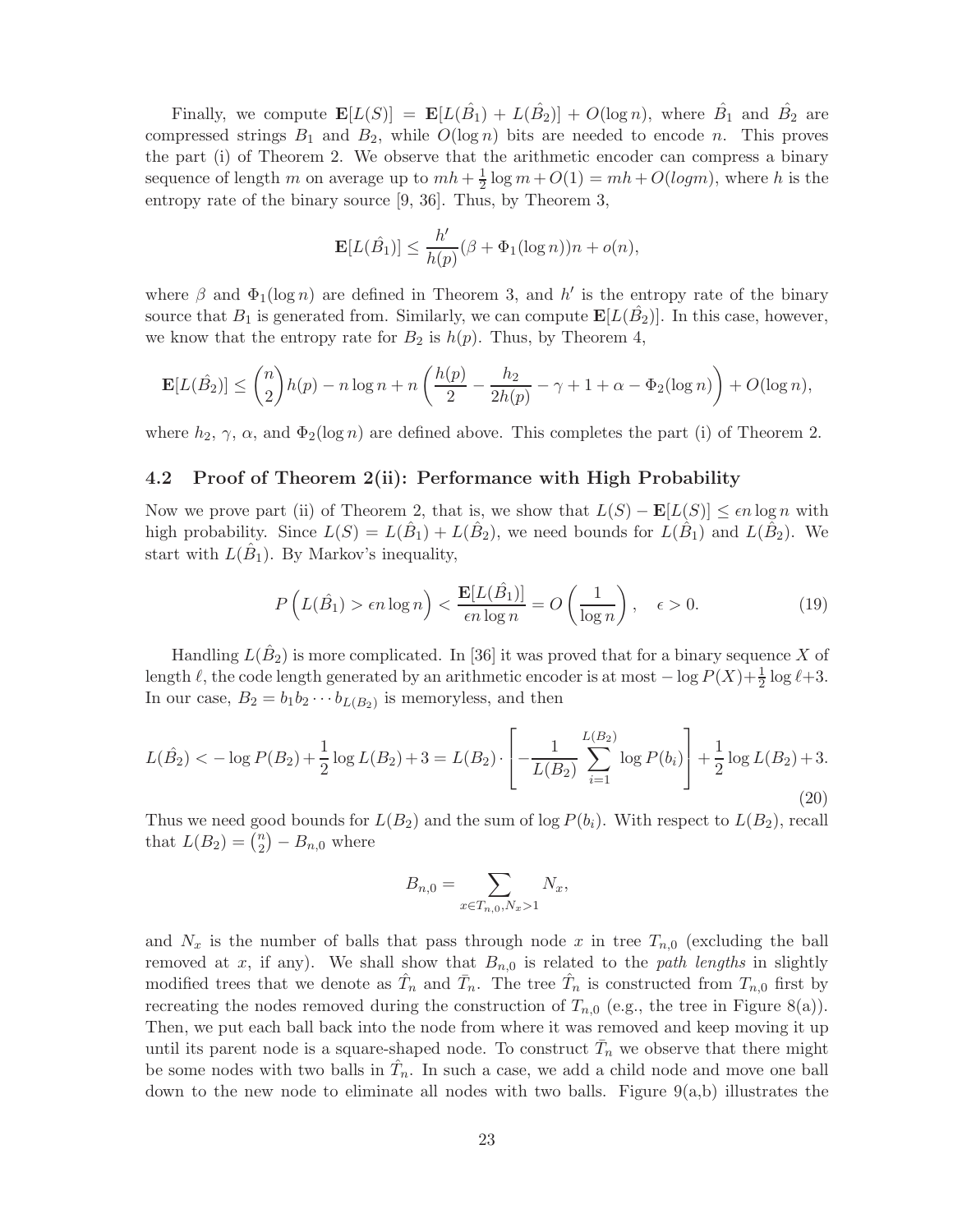

Figure 9: An example of binary trees  $\hat{T}_n$ ,  $\bar{T}_n$ , and  $D_n$ , given binary choices for 10 balls  ${a,b,c,d,e,f,g,h,i,j}.$ 

construction of  $\hat{T}_n$  and  $\bar{T}_n$  for the tree  $T_n$  (equivalently,  $T_{n,0}$ ) in Figure 8(b). Notice that in this figure all circle-shaped nodes and the square-shaped nodes – directly connected to these circle-shaped nodes – are the same in both  $T_n$  and  $\hat{T}_n$ .

Let  $\ell(\hat{T}_n)$  and  $\ell(\bar{T}_n)$  be the path lengths to all *balls* in  $\hat{T}_n$  and  $\bar{T}_n$ , respectively. From the construction it is clear that

$$
B_{n,0} = \ell(\hat{T}_n).
$$

Now let us compare  $\ell(\hat{T}_n)$  and  $\ell(\bar{T}_n)$ . Whenever we have two balls in a node of  $\hat{T}_n$ , we move one ball down in  $\bar{T}_n$  to a new node. This results in a path in  $\bar{T}_n$  that is longer by one than the corresponding path in  $\hat{T}_n$ . However, this can happen at most  $n/2$  times since there are at most  $n/2$  nodes with two balls. Thus we find<sup>3</sup>

$$
\ell(\hat{T}_n) + n/2 \geq_{st} \ell(\bar{T}_n).
$$

To estimate the path length  $\ell(\bar{T}_n)$ , we introduce another binary tree  $D_n$  that is probabilistically equivalent to the *digital search tree* built over  $n$  random binary strings. It is constructed as follows. If  $n = 0$ , then it is just an empty tree. For  $n > 0$ , we create a root node in which we put  $n$  balls. One ball remains in the root node, and the other balls independently move down to the left or to the right. We create a new child node if there is at least one ball in that node. We recursively repeat it (i.e., we leave one ball in a node while moving others down.) Figure  $9(c)$  illustrates this procedure.

We shall next show that

$$
\ell(\bar{T}_n) \geq_{st} \ell(D_n),
$$

where  $\ell(D_n)$  is the path length to all balls (nodes) in  $D_n$ . For this, we consider two actual trees  $\bar{t}_n$  and  $d_n$  given the same binary choices regarding the action left/right (1/0) for the  $n$  balls. We also assume that the input to both trees is the same, that is, balls are inserted in the same order and therefore we always identify the "smallest" ball in input. Whenever a ball remains in a node during the construction of these trees, we assume that the smallest

<sup>&</sup>lt;sup>3</sup>For two real-valued random variables X and Y, we write  $X \geq_{st} Y$  if the value of X is always greater than or equal to that of Y for every event, or equivalently if  $P(X > t) \ge P(Y > t)$  for all  $t \in (-\infty, \infty)$  [27].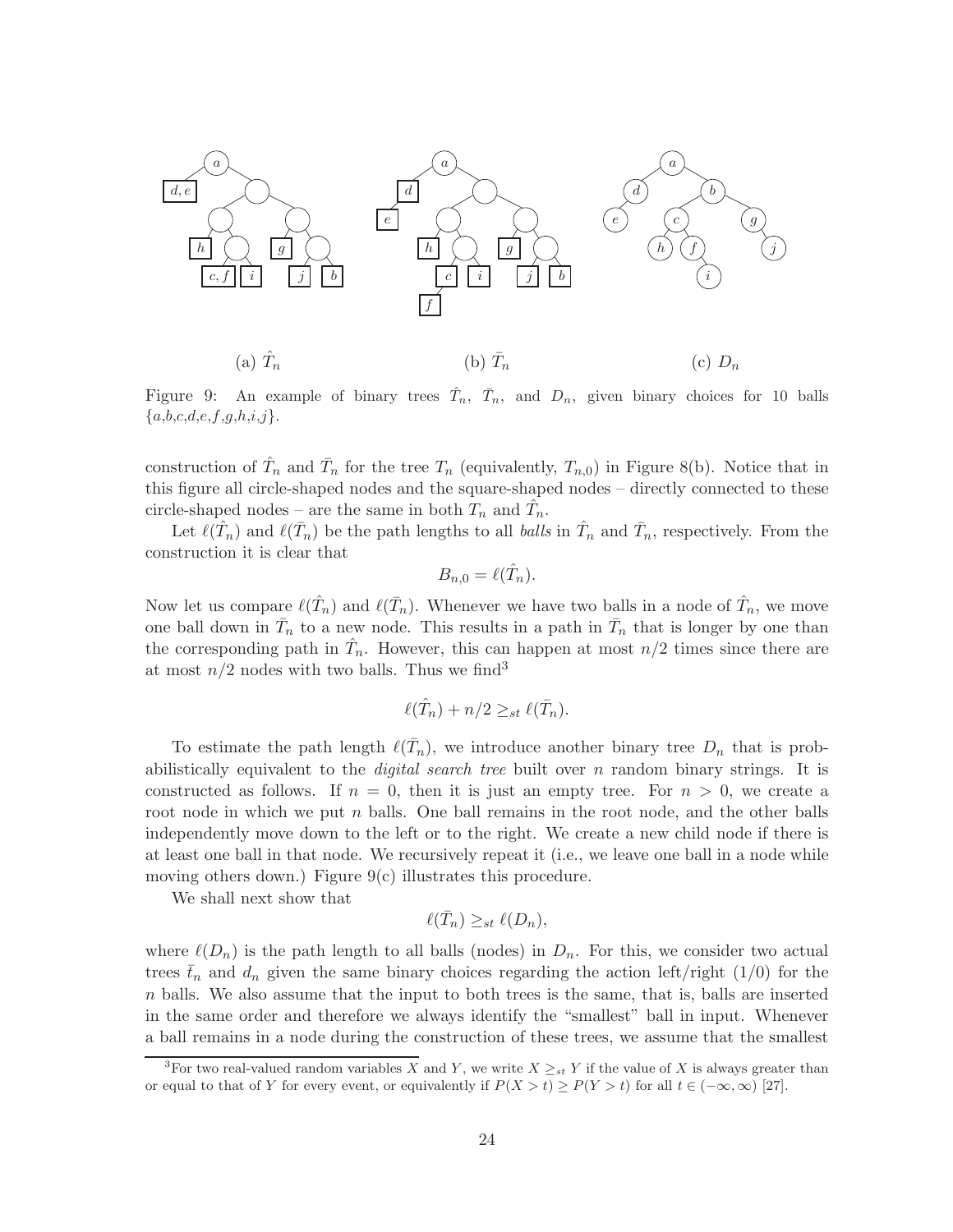ball is left in the node. Then, in the next lemma we show that the path length in  $\bar{t}_n$  is at least the path length in  $d_n$ . Thus  $\ell(\bar{T}_n) \geq_{st} \ell(D_n)$ .

**Lemma 8** Given binary choices for n balls, let  $\bar{t}_n$  and  $d_n$  be two tree instances of  $\bar{T}_n$  and  $D_n$ , respectively. Let  $u_t \in \bar{t}_n$  and  $u_d \in d_n$  be two corresponding nodes in these trees (i.e., nodes that are reached by the same binary choices). We denote by  $B(u)$  the set of balls in the subtree rooted at node u. Then,  $B(u_t) \supset B(u_d)$  for any  $u_t \in \overline{t}_n$  and  $u_d \in d_n$ .

**Proof:** For the root nodes, it is trivial since both sets have the same n balls. Now it is sufficient to show that the statement is true for children if it is true for their parent nodes. Thus let us assume that  $B(u_t) \supset B(u_d)$  for  $u_t \in \overline{t}_n$  and  $u_d \in d_n$ . Let  $s_t$  and  $s_d$  be the smallest ball (in the input ordering) in  $B(u_t)$  and  $B(u_d)$ , respectively. Now we consider two sets of balls  $S_t$  and  $S_d$  that will move down from  $u_t$  and  $u_d$ , respectively. Note that  $S_d = B(u_d) - s_d$ . We shall show that  $S_t \supset S_d$  considering two cases: 1) if  $u_t$  is not the leftmost node, then  $S_t = B(u_t) \supset B(u_d) - s_d = S_d$ ; 2) if  $u_t$  is the leftmost node, then  $S_t = B(u_t) - s_t \supset B(u_d) - s_d = S_d$  since either  $s_t$  is the same ball as  $s_d$  or  $s_t$  is not in  $S_d$ . Therefore each ball  $b \in S_d$  is also in  $S_t$ , and b moves down in the same direction for both  $u_t$ and  $u_d$ . Therefore, the statement is true for both children nodes. г

Now we are ready to prove a relation between  $B_{n,0}$  and the path length in a digital search tree, discussed in the following lemma.

**Lemma 9** Let  $Y_n := \ell(D_n)$  be the path length in a digital search tree. Then,

$$
B_{n,0} + \frac{n}{2} \geq_{st} Y_n.
$$

**Proof:** Given binary choices for n balls, let us consider tree instances  $\hat{t}_n$ ,  $\bar{t}_n$ , and  $d_n$ . As we have observed,  $\ell(\hat{t}_n) + \frac{n}{2} \geq \ell(\bar{t}_n) \geq \ell(d_n)$ . Therefore,  $\ell(\hat{T}_n) + \frac{n}{2} \geq_{st} \ell(D_n)$ . We know that  $\ell(\hat{T}_n)$  and  $\ell(D_n)$  are equivalent to  $B_{n,0}$  and  $Y_n$ , respectively. This completes the proof. Ш

Finally, we establish the following two lemmas.

**Lemma 10** For any  $\epsilon > 0$ ,

$$
P\left(L(B_2) \leq {n \choose 2} - y_n + \epsilon y_n\right) \geq 1 - o(1),
$$

where  $y_n$  is defined in Lemma 7.

**Proof:** We observe that  $y_n = \mathbf{E}[Y_n]$ , where  $Y_n$  is the path length in a digital search tree. Let us compute the probability  $P_n = P(L(B_2) > \binom{n}{2})$  $\binom{n}{2} - y_n + \epsilon y_n$  for large *n*. We shall prove that  $P_n \to 0$ . We have

$$
P_n = P(B_{n,0} < (1 - \epsilon)y_n) \qquad \text{(by (14), that is, } L(B_2) = {n \choose 2} - B_{n,0})
$$
\n
$$
\leq P\left(Y_n - \frac{n}{2} < (1 - \epsilon)y_n\right) \qquad \text{(by Lemma 9)}
$$
\n
$$
= P\left(\frac{Y_n - y_n}{\sqrt{\text{Var } Y_n}} < \frac{-\epsilon y_n + n/2}{\sqrt{\text{Var } Y_n}}\right)
$$
\n
$$
\leq P\left(\left|\frac{Y_n - y_n}{\sqrt{\text{Var } Y_n}}\right| > \left|\frac{-\epsilon y_n + n/2}{\sqrt{\text{Var } Y_n}}\right|\right) \qquad \left(\because \frac{-\epsilon y_n + n/2}{\sqrt{\text{Var } Y_n}} < 0 \text{ for large } n\right)
$$
\n
$$
< A\mu^k \qquad \qquad \text{(by Theorem 1A of [16])}
$$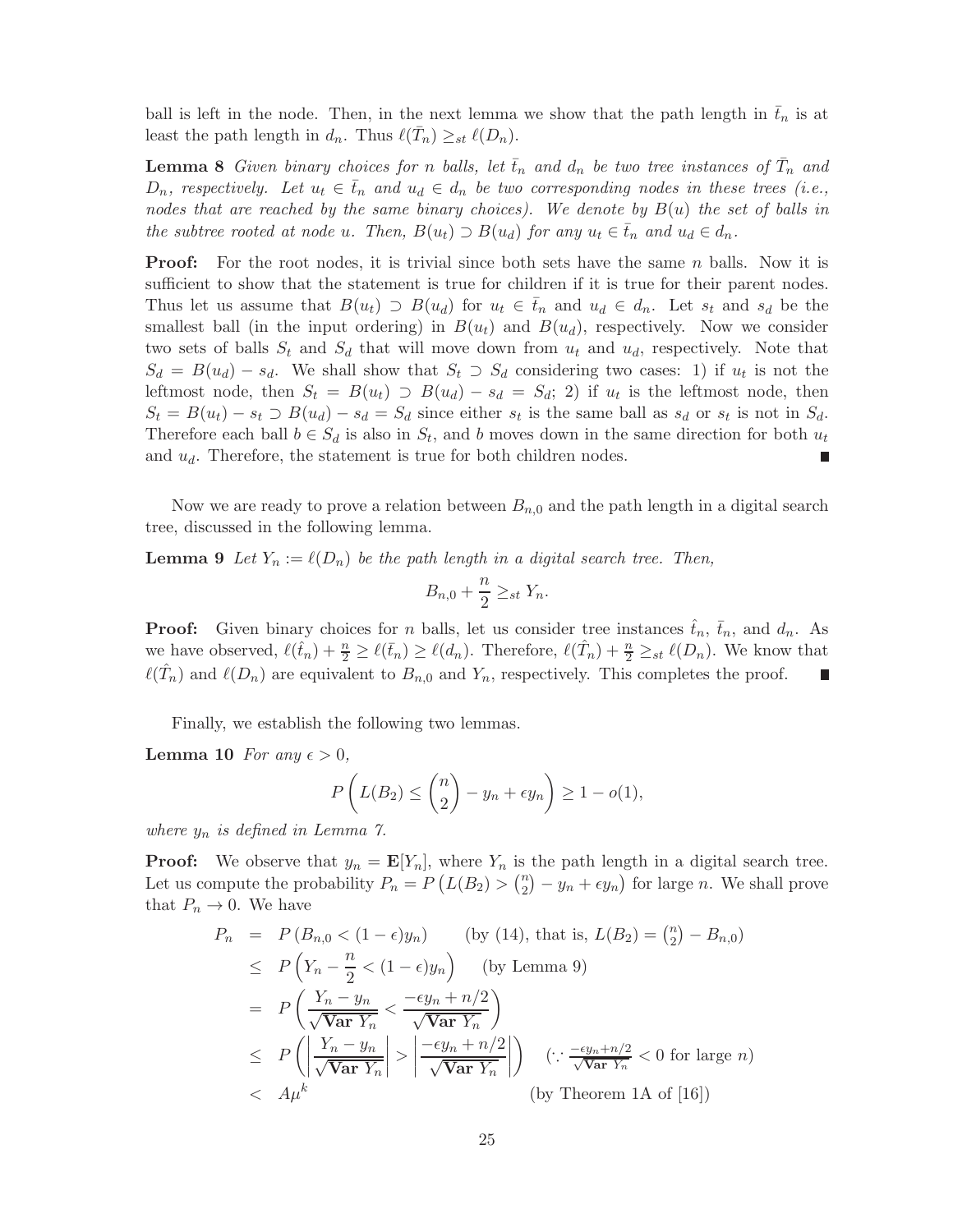for positive constants A and  $\mu < 1$ , where  $k = \begin{bmatrix} 1 & 1 & 1 \end{bmatrix}$  $\frac{-\epsilon y_n+n/2}{\sqrt{\text{Var }Y_n}}$  $\Big| = \Theta(\sqrt{n \log n})$  as proved in Theorem 1A of [16]. Thus,  $P_n$  becomes exponentially small as  $n \to \infty$ .

In view of (20) and Lemma 10, we need to find a bound for  $\sum_{i=1}^{L(B_2)} \log P(b_i)$  which we present next.

**Lemma 11** For any  $\epsilon > 0$ ,

$$
P\left(-\frac{1}{L(B_2)}\sum_{i=1}^{L(B_2)}\log P(b_i) \le h(p) + \epsilon \frac{\log n}{n}\right) \ge 1 - o(1).
$$

**Proof:** Let  $F_m(X_1, \dots, X_m) = -\log P(X_1, \dots, X_m) - mh(p)$ , where the  $X_i$ 's are binary independent random variables with p being the probability of '1' and  $q = 1 - p$ . Denoting by  $\hat{X}_i$  an independent copy of  $X_i$  (with the same distribution as  $X_i$ ), we have

$$
|F_m(X_1,\dots,X_i,\dots,X_m)-F_m(X_1,\dots,\hat{X}_i,\dots,X_m)|\leq |\log P(X_i)-\log P(\hat{X}_i)|\leq c,
$$

where  $c = \max\{\log (p/q), \log (q/p)\}\)$ . Thus, by Azuma's inequality [33]

$$
P(-\log P(X_1, \dots, X_m) - mh(p) \ge \epsilon' n \log n) \le \exp\left(-\frac{\epsilon'^2 n^2 \log^2 n}{2mc^2}\right) = o(1)
$$

provided that  $m = O(n^2)$ . Since  $L(B_2) = O(n^2)$ , this completes the proof.

By  $(18),(20)$ , and the above two lemmas, after some algebra we conclude that, with probability  $1 - o(1)$ ,

$$
L(\hat{B}_2) < {n \choose 2} h(p) - n \log n + \epsilon n \log n.
$$

This and (19) complete the part (ii) of Theorem 2.

#### 4.3 Proof of Theorem 2(iii): Time Complexity

In this section, we prove part (iii) of Theorem 2, that is, we show that the time complexity of our algorithm in Section 3.2.2 is  $O(n+e)$  on average. Let us first analyze the first stage, that consists of n steps. Clearly, the substep 1 takes constant time in each step, and thus it takes  $O(n)$  time in total. The substeps 2 and 4 take  $O(|N(v)|)$  time in each step since each of operations inside the loop takes constant time. Thus, they take  $\sum_{v \in V(G)} O(|N(v)|) = O(e)$ time in total. In the *i*-th step, the substep 3 takes  $O(s_i)$  time, where  $s_i$  is the number of subsets in  $\mathcal{P}_{i-1} - v$  whose size is larger than one. Thus, in total, it takes  $O(s)$  time where  $s = \sum_{i=1}^{n} s_i$ , which is the total number of nodes x in  $T_{n,0}$  with  $N_x > 1$ . In Figure 8, for example, s is the number of circle-shaped nodes in  $T_n$ . By the same analysis as in Section 5 (in this case,  $a_n = 1$  in (21)), we can prove that the expected value of s is at most  $O(n)$ .

Finally, by Lemma 3, the construction of  $B_2$  from  $\beta$  takes  $O(n+\ell)$  time where  $\ell$  is the number of elements inserted in B. We can see that  $\ell = O(e + s)$  as follows. The number of elements inserted in substep 2.3 is bounded by  $e$  since every insertion corresponds to a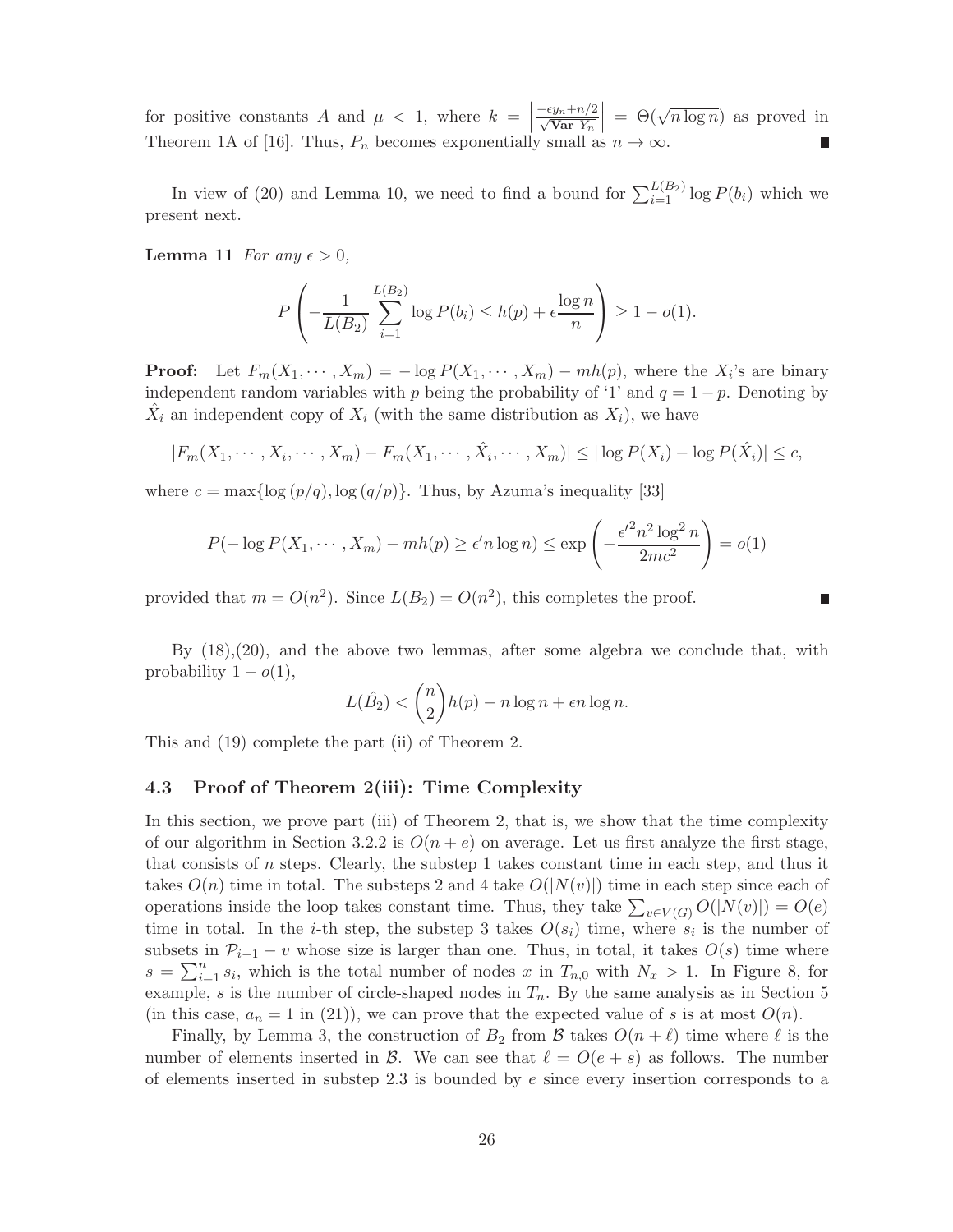distinct edge. Clearly, the number of elements inserted in substep 3.3 is bounded by  $O(s)$ . Therefore, the first stage takes  $O(n + e)$  time on average.

In the second stage,  $B_1$  and  $B_2$  are compressed by an arithmetic encoder. Clearly,  $B_1$ can be compressed in  $O(n)$  time since the length of  $B_1$  is  $O(n)$ . The number of elements in the run length form of  $B_2$  is at most  $e + 1$ . Thus, the time complexity of the compression of  $B_2$  would be  $O(e)$  except that there could be long runs of zeroes, which are compressed in multiple steps. Let  $n_0$  and  $n_1$  be the number of '0's and '1's in  $B_2$ , respectively. Thus,  $p = n_1/(n_0 + n_1)$ . The number of additional steps to process  $k_{max} = \lfloor 1/p \rfloor$  zeroes is bounded by

$$
\frac{n_0}{\lceil 1/p \rceil} \le \frac{n_0}{1/p} = \frac{n_0 n_1}{n_0 + n_1} \le n_1 \le e.
$$

Therefore, the second stage takes  $O(n + e)$  time. This completes the proof.

## 5 Proof of Lemma 6: Analysis of  $x_n$

In this section, we prove Lemma 6. We shall analyze asymptotically  $x_n$  satisfying  $x_0 = x_1 = 0$ and for  $n \geq 2$ 

$$
x_n = a_n + \sum_{k=0}^n \binom{n}{k} p^k q^{n-k} (x_k + x_{n-k}),
$$
\n(21)

where  $a_n = \lfloor \log(n+1) \rfloor$  for  $n \geq 2$  and  $a_0 = a_1 = 0$ . We shall follow the methodology of [33].

Define the exponential generating function (EGF) of  $x_n$  as

$$
x(z) = \sum_{n=0}^{\infty} x_n \frac{z^n}{n!}
$$

for complex z. Then, from (21), for  $n \geq 2$  we have

$$
\frac{x_n}{n!}z^n = \frac{a_n}{n!}z^n + \sum_{k=0}^n \frac{1}{k!}(zp)^k \frac{1}{(n-k)!}(zq)^{n-k}(x_k + x_{n-k})
$$
  

$$
= \frac{a_n}{n!}z^n + \sum_{k=0}^n \frac{x_k}{k!}(zp)^k \frac{1}{(n-k)!}(zq)^{n-k} + \sum_{k=0}^n \frac{1}{k!}(zp)^k \frac{x_{n-k}}{(n-k)!}(zq)^{n-k}.
$$

Thus, using the fact that  $x_0 = x_1 = a_0 = a_1 = 0$ ,

$$
\sum_{n=0}^{\infty} \frac{x_n}{n!} z^n = \sum_{n=0}^{\infty} \frac{a_n}{n!} z^n + \sum_{n=0}^{\infty} \left( \sum_{k=0}^n \frac{x_k}{k!} (zp)^k \frac{1}{(n-k)!} (zq)^{n-k} + \sum_{k=0}^n \frac{1}{k!} (zp)^k \frac{x_{n-k}}{(n-k)!} (zq)^{n-k} \right).
$$

Finally, we arrive at

$$
x(z) = a(z) + x(zp)e^{zq} + x(zq)e^{zp},
$$

where  $a(z)$  is the EGF of  $a_n$ . The Poisson transform [17, 33], defined as  $\tilde{X}(z) = x(z)e^{-z}$ , of the above equation is

$$
\tilde{X}(z) = \tilde{A}(z) + \tilde{X}(zp) + \tilde{X}(zq),
$$
\n(22)

where  $\tilde{A}(z) = a(z)e^{-z}$ . By analytic depoissonization [17] we expect that  $x_n \sim \tilde{X}(n)$  as  $n \to \infty$ . We refer to Theorem 10.5 of [33] to conclude that this is the case. Thus it remains to find asymptotics of  $\bar{X}(z)$  as  $z \to \infty$  along the real axis.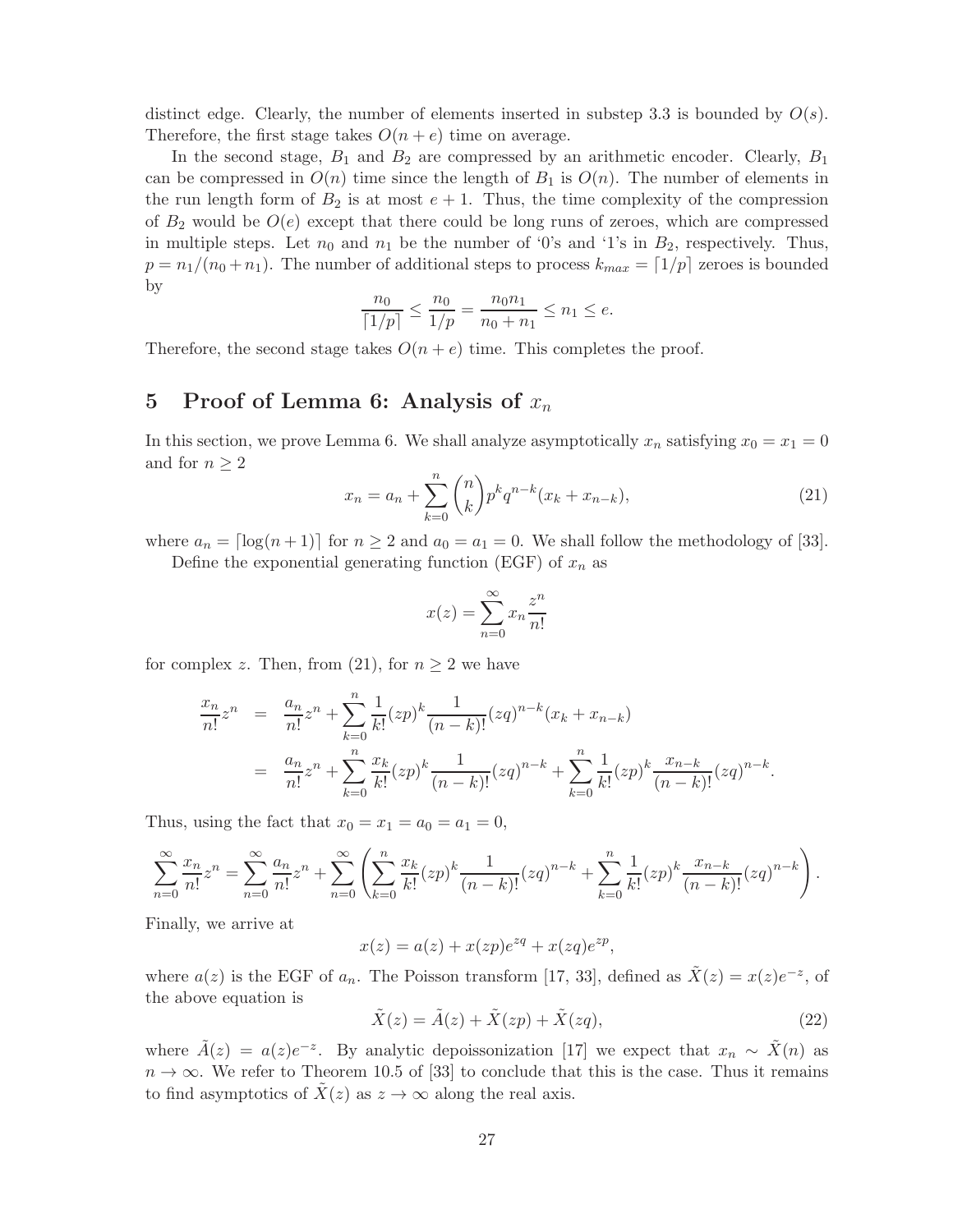In order to solve asymptotically the functional equation (22), we apply the Mellin transform. The reader is referred to [13, 33] for an in-depth discussion of the Mellin transform. In brief, the Mellin transform of a real-valued function  $f(x)$  is defined as

$$
\mathcal{M}[f(x);s] := f^*(s) = \int_0^\infty f(x)x^{s-1}dx.
$$

It is defined in a strip  $-\alpha < \Re(s) < -\beta$  when  $f(x) = O(x^{\alpha})$  for  $x \to 0$  and  $f(x) = O(x^{\beta})$  for  $x \to \infty$ . Noting that

$$
\mathcal{M}[f(ax), s] = a^{-s}f^*(s),
$$

we transform the functional equation (22) into the following *algebraic* equation

$$
X^*(s) = A^*(s) + p^{-s}X^*(s) + q^{-s}X^*(s),
$$

where  $X^*(s)$  and  $A^*(s)$  are the Mellin transforms of  $\tilde{X}(z)$  and  $\tilde{A}(z)$ , respectively. This leads to

$$
X^*(s) = \frac{A^*(s)}{1 - p^{-s} - q^{-s}}
$$

for  $-2 < \Re(s) < -1$ , as is easy to see under our assumption on  $x_0$  and  $x_1$ . Observe also that

$$
A^*(s) = \int_0^\infty \tilde{A}(z) z^{s-1} dz = \sum_{n \ge 2} \frac{a_n}{n!} \int_0^\infty z^n e^{-z} z^{s-1} dz = \sum_{n \ge 2} \frac{a_n}{n!} \Gamma(n+s),\tag{23}
$$

and for  $a_n = \lceil \log(n+1) \rceil$  the series converges for  $\Re(s) < 0$ .

In order to find asymptotics of  $x_n$ , we first find the inverse Mellin transform and then depoissonize as in [17, 33]. For this we need to understand the zeroes of  $1-p^{-s}-q^{-s}$ , that is, we study  $\mathcal{Z} = \{s \in \mathbb{C} : p^{-s} + q^{-s} = 1\}$ . The following lemma is basically due to Schachinger [29] and Jacquet [33] (cf. also [10]).

**Lemma 12** Suppose that  $0 < p < q < 1$  with  $p + q = 1$ , and let

$$
\mathcal{Z} = \{ s \in \mathbb{C} : p^{-s} + q^{-s} = 1 \}.
$$

Then (i) All  $s \in \mathcal{Z}$  satisfy

$$
-1 \leq \Re(s) \leq \sigma_0,
$$

where  $\sigma_0$  is a real positive solution of  $1 + q^{-s} = p^{-s}$ . Furthermore, for every integer k there uniquely exists  $s_k \in \mathcal{Z}$  with

$$
(2k-1)\pi/\log(1/p) < \Im(s_k) < (2k+1)\pi/\log(1/p)
$$

and consequently  $\mathcal{Z} = \{s_k : k \in \mathbb{Z}\}.$ 

(ii) If  $\log q / \log p$  is irrational, then  $s_0 = -1$  and  $\Re(s_k) > -1$  for all  $k \neq 0$ .

(iii) If  $\log q / \log p = r/d$  is rational, where  $\gcd(r, d) = 1$  for integers r,  $d > 0$ , then  $\Re(s_k) = -1$ if and only if  $k \equiv 0 \mod d$ . In particular  $\Re(s_1), \ldots, \Re(s_{d-1}) > -1$  and

$$
s_k = s_{k \bmod d} + \frac{2(k-k \bmod d)\pi i}{\log p},
$$

that is, all  $s \in \mathcal{Z}$  are uniquely determined by  $s_0 = -1$  and by  $s_1, s_2, \ldots, s_{d-1}$ , and their imaginary parts constitute an arithmetic progression.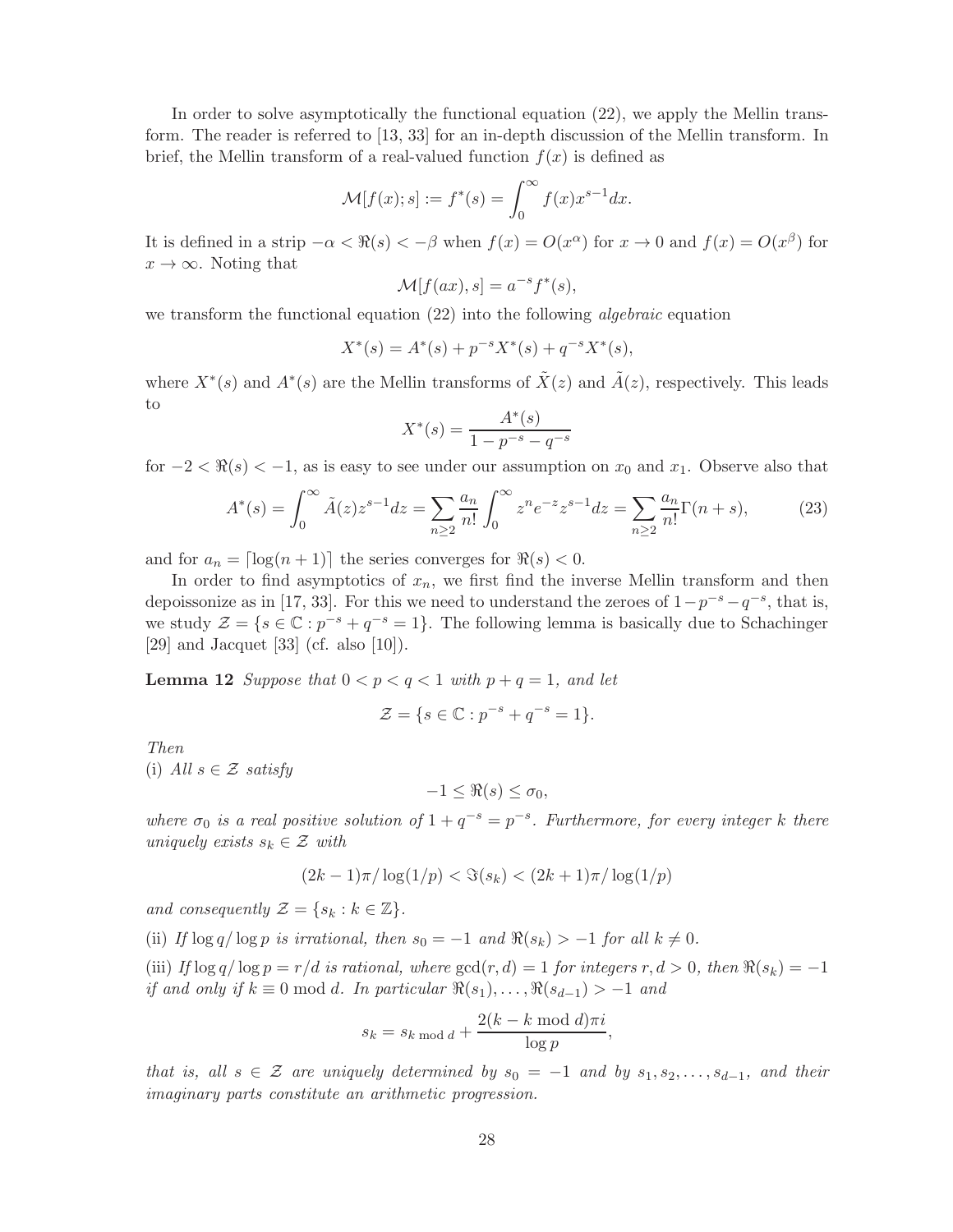

Figure 10: The integration contour (the circles represent zeroes of  $p^{-s} + q^{-s} = 1$ .)

Using this lemma, now we find the asymptotics of  $\tilde{X}(z)$  as  $z \to \infty$  by the inverse Mellin transform:

$$
\tilde{X}(z) = \frac{1}{2\pi i} \int_{c-i\infty}^{c+i\infty} X^*(s) z^{-s} ds,
$$

where  $-2 < c < -1$  is a constant. To compute this we apply the standard approach: consider the rectangle R shown in Figure 10. The integral of  $X^*(s)z^{-s}$  along R is divided into four parts as follows:

$$
\lim_{A\to\infty}\int_{\mathcal{R}}=\lim_{A\to\infty}\left(\int_{c-iA}^{c+iA}+\int_{c+iA}^{M+iA}+\int_{M+iA}^{M-iA}+\int_{M-iA}^{c-iA}\right).
$$

We are interested in the first integral. We observe that  $\tilde{X}(z)$  is infinitely differentiable. Thus the second and the fourth integrals contribute  $O(A^{-r})$  for some large r due to the smallness property of the Mellin transform (cf. [33]). The contribution of the third integral is computed as follows:

$$
\left| \int_{M+i\infty}^{M-i\infty} X^*(s) z^{-s} ds \right| = \left| \int_{+\infty}^{-\infty} X^*(M+it) z^{-M-it} dt \right|
$$
  

$$
\leq |z^{-M}| \int_{+\infty}^{-\infty} |X^*(M+it)| dt = O(z^{-M}),
$$

since the integral above exists. Now by the Cauchy residue theorem and Lemma 12, we obtain

$$
\frac{1}{2\pi i} \int_{c-i\infty}^{c+i\infty} X^*(s) z^{-s} ds + O(z^{-M}) = -\sum_{s_k \in \mathcal{Z}} \text{Res}[X^*(s) z^{-s}, s = s_k].
$$

We observe that the residue at  $s_0 = -1$  (cf. also [12]). Using these observations and analytic depoissonization [17, 33] we finally conclude the following, proving Lemma 6: (i) If  $\log p / \log q$  is *irrational*, then

$$
x_n = \frac{n}{h(p)} A^*(-1) \log e + o(n),
$$
\n(24)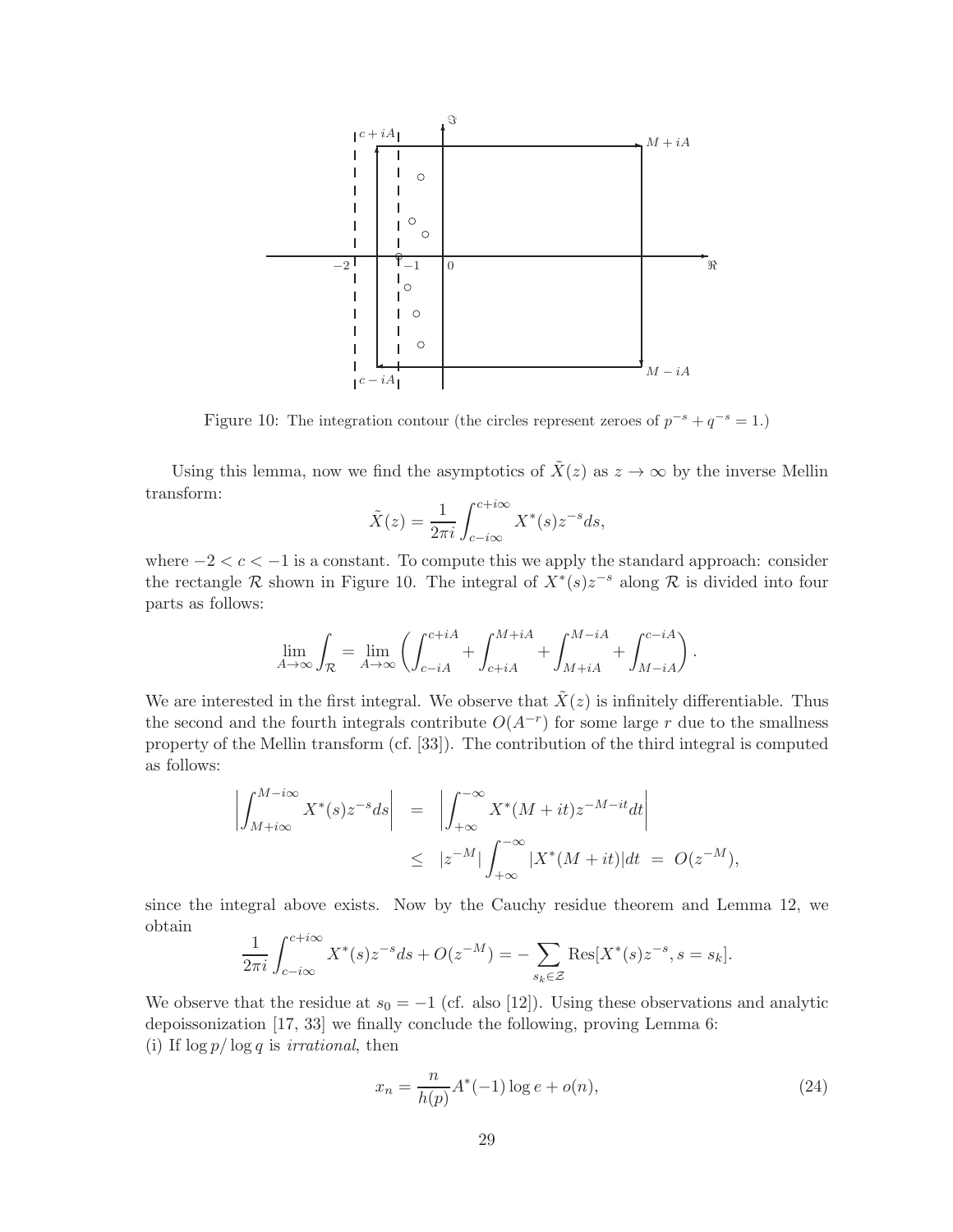where

$$
A^*(-1) = \sum_{b \ge 2} \frac{\lceil \log(b+1) \rceil}{b(b-1)}.
$$
\n(25)

(ii) If  $\log p / \log q = r/d$  (rational) with  $gcd(r, d) = 1$ , then

$$
x_n = \frac{n}{h(p)} \left( A^*(-1) + \Phi(\log_p n) \right) \log e + O\left( n^{1-\eta} \right)
$$
 (26)

for some  $\eta > 0$ , where

$$
\Phi(x) = \sum_{k \neq 0} A^*(-1 + 2k\pi ri/\log p) \exp(2k\pi rxi)
$$
\n<sup>(27)</sup>

is a fluctuating function with a small amplitude. This proves Lemma 6.

## 6 Concluding Remarks

In this paper, we define structure of a graph as its unlabeled version. This allows us to introduce structural entropy, as the lower bound for a lossless structural graph compression. Furthermore, we develop a compression algorithm for structures, which we prove to be asymptotically optimal for graphs generated by the Erdős-Rényi model. We also present some experimental results that suggest our algorithm works well even for graphs not generated by the Erdős-Rényi model. While this is quite plausible, one needs a formal extension of our analysis to other graph models such as power law graphs and preferential attachment graphs. In particular, one needs to prove a proper extension of Lemma 2 for such graphs. We conjecture that such an extension does hold.

In another direction, one should extend our lossless structural compression to a lossy situation. This will require to define a distortion measure that preserves structural properties. Some possible distance graph measures are discussed in [4].

## Appendix

# A Proof of Lemma 2

For completeness, we prove here Lemma 2. It was established in [20] that almost surely one should alter (delete or add)  $(2 - o(1))np(1 - p)$  edges to obtain a symmetric graph from  $G(n, p)$ , which is a sufficient condition of our statement. We shall follow the footsteps of [20], except that we derive explicitly the rate of convergence.

First we need some definitions. Let  $G = (V, E)$  be a graph and let  $\pi : V \to V$  be a permutation of the vertices of G. For a vertex  $v \in V$  we define a defect of v with respect to  $\pi$  to be

$$
D_{\pi}(v) = |N(\pi(v)) \Delta \pi(N(v))|,
$$

where  $N(v)$  is the set of neighbors of v and  $\Delta$  denotes the symmetric difference of two sets, that is,  $A\Delta B = (A - B) \cup (B - A)$  for two sets A and B. Similarly, we define a defect of G with respect to  $\pi$  to be

$$
D_{\pi}(G) = \max_{v} D_{\pi}(v).
$$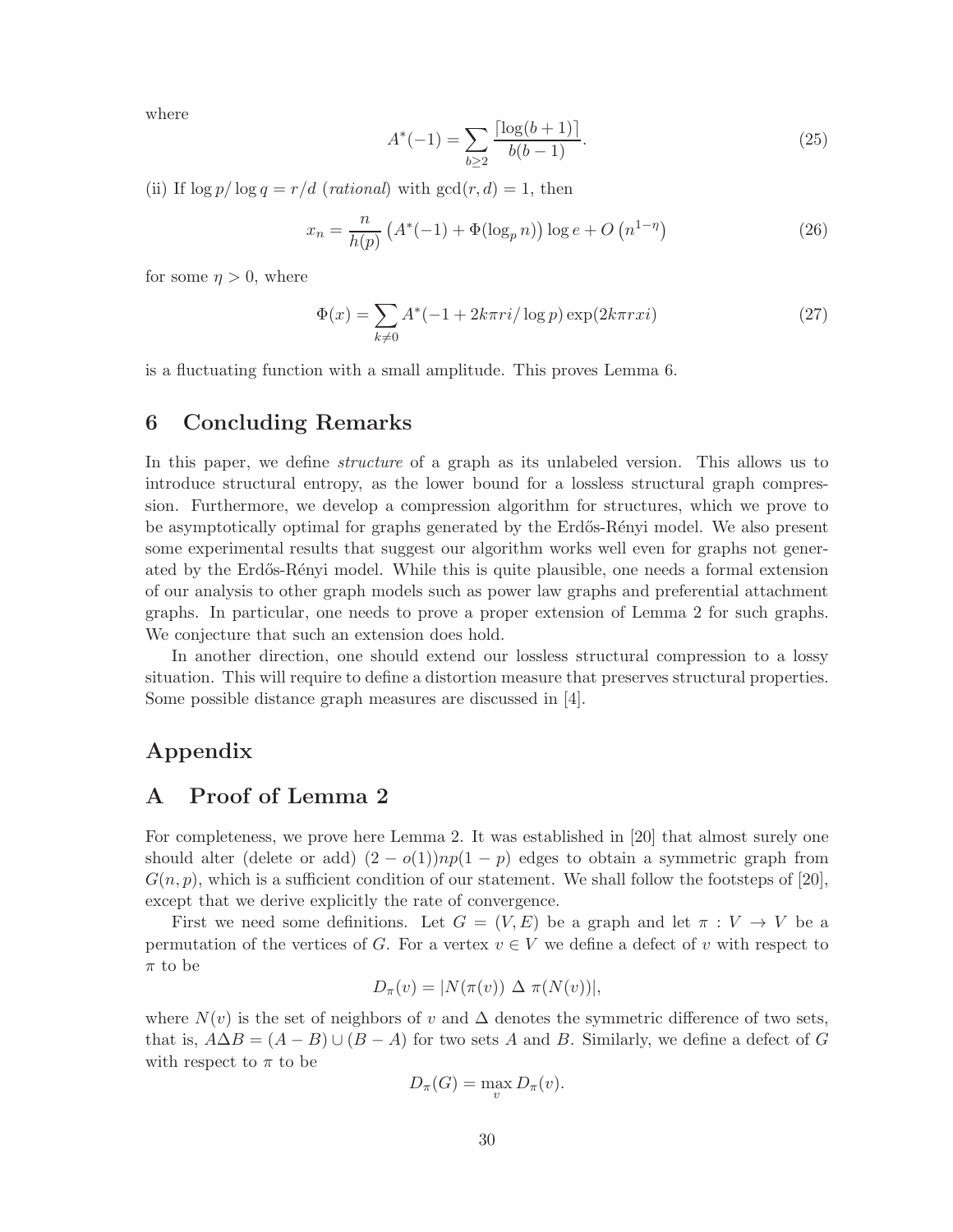Finally, we define a defect of a graph G to be

$$
D(G) = \min_{\pi \neq identity} D_{\pi}(G).
$$

It is easy to see that a graph  $G$  is symmetric if and only if its defect equals zero. Thus we only need to show that  $D(G) > 0$  for  $G \in \mathcal{G}(n, p)$  with high probability. But we shall next prove that  $D(G)$  is at least  $(2 - o(1))np(1 - p)$  with high probability.

Set  $\epsilon = \epsilon(n, p)$  such that  $\epsilon = o(1)$  and  $\epsilon^2 np(1-p) \gg \ln n$ . This is possible for all p's satisfying the conditions of the lemma (e.g.,  $\epsilon = \Theta \left( \sqrt[4]{\frac{\ln n}{n} \epsilon^2} \right)$  $np(1-p)$ ).) Fix an arbitrary  $2 \leq k \leq n$ , and let  $\pi$  be a permutation of vertices of G which fixes all but k vertices. Let U be the set of vertices  $\{u | \pi(u) \neq u\}$  and

$$
X = \sum_{u \in U} D_{\pi}(u).
$$

By definition,  $D_{\pi}(u)$  is a binomially distributed random variable with expectation either  $2(n-2)p(1-p)$  or  $2(n-1)p(1-p)$ , depending on whether  $\pi(\pi(u)) = u$  or not. Therefore,

$$
\mathbf{E}[X] = \sum_{u \in U} \mathbf{E}[D_{\pi}(u)] = (2 - o(1))knp(1 - p).
$$

We prove next that  $X$  is strongly concentrated around its mean, which implies that for some vertex  $u \in U$ ,  $D_{\pi}(u)$  is at least  $\mathbf{E}[X]/k$  with high probability. Then we conclude that  $D_{\pi}(G)$  is at least  $\mathbf{E}[X]/k$  with high probability by the definition of  $D_{\pi}(G)$ . Finally, we shall prove that, for every possible permutation  $\pi$ , the minimum of  $D_{\pi}(G)$  is still at least  $\mathbf{E}[X]/k$ with high probability, which implies that  $D(G)$  is at least  $\mathbf{E}[X]/k$  with high probability by the definition of  $D(G)$ .

We start with the observation that  $X$  depends only on the edges of the graph adjacent to the vertices in U. Moreover, adding or deleting any such edge, say  $(u, v)$ , can change only the values of at most four terms  $D_{\pi}(u)$ ,  $D_{\pi}(v)$ ,  $D_{\pi}(\pi^{-1}(u))$ , and  $D_{\pi}(\pi^{-1}(v))$  in the sum, each by at most 1. Here,  $X$  can be seen as a random variable on a probability space generated by a finite set of mutually independent  $0/1$  choices, indexed by i. Let  $p_i$  be the probability that choice i is 1, and let c be a constant such that changing any choice i (keeping all other choices the same) can change X by at most c. Set  $\sigma^2 = c^2 \sum_i p_i (1 - p_i)$ . In [2] it is shown that for all positive  $t < 2\sigma/c$ ,

$$
P(|X - \mathbf{E}[X]| > t\sigma) \le 2e^{-t^2/4}.
$$

In this case,  $c = 4$  and  $\sigma^2 = 16\binom{n}{2}$  $\binom{n}{2} - \binom{n-k}{2} p(1-p) = \Theta(knp(1-p)).$  Therefore, for some positive constant  $\alpha$ ,

$$
P(|X - \mathbf{E}[X]| > \epsilon k n p (1 - p)) \le e^{-\alpha \epsilon^2 k n p (1 - p)}.
$$

Thus, with probability at least  $1 - e^{-\alpha \epsilon^2 k n p(1-p)}$ , there is a vertex in U with defect at least

$$
\frac{1}{k}(\mathbf{E}[X] - \epsilon k n p(1-p)) = (2 - o(1))np(1-p).
$$

Therefore,

$$
P(D_{\pi}(G) \le (2 - \epsilon)np(1 - p)) \le e^{-\alpha \epsilon^2 knp(1 - p)} = P_k.
$$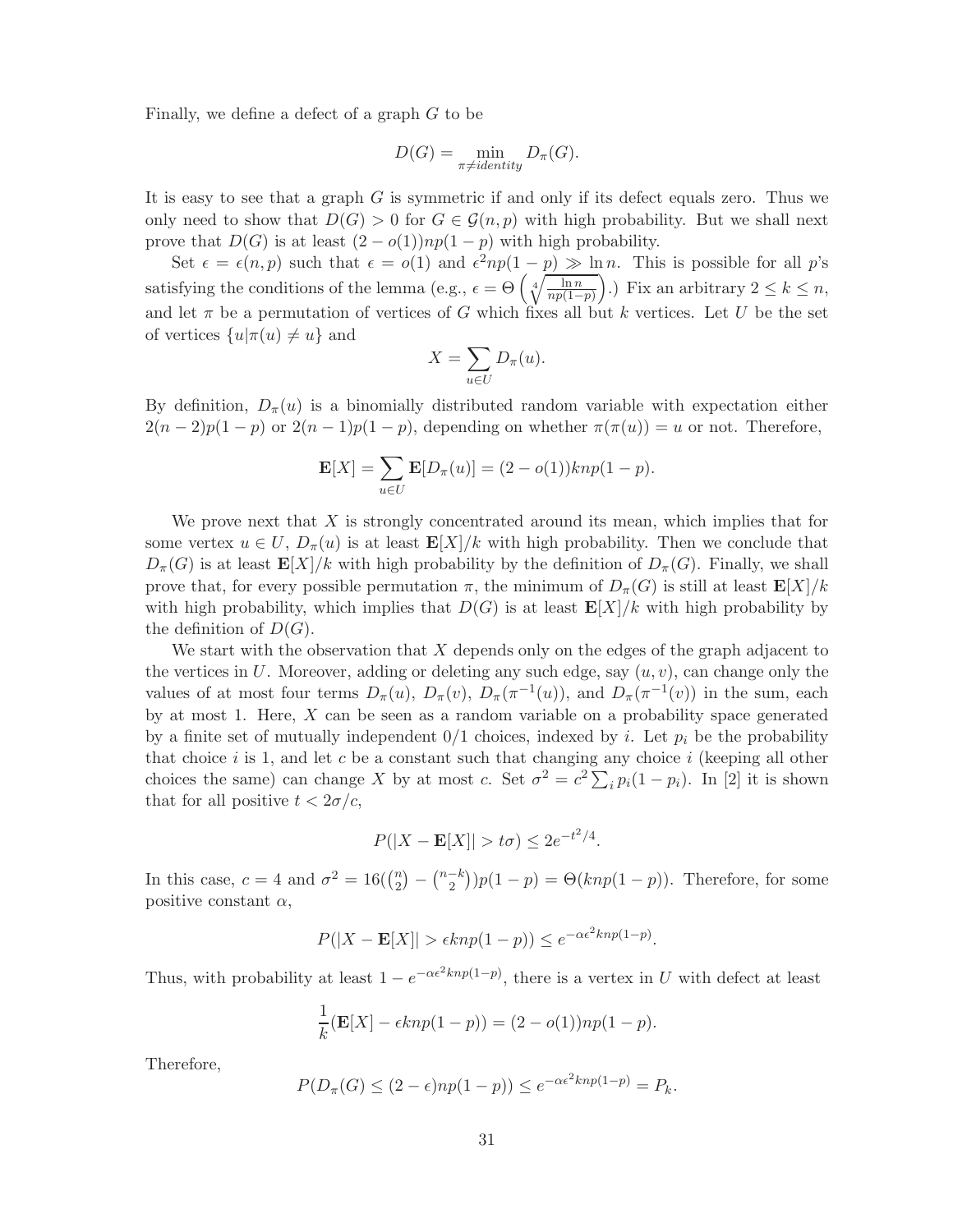Now we see that the number of permutations which fix  $n - k$  vertices is at most  $\binom{n}{k}$  $\binom{n}{k}k!$ . Therefore, the probability that there exists a permutation such that the defect of G with respect to it is less than  $(2 - \epsilon)np(1 - p)$  is at most

$$
\sum_{k=2}^{n} {n \choose k} k! P_k \leq \sum_{k=2}^{n} n^k e^{-\alpha \epsilon^2 k n p (1-p)} \n= \sum_{k=2}^{n} \left( e^{-\alpha \epsilon^2 n p (1-p) + \ln n} \right)^k \n\leq \beta \left( e^{-\alpha \epsilon^2 n p (1-p) + \ln n} \right)^2 \quad \text{for some constant } \beta \ (\because \epsilon^2 n p (1-p) \gg \ln n) \n< \beta \left( e^{-\gamma \ln n + \ln n} \right)^2 \quad \text{for any positive constant } \gamma \ (\because \epsilon^2 n p (1-p) \gg \ln n) \n= \beta (n^{1-\gamma})^2 = O(n^{-w}) \quad \text{for any positive constant } w.
$$

The last equality is obtained by setting  $w = 2\gamma - 2$  and choosing  $\gamma > 1$ . Therefore, the probability that G is symmetric is at most  $O(n^{-w})$  for any positive constant w.

## References

- [1] M. Adler and M. Mitzenmacher, Towards compressing web graphs, In Proc. of the IEEE Data Compression Conference, 203–212, 2001.
- [2] N. Alon, J.H. Kim, and J.H. Spencer, Nearly perfect matchings in regular simple hypergraphs, Israel J. Math, 100, 171–187, 1997.
- [3] B. Bollobas, Random Graphs, Cambridge University Press, Cambridge, 2001.
- [4] B. Bollobas and O. Riordan, Metrics for Sparse Graphs, in Surveys in Combinatorics, 211–287, 2009, LMS Lecture Notes Series 365, CUP 2009.
- [5] F.P. Brooks Jr, Three great challenges for half-century-old computer science, Journal of the ACM,  $50(1)$ ,  $25-26$ ,  $2003$ .
- [6] F. Chierichetti, R. Kumar, S. Lattanzi, M. Mitzenmacher, A. Panconesi, and P. Raghavan. On Compressing Social Networks, Proc. ACM KDD, 2009.
- [7] Y. Choi and W. Szpankowski, Compression of graphical structures, IEEE International Symposium on Information Theory, Seoul, 364–368, 2009.
- [8] T.M. Cover and J.A. Thomas, Elements of Information Theory, John Wiley & Sons, New York, 2006.
- [9] M. Drmota, H.-K. Hwang, and W. Szpankowski, Precise average redundancy of an idealized arithmetic coding, Proc. Data Compression Conference, 222-231, 2002.
- [10] M. Drmota, Y. Reznik, and W. Szpankowski, Tunstall Code, Khodak Variations, and Random Walks, preprint 2009.
- [11] P. Erdős and A. Rényi, Asymmetric graphs, Acta Math. Acad. Sci. Hungar. 14, 295–315, 1963.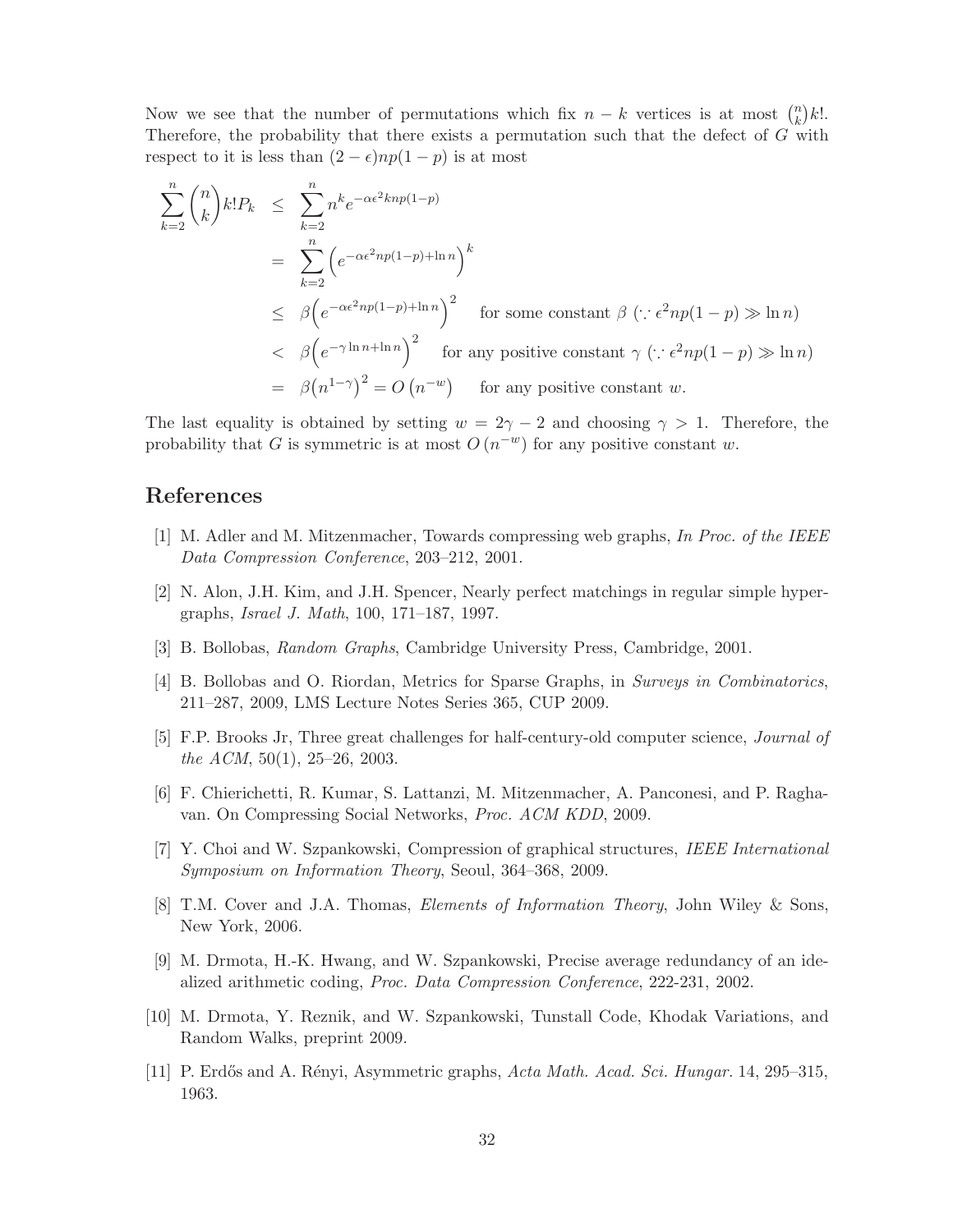- [12] G. Fayolle, P. Flajolet, and M. Hofri, On a Functional Equation Arising in the Analysis of a Protocol for a Multi-Access Broadcast Channel, Advances in Applied Probability, 18(2), 441–472, 1986.
- [13] P. Flajolet and R. Sedgewick, Analytic Combinatorics, Cambridge University Press, Cambridge, 2008.
- [14] F. Harary and E.M. Palmer, Graphical Enumeration, Academic Press, 1973.
- [15] F. Harary, E.M. Palmer, and R.C. Read, The number of ways to label a structure, Psychometrika, 32(2), 155–156, 1967.
- [16] P. Jacquet and W. Szpankowski, Asymptotic behavior of the Lempel-Ziv parsing scheme and digital search trees, *Theoretical Computer Science*,  $144(1\&2)$ ,  $161-197$ , 1995.
- [17] P. Jacquet, and W. Szpankowski, Analytical depoissonization and its applications, Theoretical Computer Science, 201, 1–62, 1998.
- [18] Y. Jia, E.-H. Yang, D.-K. He, and S. Chan, A greedy renormalization method for arithmetic coding, IEEE Transactions on Communications, 55(8):1494–1503, 2007.
- [19] J. Kieffer, E-H. Yang, and W. Szpankowski, Structural Complexity of Random Binary Trees 2009 International Symposium on Information Theory, 635-639, Seoul, 2009.
- [20] J.H. Kim, B. Sudakov, and V.H. Vu, On the asymmetry of random regular graphs and random graphs, Random Structures and Algorithms, 21(3-4), 216–224, 2002.
- [21] B. MacArthur, Sanchez-Garcia R, and J. Anderson. Symmetry in complex networks. Discrete Applied Mathematics, 156, 18, 3525-3531, 2008.
- [22] P. Mahadevan, D. Krioukov, K. Fall, and A. Vahdat. Systematic topology analysis and generation using degree correlation. In SIGCOMM, Pisa, 2006.
- [23] M. Naor, Succinct representation of general unlabeled graphs, Discrete Applied Mathematics, 28(3), 303–307, 1990.
- [24] L. Peshkin, Structure induction by lossless graph compression, In Proc. of the IEEE Data Compression Conference, 53–62, 2007.
- [25] N. Rashevsky. Life, information theory, and topology. Bull. Math. Biophysics, 17:229– 235, 1955.
- [26] J. Rissanen, Complexity and Information Data, in Entropy, (eds. A. Graven, G. Keller and G. Warnecke), Princeton University Press, 2003.
- [27] S. Ross, Stochastic Processes, John Wiley & Sons, New York, 1983.
- [28] S. A. Savari, Compression of words over a partially commutative alphabet, IEEE Transactions on Information Theory, 50, 1425-1441, 2004.
- [29] W. Schachinger, Limiting distributions for the costs of partial match retrievals in multidimensional tries. Random Structures and Algorithms, 17(3-4), 428–459, 2000.